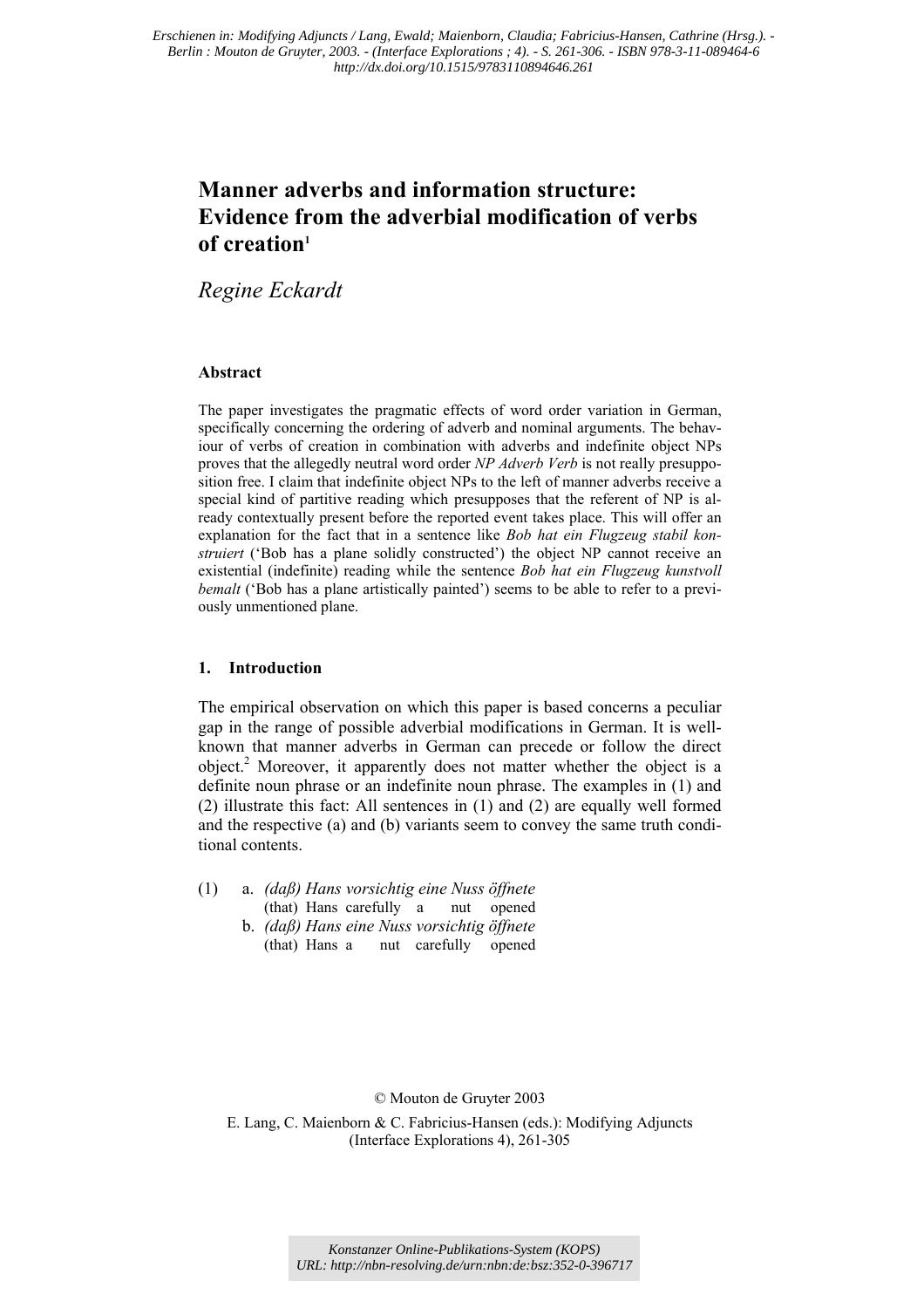(2) a. *(daß) Hans langsam die Tür öffnete* (that) Hans slowly the door opened b. *(daß) Hans die Tür langsam öffnete* (that) Hans the door slowly opened

Furthermore, there is a class of result-oriented adverbs (see note 2) that specify the outcome of a certain event. These adverbs are restricted to positions after the direct object, and are acceptable with both indefinite and definite object NPs. This is exemplified in (3) to (5).

- (3) *\*(daß) Hans schwer einen/den Wagen belud* (that) Hans heavily a/the carriage loaded
- (4) *(daß) Hans den Wagen schwer belud* (that) Hans the carriage heavily loaded
- (5) *(daß) Hans einen Wagen schwer belud* (that) Hans a carriage heavily loaded

Adverbs of both type can also be applied to verbs of creation and coming into existence. However, it turns out that if these verbs are combined with an indefinite object (as in (6)), then manner adverbs are restricted to the position preceding the object NP and, dramatically, result-oriented adverbs become unacceptable altogether, as shown by (10), (11).

Manner adverbs

- (6) *(daß) Hans geschickt eine Flöte schnitzte* (that) Hans skilfully a flute carved
- (7) *(daß) Hans die Flöte geschickt schnitzte* (that) Hans the flute skilfully carved
- (8) \**(daß) Hans eine Flöte geschickt schnitzte* (that) Hans a flute skilfully carved

Result-oriented adverbs

- (9) *(daß) Hans den Pullover locker strickte* (that) Hans the pullover loosely knitted
- (10) \**(daß) Hans einen Pullover locker strickte* (that) Hans a pullover loosely knitted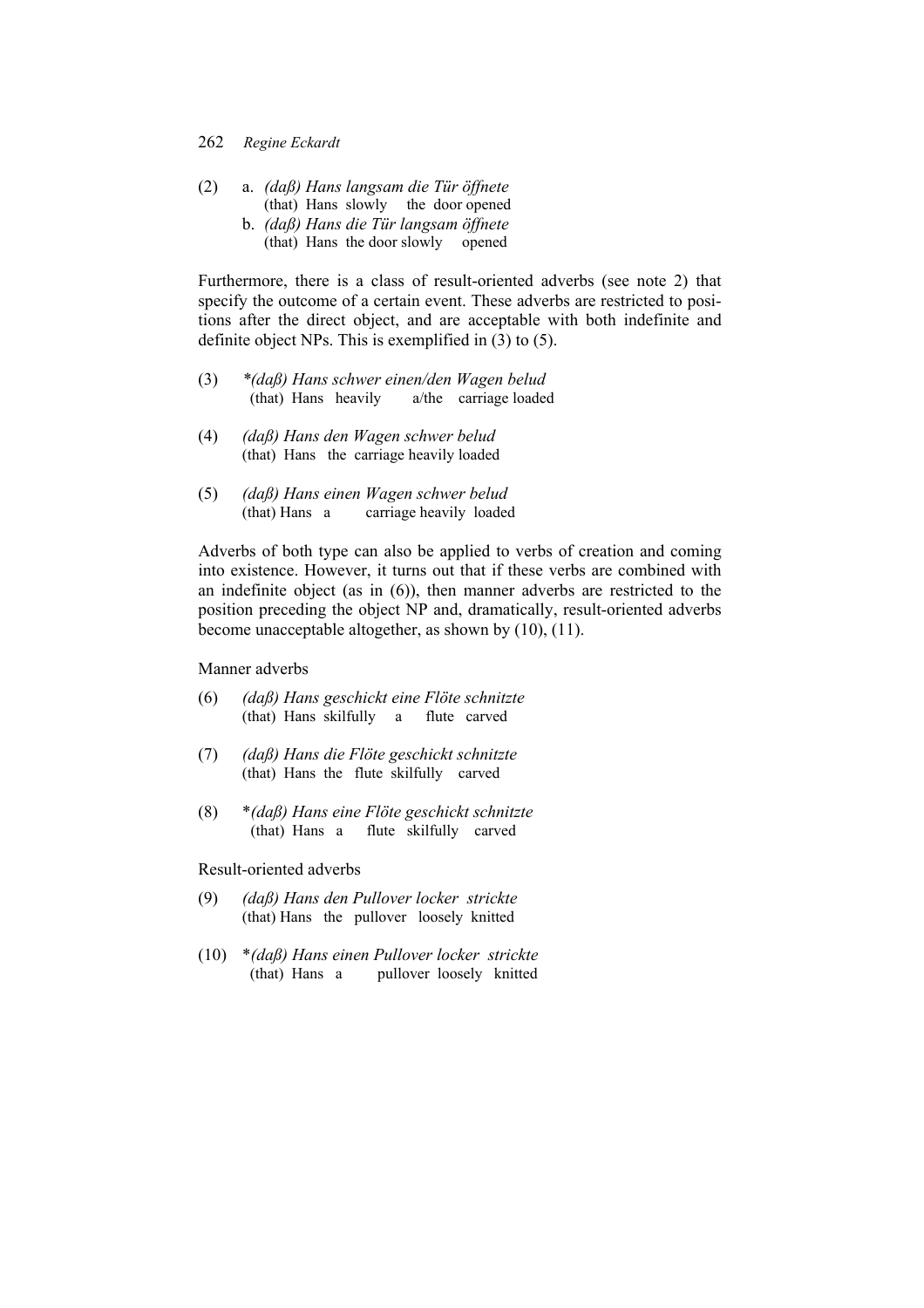|  |                       | $(11)$ *(daß) Hans locker einen Pullover strickte |  |
|--|-----------------------|---------------------------------------------------|--|
|  | (that) Hans loosely a | pullover knitted                                  |  |

The basic question then is, why are sentences like (8), (10) and (11) bad while  $(7)$ ,  $(9)$  and  $(1b)$ ,  $(5)$  are acceptable?

 I will start by reviewing some basic properties of manner and resultoriented adverbs (Section 2) and verbs of creation (Section 3). In Section 4, a wider and more systematic overview of the data will be given. In Sections 5 and 6, I will develop an account for the data in question that is based on the semantic and pragmatic properties of the sentences in question. It will be based on the assumption that object NPs that precede adverbs are *topical* in the sense of Jäger (1996b). While being topical is a natural state for a definite NP, Jäger showed that indefinite NPs in topical positions can only receive one of several non-straightforward interpretations that differ from the ordinary, presupposition-free purely existential interpretation of indefinites. I will demonstrate that topical indefinites will lead to almost context-neutral readings except with verbs of creation and coming into existence, where the temporal properties of topics and created objects are in conflict.

 A brief summary and discussion of open questions will conclude the paper.

## **2. Adverbs**

#### 2.1. Manner adverbs

I will use the term "manner adverbs" to cover the class of adverbial modifiers that specify the manner in which a certain event was performed. This manner may come about due to a certain mood of the agent (*wütend* 'angrily', *schüchtern* 'shyly', *fröhlich* 'gaily'), due to his/her intentions (*vorsichtig/aufmerksam* 'cautiously'/'attentively', *schlampig* 'sloppily', *freiwillig* 'willingly', 'voluntarily', *absichtlich* 'intentionally'), be a mere matter of speed (*schnell* 'quickly', *langsam* 'slowly'), be a mixture of these (*hastig*  'hastily', *ruhig* 'calmly') or an indication of his/her dispositions and qualities (*fachmännisch* 'expertly', *intelligent* 'intelligently'). I will hence not distinguish between "subject-oriented" adverbs that are related to a property of an individual and purely event-related adverbs.<sup>3</sup>

 Syntactically speaking, in German, these adverbs can occur in any position after the subject NP and before the minimal verbal domain. The possible distributions are illustrated in (12) to (17).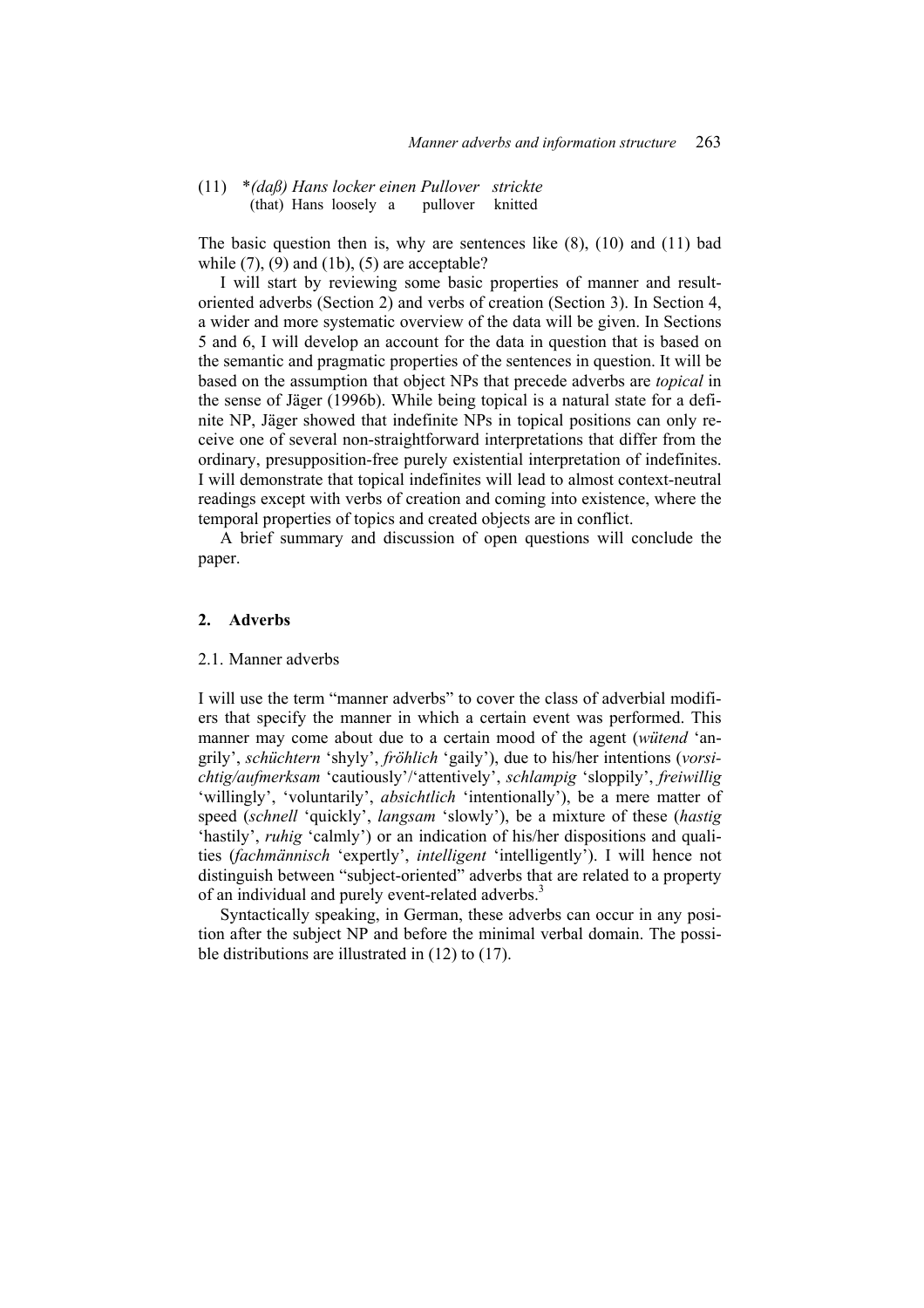- 264 *Regine Eckardt*
- (12) *(daß) ein Kind wütend/schnell/fachmännisch einen Stock absägte* (that) a child angrily/quickly/expertly a stick offsawed
- (13) *(daß) das Kind schüchtern dem Nikolaus eine Nuss überreichte* (that) the child shyly to-the St.Claus a nut handed-over
- (14) *(daß) das Kind dem Nikolaus schüchtern eine Nuss überreichte* (that) the child to-the St.Claus shyly a nut handed-over
- (15) *(daß) das Kind dem Nikolaus eine Nuss schüchtern überreichte* (that) the child to-the St.Claus a nut shyly handed-over
- (16) *(daß) ein Kind einen Stock schnell/wütend/vorsichtig/... absägte* (that) a child a stick quickly/angrily/carefully/ ... off-sawed
- (17) \**(daß) vorsichtig/wütend/... ein Kind einen Stock absägte* (that) carefully/angrily/ ... a child a stick off-sawed

Some of the listed adverbs can precede the subject, but then they receive a different interpretation. Temporal adverbs in this position are usually interpreted *not* with respect to the speed or time of the event but rather they measure the time that elapsed between some previous reference time point and the beginning of the event:

- (18) *(daß) schnell ein Hase übers Feld hoppelte* (that) quickly a hare over-the field hopped = the hare came soon after the reference time and may have hopped slowly
- (19) *(daß) ein Hase schnell übers Feld hoppelte* (that) a hare quickly over-the field hopped = it took the hare little time to cross the field

Some subject-oriented adverbs, typically those related to intentions, can receive an interpretation where it is not the subject but some background individual who shows the intention. An example is given in (20)/(21).

(20) *(daß) ein Polizist absichtlich vor dem Eingang stand* (that) a policeman intentionally in-front-of the entrance stood  $=$  it was the policeman's intention to stand in front of the entrance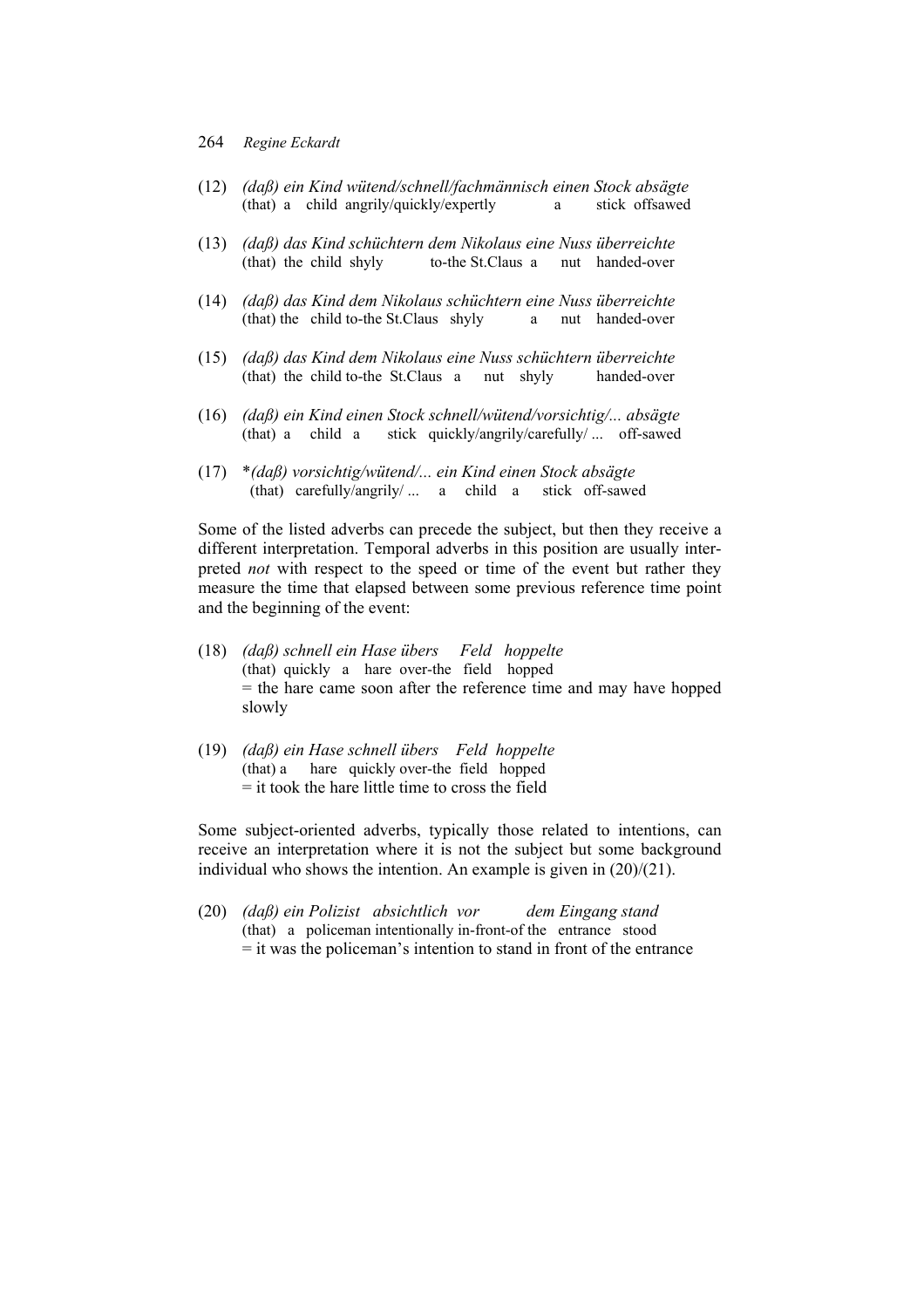(21) *(daß) absichtlich ein Polizist vor dem Eingang stand* (that) intentionally a policeman in-front-of the entrance stood = it was someone else's intention to place a policeman in front of the entrance

Although it would be an attractive task to study the relation between presubjectival and post-subjectival readings in these cases, I will for now simply ignore the pre-subjectival case.

 Moreover, the statement about possible distributions of manner adverbs is, for the time being, more an existential than a universal statement: For each manner adverb, there are at least some verbs plus arguments that allow the adverb between subject NP and object NP, and some verbs plus arguments that allow the adverb between or after the object NPs. There may be sentences where these possibilities are restricted; and there is a general, well-known tendency for definite NPs to precede the adverb. In Sections 5 and 6, we will see that these effects are due to the different informational status of the object NP before and after the adverb. This diagnosis will explain the varying behaviour of definites, among other things, because some definites (*the pope*) are better out-of-the-blue than others (*the man*).

 A notorious question in the literature on adverbs is the question of base positions vs. derived positions. The present overview of the data (which is very sparse in that respect, see the very detailed discussion in Frey and Pittner (1998), also Frey (this volume)) does not commit us to any answer with respect to this question. I will take up the question briefly in Section 7 without, however, attempting a final solution.

#### 2.2. Result-oriented adverbs

Let me now turn to adverbs that specify the result of a certain event. Sentence (22) illustrates the case.

#### (22) *Miriam dressed elegantly.*

Sentence (22) has a reading that states that the result, rather than the process of dressing, is elegant – i.e. blouse and trousers match, are of a certain fashion etc. Intuitively, this kind of state of affairs differs from the manner reading of (22). In the manner reading, Miriam will have to make elegant moves *in* dressing no matter how shabby the attire will look afterwards. I will now recapitulate arguments why this intuitive difference must be mirrored by two distinct semantic variants of adverbs like *elegantly*.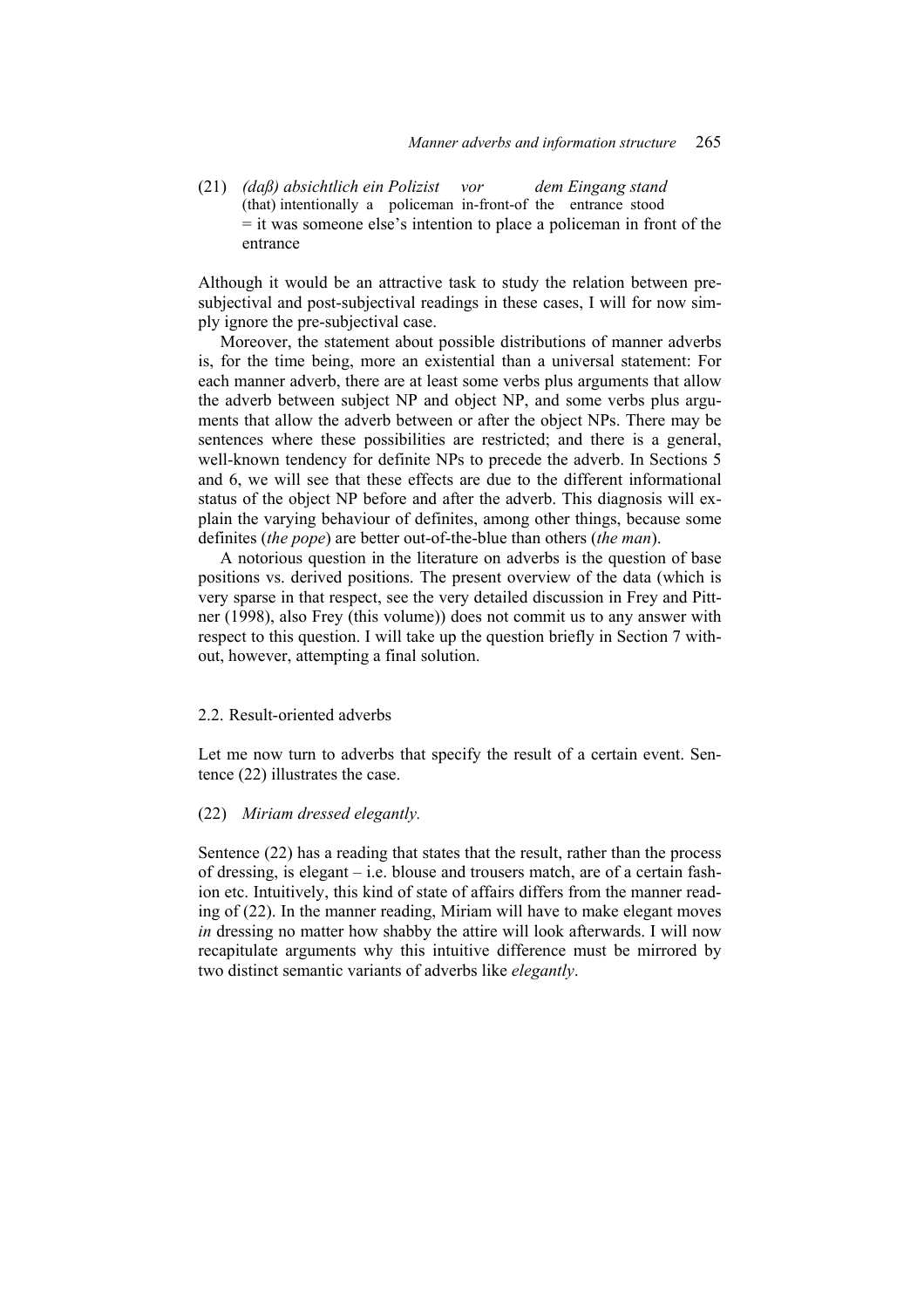Taking the Davidsonian approach to manner adverbial semantics (as I will do), one might feel tempted to claim that these subtleties have no place in logical semantics proper. We could assume that *elegantly* in (22) above is simply a predicate of events λ*e*.**elegant**(*e*) and it is an idiosyncratic case-tocase question what aspect of an event should give rise to calling it *elegant*. If you find this too coarse, remember that the same is common practice in the semantic representation of adjectives like *red* where most semanticians would also refrain from giving an exhaustive description as to when *red N* means "the whole surface of N is red" (= *red apples*), "the entirity of N is red" (= *red cherries*; note that *white cherries* are white only inside), "the inside of N is red" (= *red grapefruit*) or "a specific part of N is red" (like in *the red tap is for hot water*).

 However, this strategy will fail for result-oriented adverbs. We find adverbs that are ambiguous between a manner-oriented interpretation and a result-oriented interpretation. *Elegantly* in English (and *elegant* in German as well) is one of these. Sentence (22) can mean either that the resulting attire is elegant or that Miriam's movements and manner in dressing were elegant (in spite of a shabby result). This by itself would still not show the need for a finer semantic distinction of either reading: A *red cherry* can be one which is red inside and outside – in contrast to *white cherries* that are light red on the outside and whitish inside. Or it can be red on the outside no matter what the inside looks like, for instance if contrasted with *green cherries* that are still unripe. In both cases, we might claim that we master some conceptual core notion (of redness, of elegance) and can leave it to the context to decide which aspects or parts of an object or event should show the respective property.

 Yet this simple solution will predict that all readings are available if and only if they get appropriate *contextual* support. Empirically, this is not the case. Sentence (23) exhibits only the manner interpretation of *elegantly*, and the German pair in (24a) and (24b) exhibits the same pattern.

- (23) *Miriam elegantly dressed*. (= only manner reading)
- (24) a. *Sarah belud unsicher den Wagen mit Holz.* Sarah loaded uncertainly the cart with wood = Sarah loaded the cart with wood in a manner that showed that she was not certain whether or how this was to be done. (The load itself might have been stable.)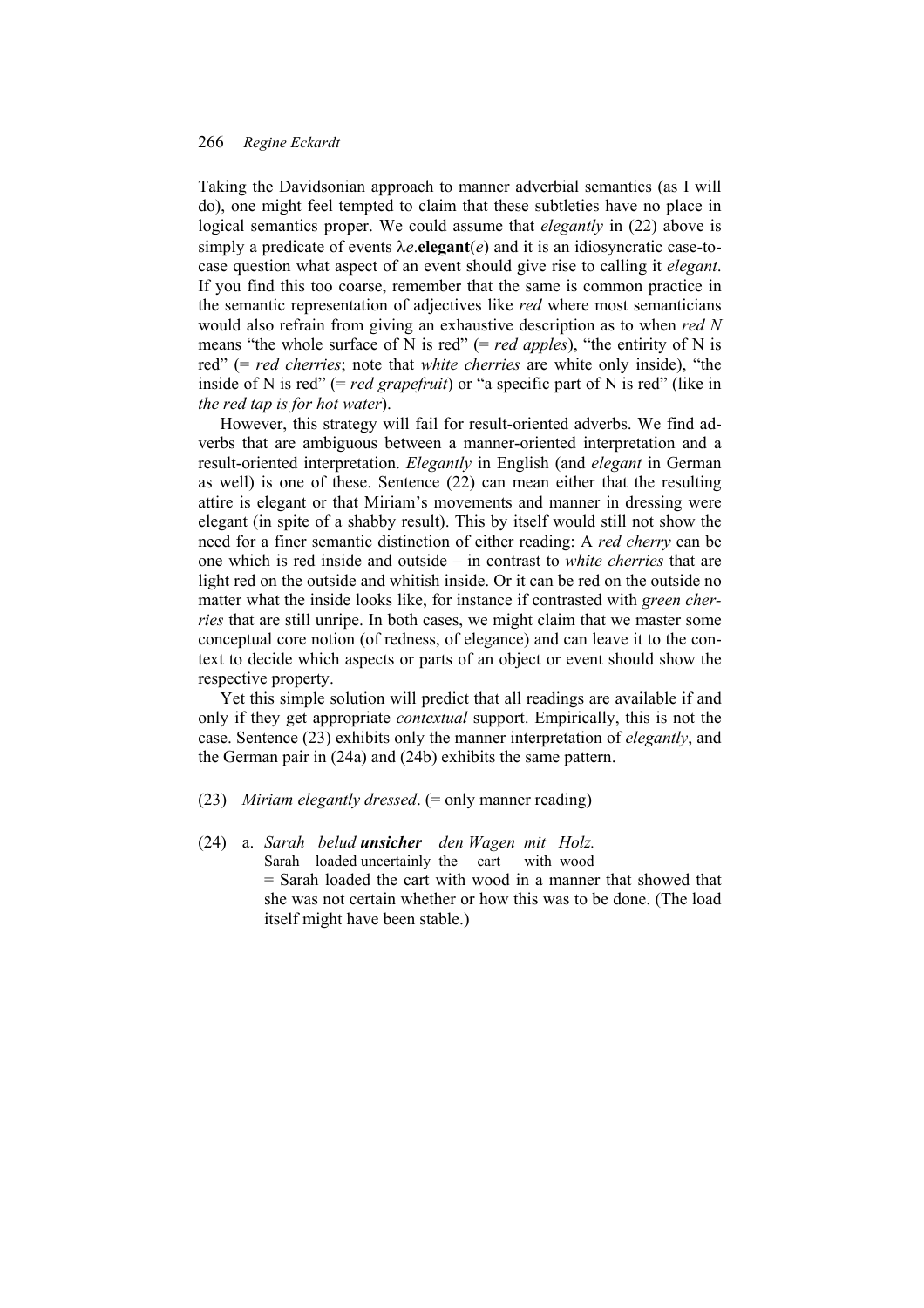b. *Sarah belud den Wagen unsicher mit Holz.* Sarah loaded the cart uncertainly with wood reading 1: as in (a) reading 2: Sarah loaded the cart with wood in such a way that the load was insecurely fixed on the cart afterwards. (Sarah herself was quite confident about her action.)

We observe that adverbs of result modification in German are restricted to a position directly preceding the verbal complex (in verb-final clauses) and following the direct object NP. Adverbs that are ambiguous between manner and result readings only show result modification in this position whereas purely result-oriented adverbs are confined to this position in general. This is exemplified in (24c), adapted from Geuder (2000):

(24) c. *Sarah hat den Wagen schwer beladen*. Sarah has the cart heavily loaded \**Sarah hat schwer den Wagen beladen*. Sarah has heavily the cart loaded

Geuder (2000) investigates the necessary semantic analysis of result modification in full detail. He argues that in order to maintain a coherent conceptual core of the respective adverbs (as well as their adjectival counterparts), it is appropriate to assume that the relevant events (of loading, dressing, decorating, etc. ) not only terminate in some unspecified "resultant state" but also produce a more specific concrete "resultant object". The resultant state might also be subject to temporal modification (as in *Sarah loaded the cart with wood for 2 hours* which implies that the wood remained on the cart for 2 hours). The resultant object is denoted by nouns like *the load*, *the attire*, or *the decoration*. If we assume that result-oriented adverbs predicate – in one way or another – over these resultant objects, we can nicely capture the fact that, unlike true manner modification, a sentence like (25) in its result-oriented reading is not paraphrased by (25a) (which corresponds to the true manner case) but by (25b).

- (25) *Olivia decorated the christmas tree elegantly*.
	- a. The decorating of the christmas tree was conducted elegantly.
	- b. The decoration made the tree look elegant.
- (26) *Olivia decorated the tree for three hours.*
	- a. The decoration remained on the tree for three hours.
	- b. \*The decoration of the tree took three hours.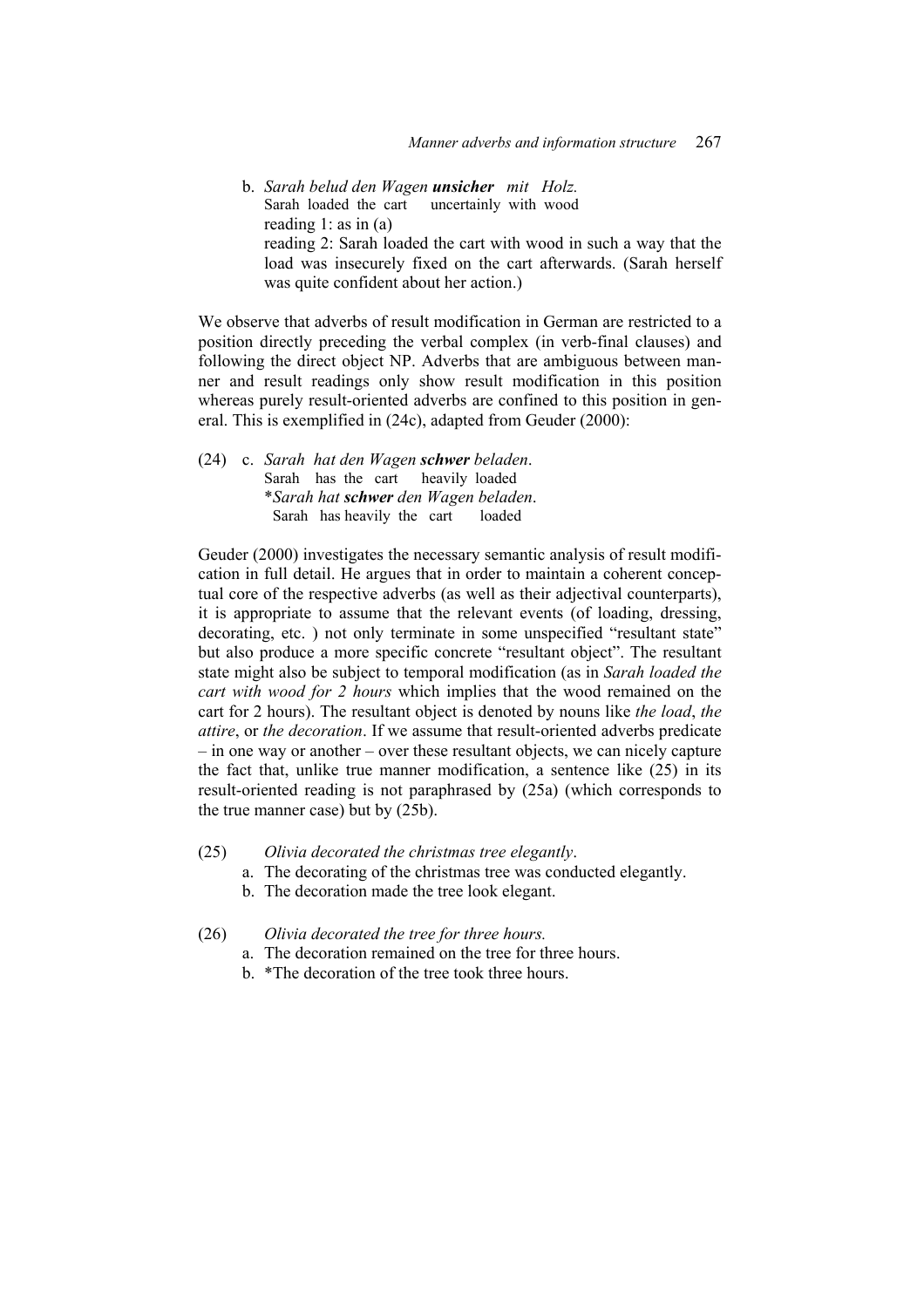(26b) shows that the nominal *decoration* does not denote an object that would lend itself to temporal modification. Temporal modification of an abstract resultant state is possible as in (26) under the paraphrase (a), which offers further reason to distinguish between resultant state and resultant object.<sup>4</sup> For a more detailed discussion of result-oriented adverbs, I refer the reader to Geuder (2000) and the sources quoted therein. In the remainder of the paper, we will draw on the following aspects of result-oriented adverbs:

- (i) Result-oriented adverbs require a semantic analysis distinct from manner adverbs.
- (ii) Result-oriented adverbs predicate over the resultant object of an event (and are hence restricted to verbs that denote events with some such object).
- (iii) Result-oriented adverbs are restricted to positions to the right of the direct object NP ("directly before the verb" or before the verbal complex in terms of Frey and Pittner (1998)).

I will also use the terms resultative adverbs or result modifiers instead of "result-oriented adverbs".

## **3. Verbs of creation and coming into existence**

So far, the result modifications that we have seen were predicated of results as performed on some given object (*the woman dressed*, *the tree decorated*, etc.). Verbs of creation and coming into existence – which I will abbreviate as *verbs<sub>CC</sub>* – denote events which result in the creation of a new object rather than in the modification of a given one. The (real) object is usually denoted by the (grammatical) direct object in verbs of creation, and by the subject in verbs of coming into existence. In (27) to (33), I list some examples where the NP denoting the created object is given in boldface.

- (27) a. *Eine Beule entstand*.
	- A bump emerged
	- b. *Ein Stau entstand*. A traffic jam built-up
	- c. **Ein Ausschlag** bildete sich. A rash formed
- (28) *Die Verhandlungen führten zu einem Vertrag*. The negotiations led to a contract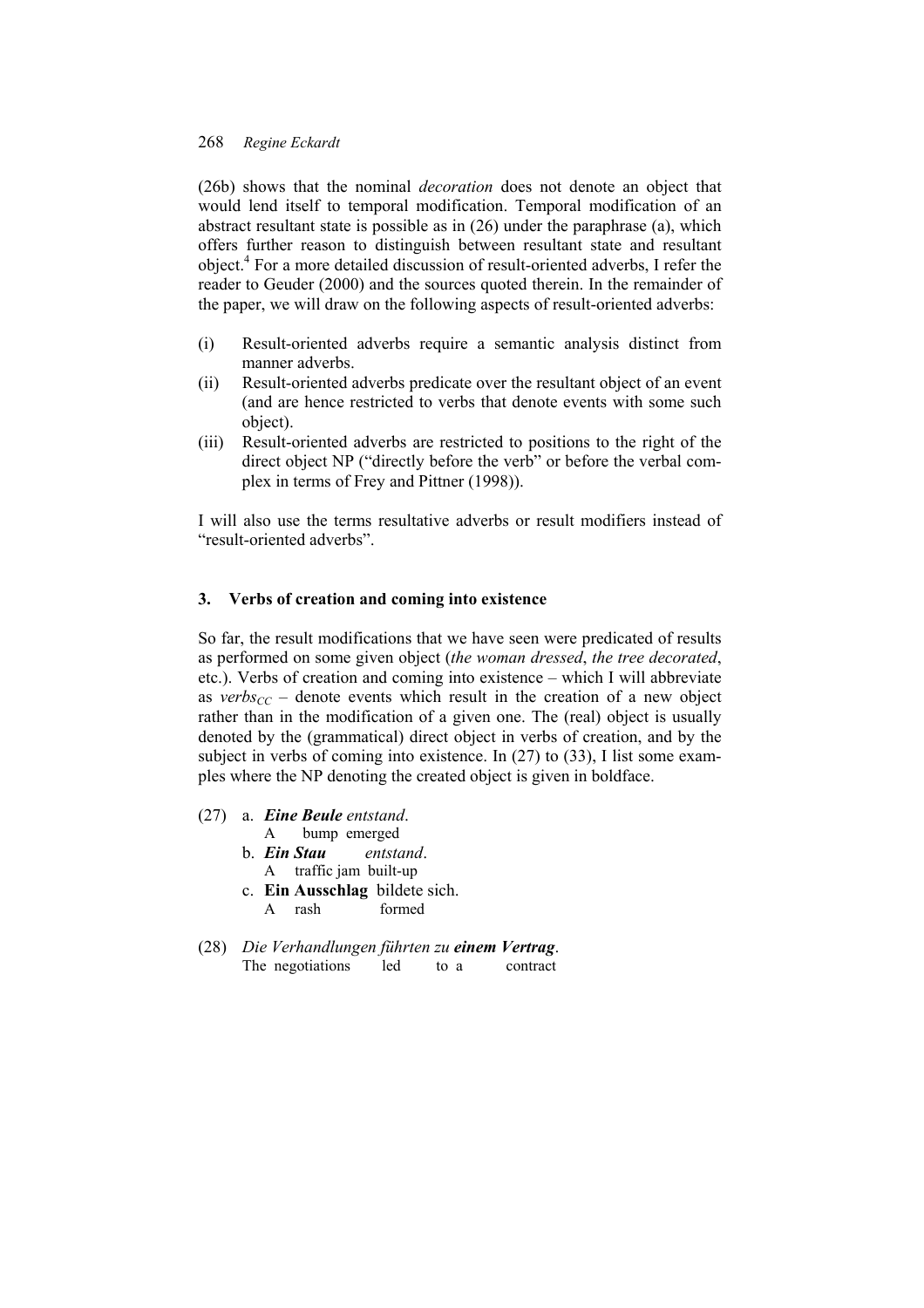- (29) a. *Andrea konstruierte eine Maschine.*  Andrea constructed a machine
	- b. *Andrea komponierte ein Lied***.**  Andrea composed a song
- (30) a. *Andrea hatte eine Idee***.** Andrea had an idea b. *Dem Andrea kam eine Idee*.
	- To-the Andrea came an idea
- (31) *Andrea schuf eine Statue*. Andrea created a statue
- (32) *Andrea setzte eine Unterschrift unter den Vertrag*. Andrea put a signature under the contract
- (33) a. *Andrea gab eine Antwort*. Andrea gave an answer
	- b. *Andrea stellte eine Frage*. Andrea posed a question

It has been a matter of some debate what an appropriate semantic representation of *verbs<sub>CC</sub>* should look like. Following Dowty (1979), Parsons (1990) and Zucchi (1999) pursued the idea that a verb like *bauen* 'build' should relate the creation event to an agent and an effected object in the same way as other transitive verbs like *eat* or *love* do. This strategy forces one to claim that even the smallest initial parts of the created object (e.g. the first brick of a future house) and the vague plan for such an object have to be in the extension of the respective nouns (e.g. *house*). In other words: Our ontology would be crowded with virtual and partial houses, machines, songs, novels, and so forth.

 Von Stechow (2001) argues convincingly against such an approach. He pursues the idea that a sentence like (34) states that the agent does something to cause the proposition in (35) to become true in the future. Sentence (35) is not true while the event of creation is taking place.

- (34) *Sabrina baut eine Maschine*. Sabrina is-building a machine
- (35) *Es gibt eine Maschine, die von Sabrina gebaut wurde*. 'There is a machine that was built by Sabrina.'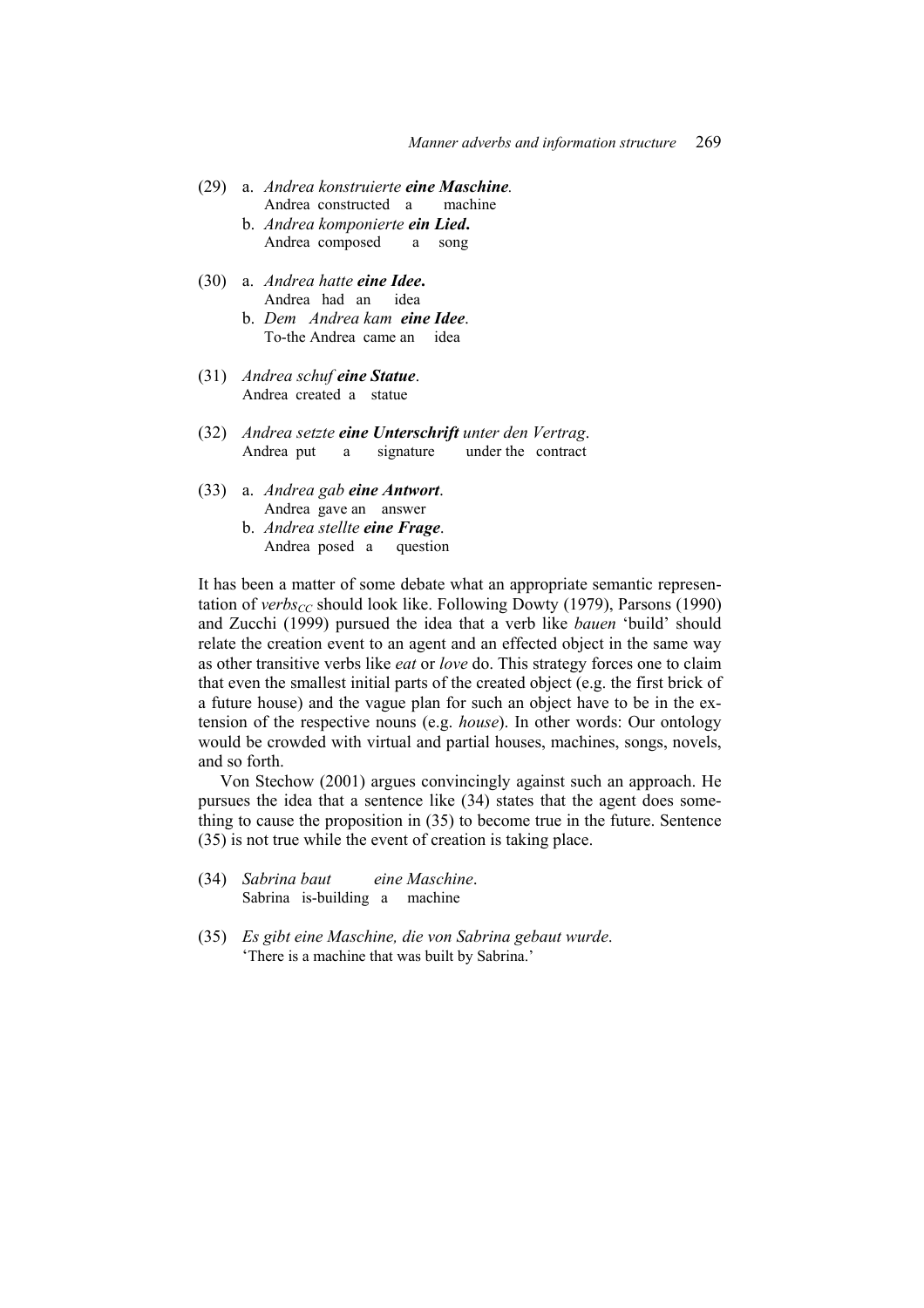He points out that the relation between (34) and (35) is similar to the case of intentionally opaque verbs like *seek* or *owe*. If the agent *seeks* a mushroom, for example, she undertakes something to make the proposition "agent finds mushroom" true. Examples (36)/(37) parallel (34)/(35).

- (36) *Sabrina sucht einen Pilz.* Sabrina is seeking a mushroom
- (37) *Es gibt einen Pilz, den Sabrina gefunden hat*. 'There is a mushroom that Sabrina has found.'

In order to stress this similarity, von Stechow (2001) classifies  $verbs_{CC}$  as "temporally opaque verbs". He proposes to analyze a sentence like (38) along the paraphrase given in (39).

- (38) *Andrea baute eine Maschine*. Andrea built a machine
- (39) Andrea is the agent of a building event e such that during the time of e, the proposition "there is a machine y at time t, and the occurrence of e causes y to exist throughout time t" turns from false to true.

This analysis will imply the existence of a machine of the appropriate kind *after* the event of creation has been completed, but without stating that any kind of machine-entity is existent *before* or *while* the event takes place. In particular, it is explicitly stated that *no machine-created-in-e* exists prior to the event in question. While I have to refer the reader to the original paper for the formal implementation of this idea, and the intricate arguments that show why this semantic treatment is superior to one based on virtual objects, I will adopt this view in the subsequent discussion.

Of course, an analysis of  $verbs_{CC}$  in terms of temporal opacity does not exclude reference to plans in general. In (40a), the nouns *one of the cakes* and *the cakes* will obviously refer to the plans (recipes) in the cookbook, and *a cake* in (40b) can be understood in that way as well.

- (40) a. *After having consulted my cookbook for some time, I baked one of the cakes*.
	- b. *After having consulted my cookbook, I decided to bake a cake (rather than waffles or biscuits)*.

In the following, I will sometimes carefully distinguish between *reference to plans* and *reference to objects*. While the option of reference to plans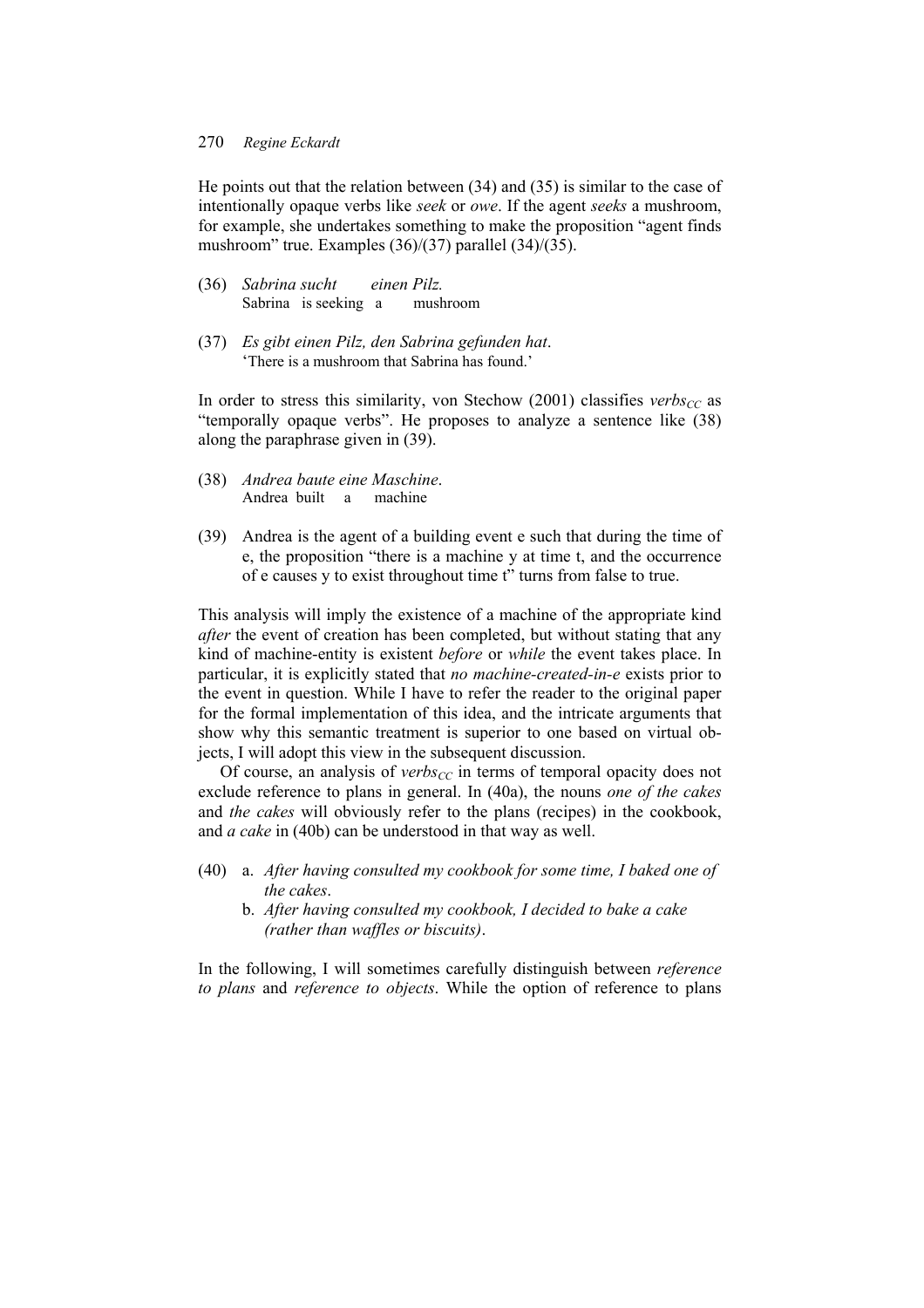may be available in some cases, it is not, and need not be, in general. We find examples like (41) where any reference to previously existing intended objects or plans seems extremely unlikely.

- (41) a. *Hans hatte eine Idee*.
	- 'Hans had an idea.'
	- b. *Andrea kritzelte einen Krakel aufs Papier*. 'Andrea scratched a scribble onto the paper.'
	- c. *Beate improvisierte ein Lied*. 'Beate improvised a song.'

The NP *eine Unterschrift* ('a signature') in (42) also will refer to the created object, and not to a plan, under the most common reading of the sentence.

(42) *Cecile setzte eine Unterschrift unter den Vertrag*. Cecile put a signature under the contract

In this case, that is not so much due to the fact that there were no signatureschemes: In fact there are. It is what is stored at your bank to make sure that the checks signed by yourself can be distinguished from those faked by others. Yet if we understood (42) such that the indefinite *eine Unterschrift* referred to such plans, the sentence would suggest that Cecile could choose amongst several such schemes when signing something. World knowledge will tell us that this is not the case – there is only *one* signature plan that is relevant for Cecile in all legal contexts.

## **4. Possible combinations**

I will now review the result modification data for verbs of creation in detail. Bearing in mind the survey of possible adverbial modifications in Section 2, we will be better able to appreciate the crucial gap of impossible modifications.

 We are concerned with (un)acceptable sentences that contain indefinite NPs. It is well-known that indefinites have a wide range of possible interpretations and that it is virtually always possible to understand any sentence with *some* one of these possible readings. Usually, two to three readings for indefinite NPs are distinguished in the literature. These are the following, exemplified for the noun *Hund* 'dog':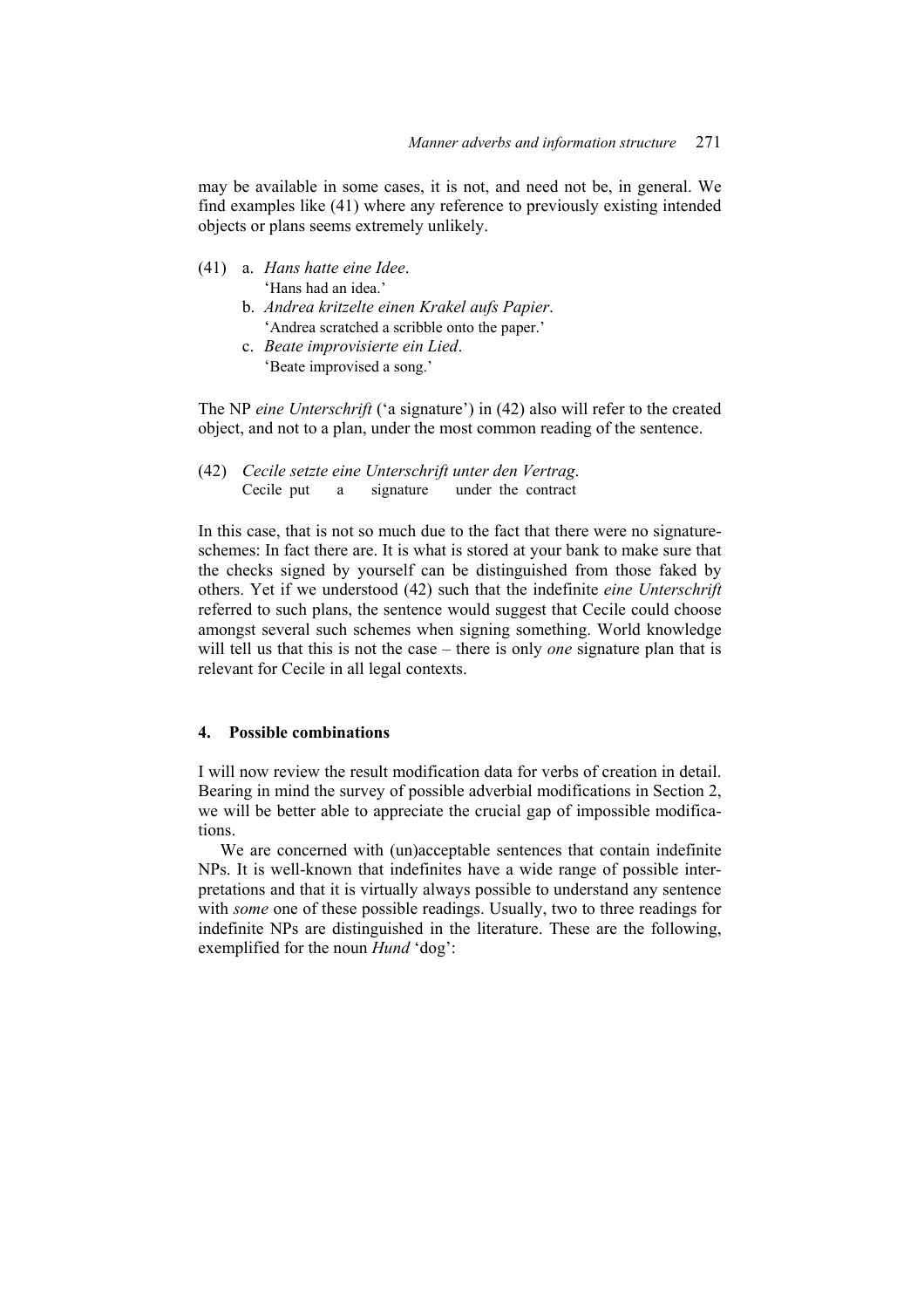| English        | German          | paraphrase                                    | reading   |
|----------------|-----------------|-----------------------------------------------|-----------|
| dogs,<br>a dog | Hunde           | "every dog"                                   | generic   |
|                | ein Hund        |                                               |           |
| (one dog)      | <i>ein</i> Hund | "one of several known dogs"                   | partitive |
| a dog          | ein Hund        | "some, possibly first, dog(s) out existential |           |
| dogs           | Hunde           | of the blue"                                  |           |

Generic and partitive readings are available in the same positions and constructions and, in the case that an indefinite does not allow all three readings in some construction, we will always find either the existential reading, or both the generic and the partitive reading. The distribution of readings as well as possible driving forces for these interpretations have received wide attention in the nineties, starting with the work of Kratzer (1989/1995) and Diesing (1990, 1992), but also de Hoop (1992, 2000), Reinhart (2000), Ladusaw (1994), Eckardt (1996) and Jäger (1996b). The present work will mainly rely on the last source, offering further evidence in favour of the more differentiated four-way distinction advocated by Jäger. We will come back to this issue in Section 5. In the present section, we will still rely on the simpler distinction between *generic*, *partitive* and *existential* interpretation of indefinite NPs.

 Let us start with examples with unambiguous manner adverbs that modify a verb of creation with definite/indefinite object and that are positioned to the right/left of the object NP. The full range of possible cases is given in (43) to (46).

- (43) *Beate baute aufgeregt einen Drachen*. Beate built excitedly a kite
- (44) *Beate baute aufgeregt den Drachen*. Beate built excitedly the kite
- (45) #*Beate baute einen Drachen aufgeregt*. Beate built a kite excitedly
- (46) *Beate baute den Drachen aufgeregt*. Beate built the kite excitedly

Sentence (43) is most straightforward with the indefinite *einen Drachen* understood existentially, and conveys the evident proposition that Beate, excitedly, built a kite. Sentence (44) possibly requires a certain kind of context that allows the definite *den Drachen* to occur post-adverbially, but the effects are not very strong. The information conveyed is that Beate built the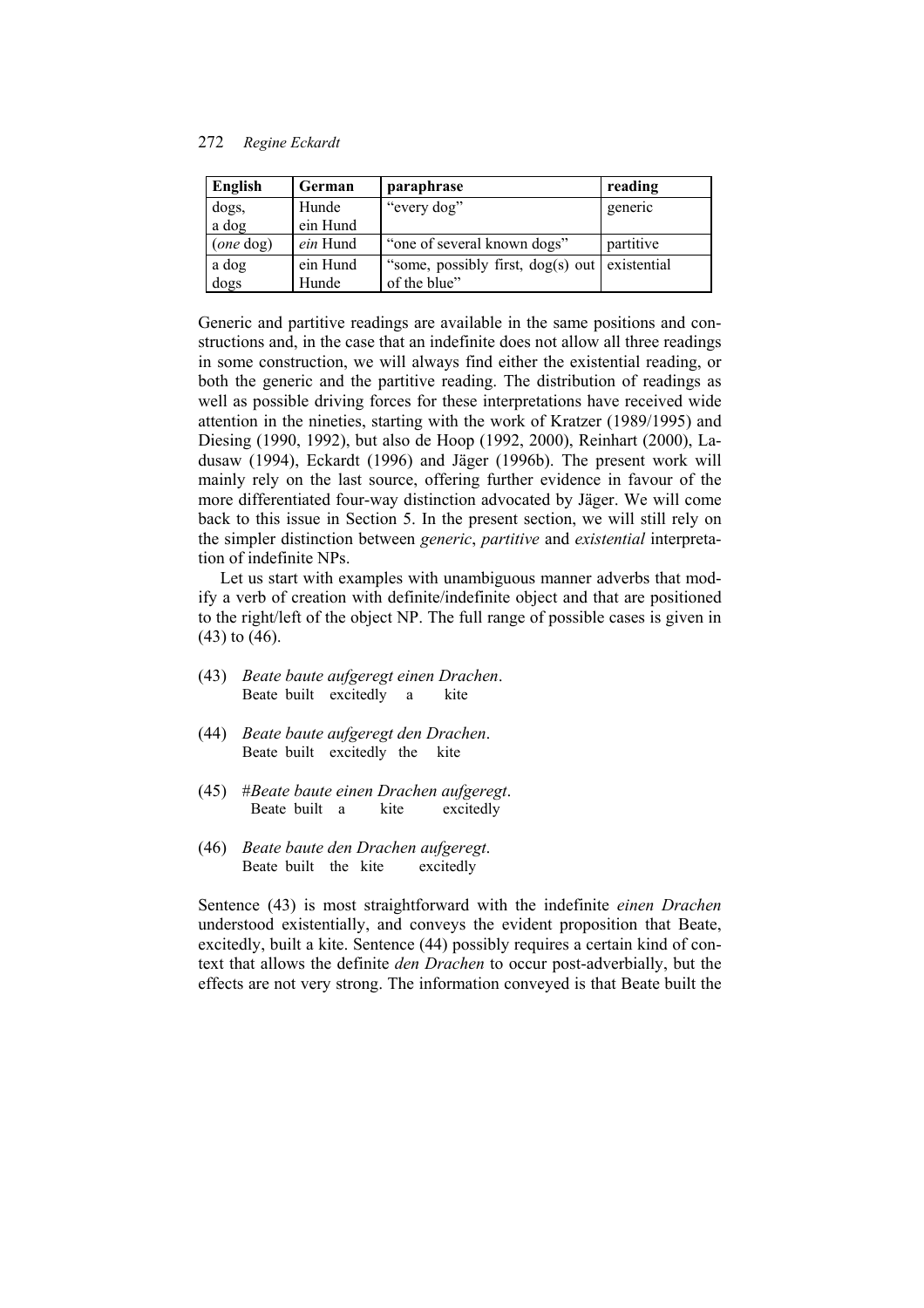– somehow known – kite, excitedly.<sup>5</sup> Sentence (46) means the same as (44) and they differ only in the kind of contexts in which one would rather use one or the other. Sentence (45) forces the indefinite NP to receive either a generic interpretation or a partitive interpretation.

(45') generic: *Usually when Beate built a kite, she did it excitedly*. (45'') partitive: *One of the kites she built, Beate built excitedly*.

The existential interpretation of the indefinite is not accessible. In the remainder of the paper, I will use '#' to mark this constellation while unstarred sentences with an indefinite mean "sentence acceptable with an existential interpretation of the indefinite". The following sentences illustrate the pattern further.

- (47) a. *Daphne entwarf wütend eine/ die Hose*. Daphne designed angrily a pair of/the trousers
	- b. *Daphne entwarf die Hose wütend*. Daphne designed the trousers angrily
	- c. #*Daphne entwarf eine Hose wütend*. Daphne designed a (pair of) trousers angrily
- (48) a. *Euridike konstruierte vorsichtig ein/das gleichschenklige(s)*  Euridike constructed carefully an/ the isosceles *Dreieck*. triangle
	- b. *Euridike konstruierte das gleichschenklige Dreieck vorsichtig*. Euridike constructed the isosceles triangle carefully
	- c. #*Euridike konstruierte ein gleichschenkliges Dreieck vorsichtig*. Euridike constructed an isosceles triangle carefully

Is there anything unusual about this pattern? If all verbs behaved like verbs of creation then the answer would clearly be "no". In that case, adverbials would simply be classed as indicator of the "VP boundary" in the sense of Diesing (1992). The most famous such indicator is the particle *ja doch*. The examples in (49) illustrate the general pattern: Indefinites to the right of *ja doch* are preferably understood existentially, indefinites to the left are partitive or generic.

- (49) a. *(daß) Daphne eine Hose ja doch flickte* (gen/part, **no exist**.) (that) Daphne a (pair of) trousers after all mended
	- b. *(daß) Daphne ja doch eine Hose flickte* (exist., gen/part possible) (that) Daphne indeed a (pair of) trousers mended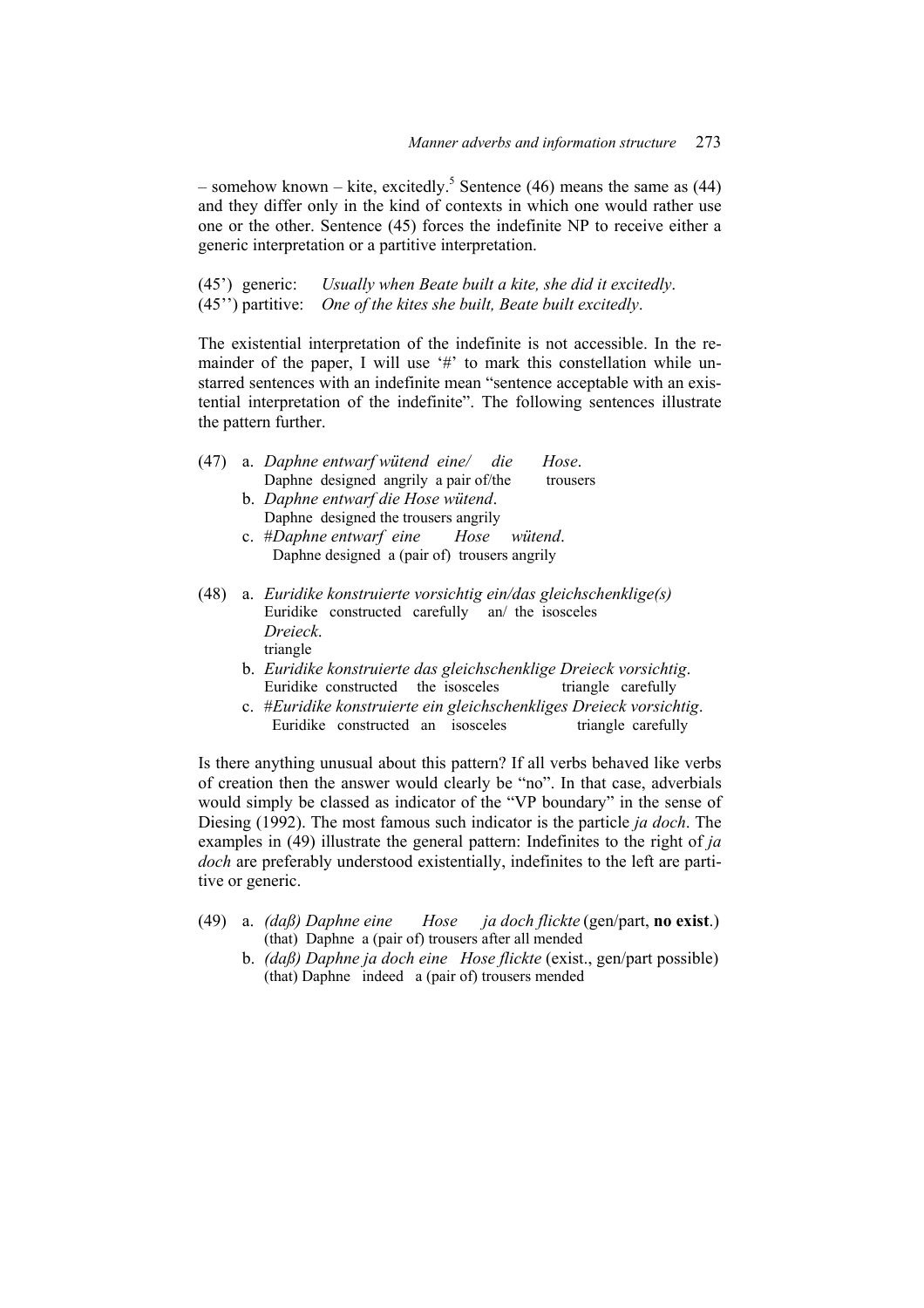Adverbs, however, do not behave like *ja doch*. For instance, they do not seem to mark a VP-boundary if they combine with verbs like *flicken* 'mend' or other verbs where an object is affected or destroyed. The following (b) examples allow for an existential reading of the indefinite object although it precedes the adverb.

- (50) a. *(daß) Daphne vorsichtig eine Hose flickte* (exist. reading) (that) Daphne carefully a pair of trousers mended
	- b. *(daß) Daphne eine Hose vorsichtig flickte* (exist. reading) (that) Daphne a pair of trousers carefully mended
- (51) a. *(daß) Daphne wütend eine Hose zerriß* (exist. reading) (that) Daphne angrily a pair of trousers tore
	- b. *(daß) Daphne eine Hose wütend zerriß* (exist. reading) (that) Daphne a pair of trousers angrily tore

If we derived the presence or absence of existential readings of indefinites solely from their position inside or outside VP (Diesing's mapping hypothesis) then we would make the unorthodox prediction that a manner adverb like *carefully* marks the VP boundary *if combined with verbs of creation* but it does not *if combined with any other kind of eventive verb*. While it would perhaps not be impossible to elaborate such a position, I will advocate a different line of explanation in Section 6.

 Let us now turn to result-oriented adverbs. From Section 2.2. we know that they never occur to the left of an object NP. The picture for verbs of creation is consistent insofar as we find that result-oriented adverbs cannot modify a verb of creation plus an indefinite object NP. Sentences (52)–(53) illustrate this gap.

- (52) result: *solide* 'solidly'
	- a. *Beate baute den Drachen solide.*  Beate built the kite solidly
	- b. #*Beate baute einen Drachen solide.* Beate built a kite solidly
	- c. \**Beate baute solide einen/den Drachen.* Beate built solidly a / the kite
- (53) result: *ausdrucksvoll* 'expressively'<sup>6</sup> a. *(daß) Nick den Hund ausdrucksvoll knetete*  (that) Nick the dog expressively modelled
	- b. #*(daß) Nick einen Hund ausdrucksvoll knetete*  (that) Nick a dog expressively modelled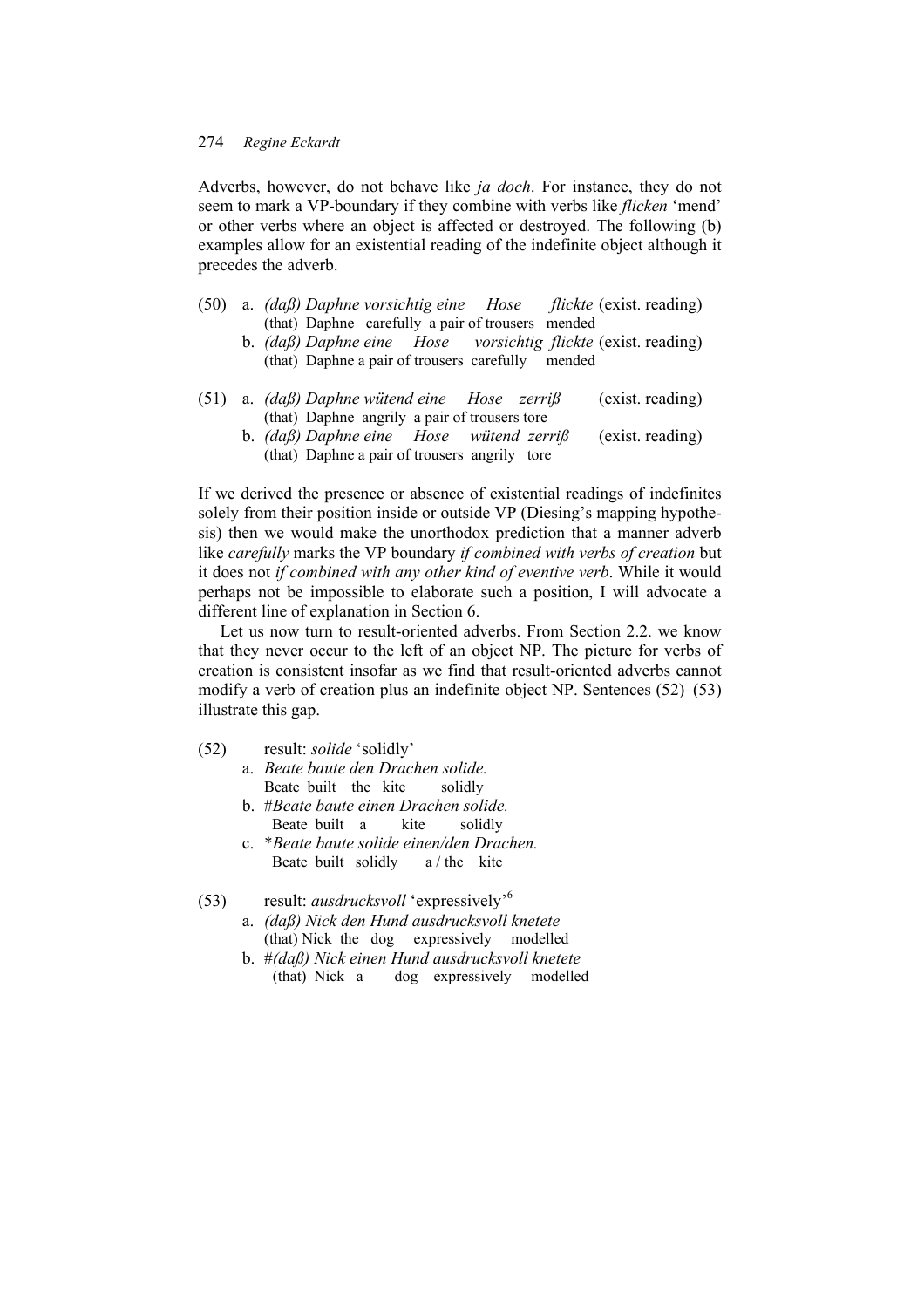c. \**(daß) Nick ausdrucksvoll einen/den Hund knetete* (that) Nick expressively a / the dog modelled (manner reading, as far as one can model a figurine in an expressive way)

Once again, the indefinite NP before the result modifying adverb must receive a partitive or generic interpretation (which yields rather odd assertions). Some readers might find sentences like (52b) or (53b) acceptable in an existential sense if *ein Drachen* or *ein Hund* refer to plans (e.g. in a do-ityourself book). Similarly, a discourse like (54) is acceptable if we understand *ein Rührkuchen* to refer to the recipe in the book and not to the real cake that resulted from Auguste's baking (and we will see presently why the cookbook with all its recipes is necessary for the sentence to work):

(54) *Auguste bekam Besuch von Hans, der allergisch auf Milch war. Zuerst hat sie lange im Kochbuch geblättert*. 'Auguste expected the visit of Hans who was allergic to milk. First she read the cookbook for a long time.' *Dann hat sie einen Rührkuchen milchfrei gebacken.* Then has she a sponge cake milkfree baked

Two things will turn out to be crucial for (54) to be acceptable: Firstly, the *plan* for the sponge cake existed prior to the baking, and secondly, in the given context the sponge cake plan is one in a set of already implicitly mentioned plans for cakes in the cookbook.

While reference to plans is easily available for things to be built, knitted, kneaded, cooked or baked according to a given scheme, the respective NP will almost certainly refer to the created object when we report the new invention of the design or plan itself, like the design of a new costume or a new car. Consequently, the following examples are clearly "#" according to my intuition, and do not allow for a rescue in terms of reference to plans like (54).

- (55) a. *(daß) Karl das Kostüm hauteng entwarf* (that) Karl the costume tightly designed
	- b. #*(daß) Karl ein Kostüm hauteng entwarf* (that) Karl a costume tightly designed
	- c. \**(daß) Karl hauteng ein/das Kostüm entwarf* (that) Karl tightly a / the costume designed
	- d. *(daß) Karl ein hautenges Kostüm entwarf* (that) Karl a tight costume designed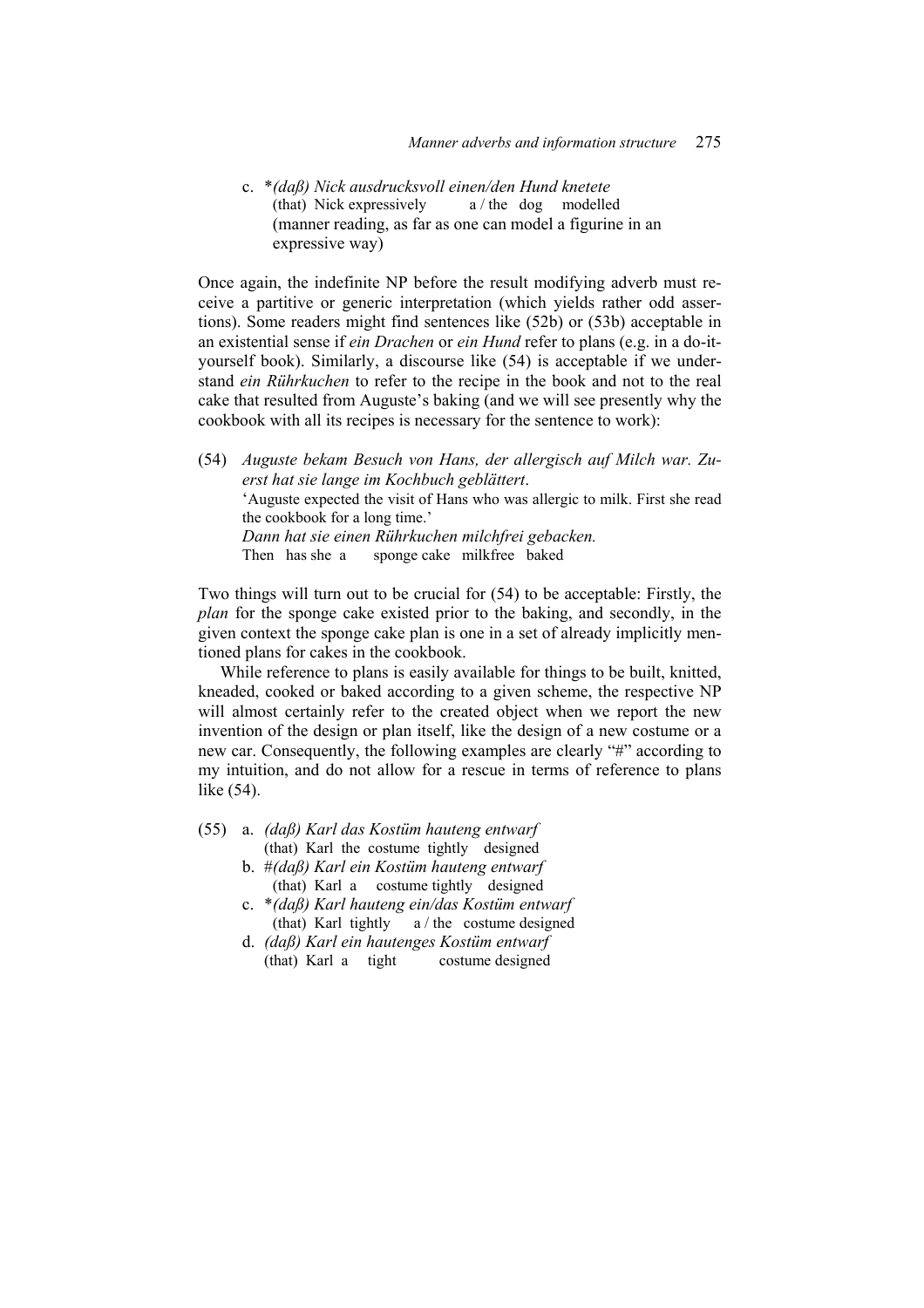- 276 *Regine Eckardt*
- (56) a. *(daß) Opel das Auto sparsam konstruierte* (that) Opel the car economically constructed
	- b. #*(daß) Opel ein Auto sparsam konstruierte* (that) Opel a car economically constructed
	- c. \**(daß) Opel sparsam ein/das Auto konstruierte*
	- (that) Opel economically a / the car constructed
	- d. *(daß) Opel ein sparsames Auto konstruierte* (that) Opel an economic car constructed

Similarly, (57) is resistant to a plan-denoting reading of *eine Unterschrift*.

- (57) a. #*Auguste setzte eine Unterschrift vorsichtig unter den Vertrag*. Auguste put a signature carefully under the contract
	- b. *Auguste setzte die Unterschrift vorsichtig unter den Vertrag*. Auguste put the signature carefully under the contract
	- c. *Auguste setzte vorsichtig die/eine Unterschrift unter den Vertrag*. Auguste put carefully the/a signature under the contract

Some verbs of creation do not find suitable result modifying adverbs, especially intransitive verbs. Yet they show very similar effects with suitable temporal adverbs. Examples (58) to (60) show the behaviour of the verb $_{CC}$ *eine Idee haben* 'to have an idea' under the adverb *plötzlich* 'suddenly'. The (b) variants with the verb *kaufen* 'buy', which is not a verb<sub>CC</sub>, are there to show that the peculiar effects are once more not the general behaviour of the adverb *plötzlich* but are restricted to the combination of *plötzlich* with  $verbs_{CC}$ .

- (58) a. *Sabine hat ganz plötzlich eine Idee gehabt*. Sabine has all suddenly an idea had
	- b. *Sabine hat ganz plötzlich einen Hund gekauft*. Sabine has all suddenly a dog bought
- (59) a. #*Sabine hat eine Idee ganz plötzlich gehabt*. Sabine has an idea all suddenly had
	- b. *Sabine hat einen Hund ganz plötzlich gekauft*. Sabine has a dog all suddenly bought
- (60) a. *Sabine hat die Idee ganz plötzlich gehabt*. Sabine has the idea all suddenly had
	- b. *Sabine hat den Hund ganz plötzlich gekauft*. Sabine has the dog all suddenly bought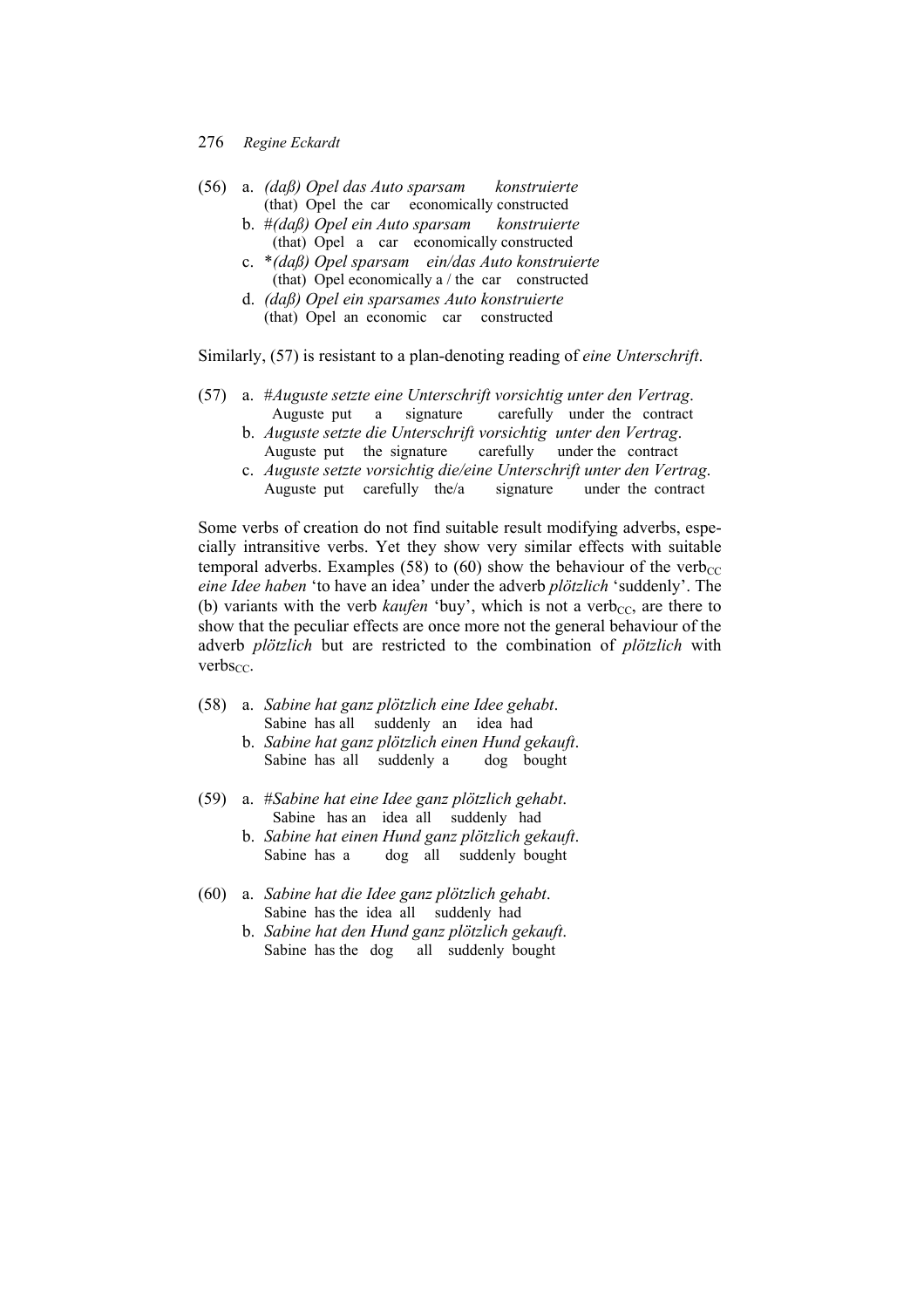Sentence (59b) shows that the temporal adverbial *plötzlich* cannot be the benchmark between existential and non-existential indefinites in general, as the sentence can well report that Sabine bought a dog (suddenly) without any other dogs being mentioned in the context (which would be the partitive reading). The intransitive case is illustrated in (61).

|  | $(61)$ a. # $(da\beta)$ ein Stau ganz plötzlich entstand |
|--|----------------------------------------------------------|
|  | (that) a traffic-jam all suddenly built up               |
|  | b. (daß) ganz plötzlich ein Stau entstand                |
|  | (that) all suddenly a traffic-jam built up               |
|  | c. $(d\alpha\beta)$ der Stau ganz plötzlich entstand     |
|  | (that) the traffic-jam all suddenly built up             |
|  |                                                          |

Example (62) offers a reflexive case, this time with a suitable resultoriented adverb. (We will ignore the marginal reading of (62c) "curiously, a crystal built up". This evaluative reading of "curiously" in English must be translated to the German *kurioserweise*.)

|  |  |  | $(62)$ a. $(da\beta)$ der Kristall sich kurios ausbildete |
|--|--|--|-----------------------------------------------------------|
|  |  |  | (that) the crystal itself curiously built up              |

- b. #*(daß) ein Kristall sich kurios ausbildete* (that) a crystal itself curiously built up
- c. \**(daß) sich kurios ein/der Kristall ausbildete* (that) itself curiously a / the crystal built up

Let me finally briefly summarize the range of data we have seen.

- If a transitive *verb<sub>CC</sub>* is combined with a manner adverb, the adverb has to precede any existential indefinite object NP. Otherwise, the indefinite will have to be understood partitively or generically.
- Hence, no transitive *verb<sub>CC</sub>* can be combined with a result-oriented adverb and an indefinite object NP in existential reading.
- Some cases can be rescued if the indefinite NP is interpreted as referring to a plan rather than an object. (The specific contexts that license these readings will be reviewed presently.)
- If an intransitive *verb<sub>CC</sub>* is combined with an adverb, the adverb has to precede any existential indefinite subject NP.
- Conjecture: if there were result-oriented adverbs for such verbs, they could not be combined with an indefinite subject NP.
- None of the adverbs involved shows similar effects with event-denoting verbs *other* than those of creation and coming into existence.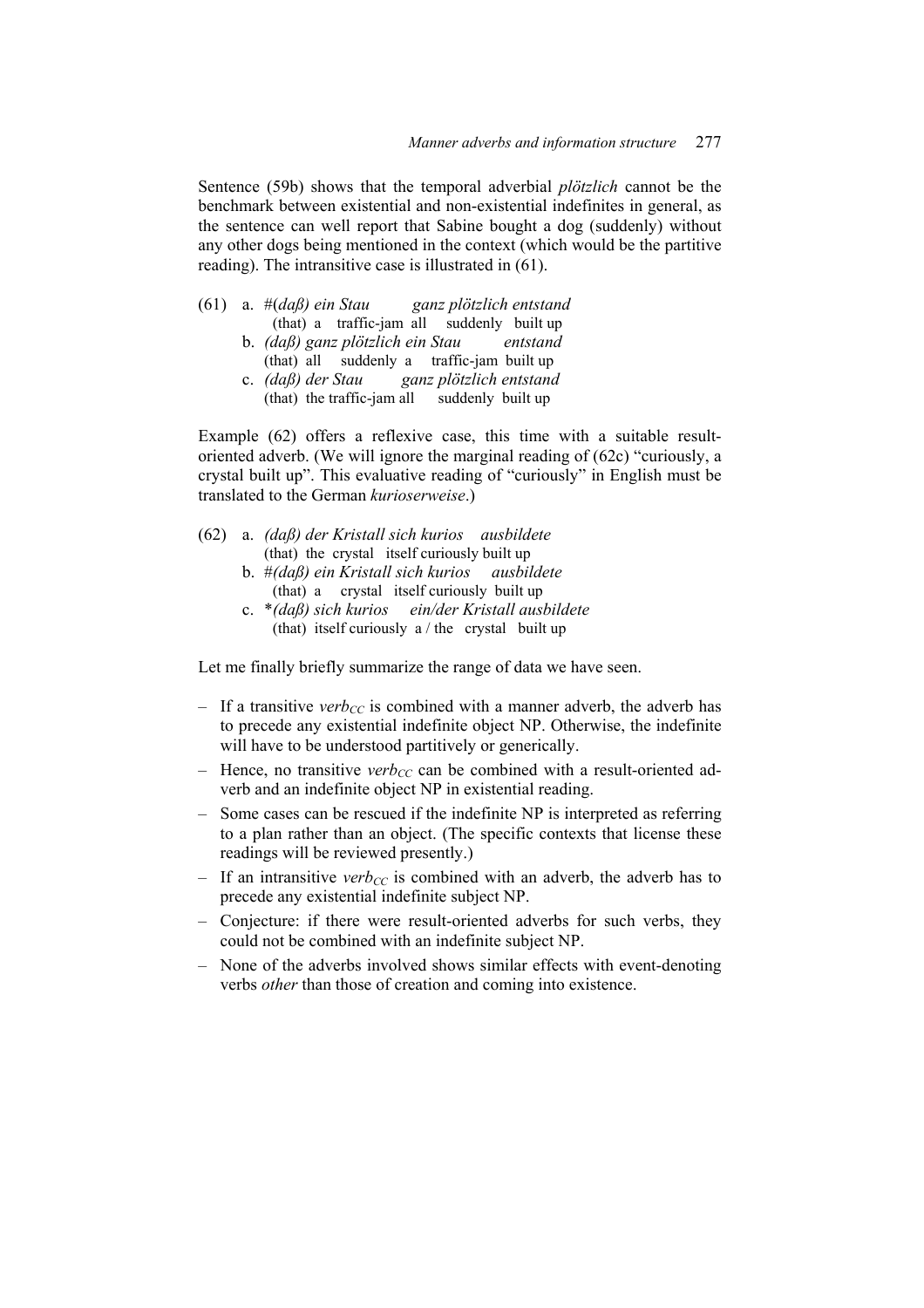Which leaves us with the puzzling question: Why does the combination of adverbs and *verbs<sub>CC</sub>* differ from adverbial modification of other verbs?

## **5. Subtle topics**

Jäger (1996b) proposes an extension of classical dynamic semantic frameworks in order to capture various ways of "being topical" or "definite" in a unified way. It would be beyond the limits and aims of the present paper to recapitulate Jäger's full formal system, but conveniently he proposed a terminology inspired by Kamp's Discourse Representation Theory. In this section, I will recapitulate some of Jäger's core ideas.<sup>7</sup>

Most importantly, Jäger distinguishes between discourse referents  $d_1$ ,  $d_2$ , ... and "Understood Entities"  $p_i$ ,  $p_j$ , ... (Jäger calls these "pegs" but Groenendijk and Stokhof's pegs have found quite different tasks to serve and I hence propose this terminology to stress the originality of Jäger's notion). Every discourse referent automatically gives rise to an understood entity, but we may have more understood entities than discourse referents. (Discourse referents also may "die" when becoming unsalient.) Discourse referents, as in Discourse Representation Theory, keep the record of individuals that have been explicitly mentioned in a discourse. They, and only they, are accessible antecedents for anaphoric (singular) pronouns.

 Understood Entities, in contrast, are such individuals or objects that can be inferred by the intelligent hearer without necessarily being mentioned. The boldface definites in examples (63) and (64) pick up such Understood Entities while the (unacceptable) pronouns show that they do not have the status of discourse referents.

- (63) *Sue was stabbed. The criminal / \*He had worn a black leather jacket*.
- (64) *Joe bought a new car. The horn / \*It plays the beginning of "Clementine"*.

Yet we can use definites that do not even refer to such Understood Entities. Notorious examples are *the sun* or *the pope* which can enter any discourse at any point and refer to their referents much in the way of proper names. Jäger calls these definites "referential" and claims that they, and only they

- (a) can occur in thetic sentences
- (b) must have a unique referent out there in the world.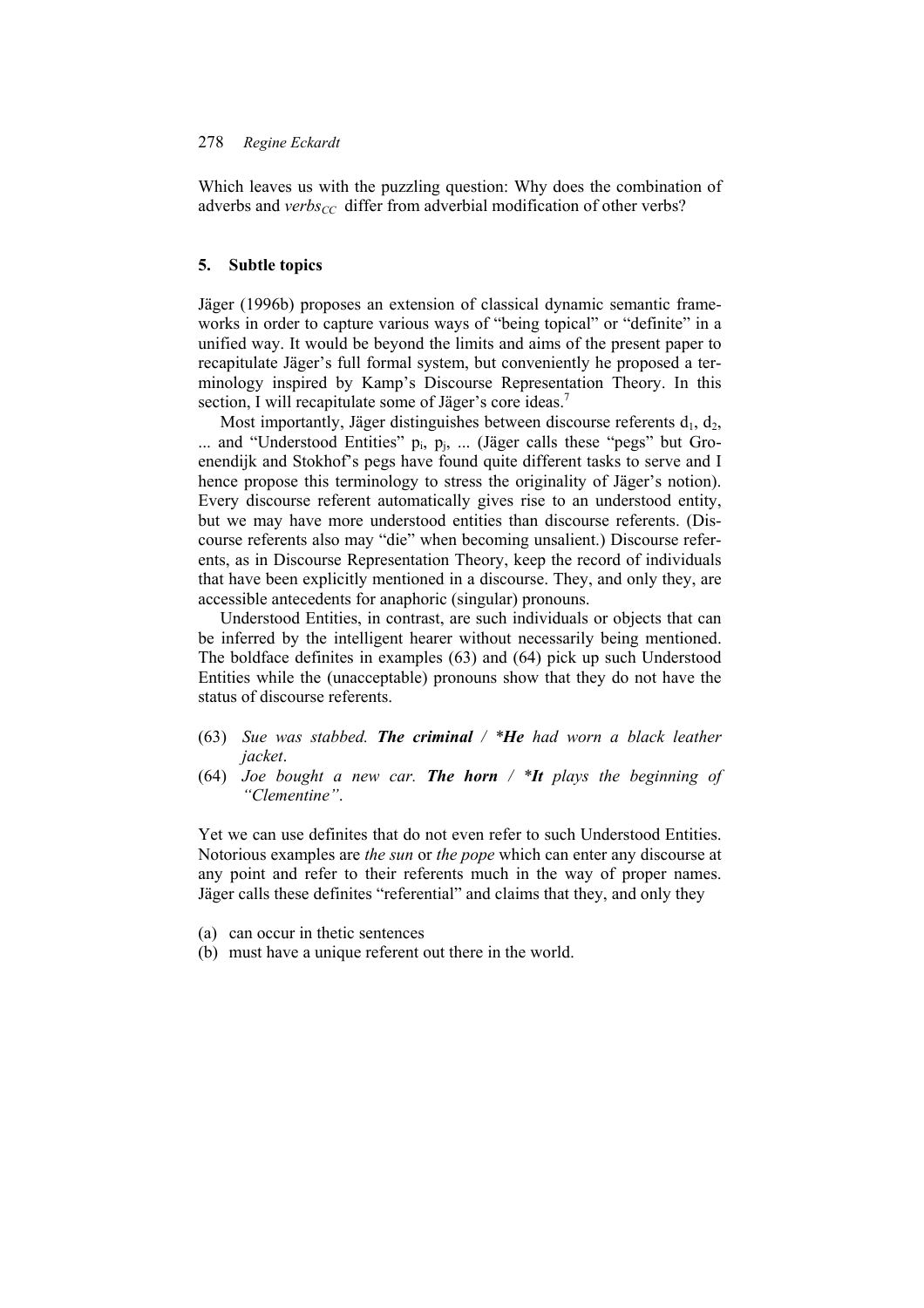Definites that refer to Understood Entities, on the other hand, have topical status<sup>8</sup> and need only be unique among the set of Understood Entities, not in the world: Sentence (63), for instance, does not rely on the fact that there is but one criminal in the world. The use of Understood Entities allows Jäger to propose and model the following distinction:<sup>9</sup>

| Kind of NP   Status |                             | Reference                       |
|---------------------|-----------------------------|---------------------------------|
| pronoun             | topical                     | to discourse referent, need not |
|                     |                             | be unique                       |
| definite NP         | topical                     | to Understood Entity, must be   |
|                     | (in categorical judgements) | unique among the UEs            |
| definite NP         | non-topical                 | introduces new DR and UE,       |
|                     | (in the tic judgements)     | must be unique in the world     |

Interestingly, Jäger extends his approach to the discussion of *topical and non-topical indefinites*, and he offers a truer picture of the full range of readings of indefinite NPs in all kinds of constructions than can be found elsewhere in the literature. He takes subjects of individual-level predicates to be the test case of a topical  $NP<sup>10</sup>$  and diagnoses the following range of readings for German topical indefinite NPs in that position (following common practice, I will use *be blue eyed*, *be intelligent* as prototype instances of individual-level predicates). The words in boldface are meant to bear main stress.

## (65) **generic reading**:

- a. *Ein Schwede ist blauäugig.*  A Swede is blue-eyed
- b. *Schweden sind blauäugig.*  Swedes are blue-eyed

## (66) **partitive reading**:

- a. *Ein Schwede ist blauäugig.*  One Swede is blue-eyed
- b. *Zwei Schweden sind blauäugig.*  Two Swedes are blue-eyed
- c. *Einige Schweden sind blauäugig.*  Some Swedes are blue-eyed
- d. *Kein Schwede ist blauäugig.*  No Swede is blue-eyed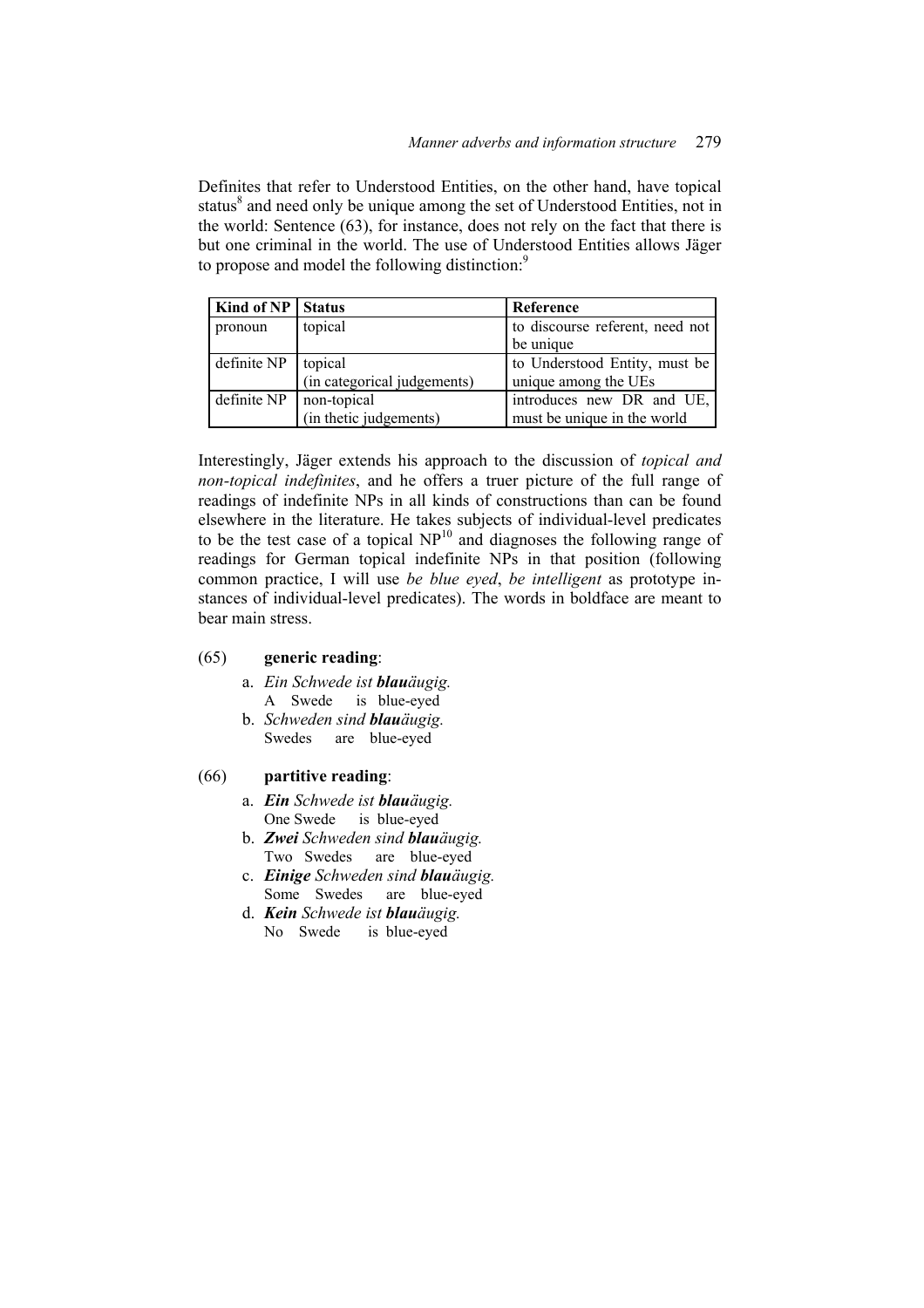## (67) **in-group reading**: Being one of a known set of people

 (*Die ganze Halle stand voller Menschen aller Nationen mit den untypischsten Augenfarben.*) ('The whole hall was filled with people of all nations with the most untypical eye colours.')

- a. *Ein Schwede war schwarzäugig.*  A Swede was black-eyed
- b. *Ein Schwarzafrikaner war blauäugig.*  A black African was blue-eyed ...

The three readings differ characteristically in their intonation pattern. Sentence (65) reports something about the typical Swede. The subject is left unstressed. It is not entirely clear to what extent such sentences suggest that one has been talking about Swedes all along, but there is general agreement that the referent of indefinites in a generic interpretation can be "old" material – if only by the fact that "the Swede" as a kind is obviously part of our shared world knowledge.

 If the noun is left unstressed but the determiner is stressed, as in (66), we will understand the partitive (or "truly quantificational") interpretation of the NPs. The sentences in (66) presuppose a set of known Ns (Swedes in our example), say something about some of these and strongly suggest that there are still other Ns or at least that there might be.

 We have already seen the last two readings in Section 4. The interpretation of the indefinite in (67), however, has received little attention in languages like German and English. Turkish marks this reading more pointedly, and it has hence evoked more attention in the literature, e.g. in Enç (1991). Moreover, it has recently been studied in language acquisition under the label "source-set reading", cf. Krämer (2000). At first glance, the reading may seem like a purely existential reading. The sentence *Ein Schwede war schwarzäugig* in the context of (67) does *not* presuppose the existence of more Swedes, and neither does the sentence require a context where Swede Discourse Referents or Understood Entities are available. Nevertheless, it needs a context in which a set of persons is explicitly or implicitly known, and *the Swede is one of these.* In other words, the interpretations in (67) are not available in a deserted discourse universe. I will call this interpretation of *ein N* the *in-group* interpretation.<sup>11</sup>

 The sentences in (67) bear a second stress on the adjective. This brings them close to the hat contour pattern investigated by Büring, and in fact Büring's and Jäger's data overlap without an explicit uniform treatment of all cases being given in either work. In particular, note that (67) would be a puzzling case for Büring (1996, 1997), who treats topic and focus semantics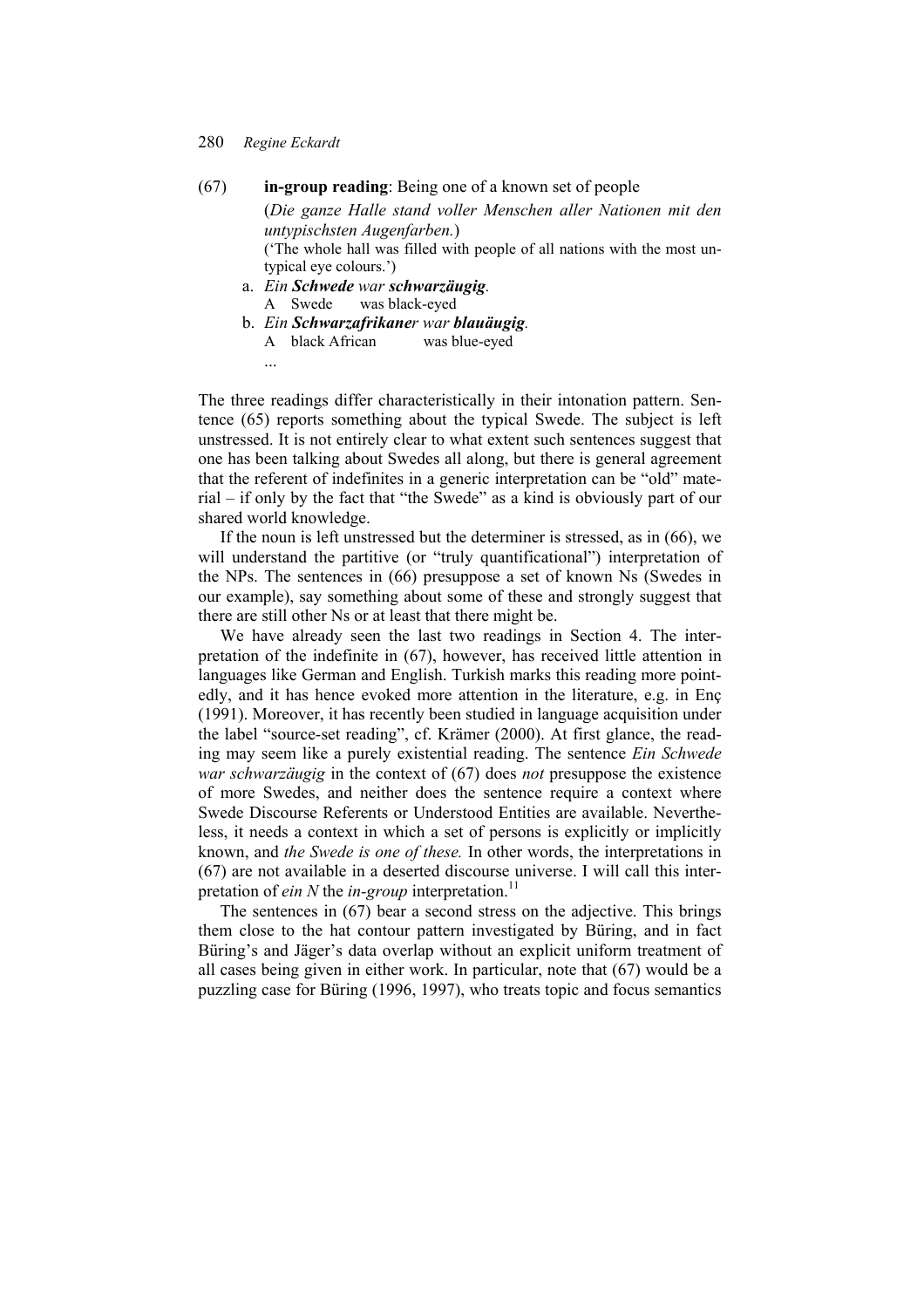as something in addition to an ordinary semantic interpretation of sentences: Common semantic wisdom would have it that in a sentence like *A Swede is blue-eyed*, the indefinite NP cannot receive a non-partitive and non-generic interpretation. Such a reading is not available out-of-the-blue but rather requires an appropriate context. In Büring's (as well as Rooth's, Krifka's, Jacobs', von Stechow's) sense, focussing and topic-marking are devices that one can apply to a sentence, or one can leave the sentence as it is and interpret it "ordinarily". In the cases above (as well as the adverbial examples we will presently come to), there is no "ordinary" interpretation of the sentence prior to the indicated topic/non-topic distinction. In other words, a sentence like *Ein BÄCKer war unheimlich INTELLIGENT*, when uttered after a TV quiz show, can get an in-group interpretation if and only if the appropriate topic structure is applied. The reading does not exist prior to topicalization, unless we claimed that the sentence has readings that exist (namely one with an existential interpretation of the subject indefinite) but that somehow never surface in neutral contexts.

 While Jäger thus offers a truer picture of the effects of topicality in his examples, he has nothing to say with respect to the question of why and how topical material associates (and even *has* to associate) with focus, and how the overall structure relates to a topical question in the discourse at that point. In the appendix, I will attempt to shed further light on the various advantages and disadvantages of Jäger's and Büring's accounts and propose a synthesis of their ideas. In the main body of the paper, I will restrict my attention to the empirical side of topical indefinite NPs.

 Summarizing, in German, we find the following interpretations of indefinite NPs, depending on whether or not they are topical, and on the internal focal structure of the topical phrase. I use the noun *Kind* 'child' as an example.

| Indefinite + Intonation                                        | <b>Status</b>      | Interpretation                                                                  |  |  |  |
|----------------------------------------------------------------|--------------------|---------------------------------------------------------------------------------|--|--|--|
| ein Kind                                                       | non-topical ("rhe- | existential: there is a new $x$                                                 |  |  |  |
| (accent depending on posi-                                     | matic")            | that is CHILD,                                                                  |  |  |  |
| tion in sentence)                                              |                    | $x$ is a new discourse referent,                                                |  |  |  |
|                                                                |                    | $x$ does not equal an old UE,                                                   |  |  |  |
|                                                                |                    | and it is not part of an old UE.                                                |  |  |  |
|                                                                |                    | Ex.: Es stand ein Kind vor der Tür. (There was a child standing in front of the |  |  |  |
| door.'                                                         |                    |                                                                                 |  |  |  |
| ein Kind                                                       | topical            | generic: all children,                                                          |  |  |  |
|                                                                |                    | somewhat open status with                                                       |  |  |  |
|                                                                |                    | respect to UEs.                                                                 |  |  |  |
| Ex.: Ein Kind braucht viel Liebe. ('A child needs much love.') |                    |                                                                                 |  |  |  |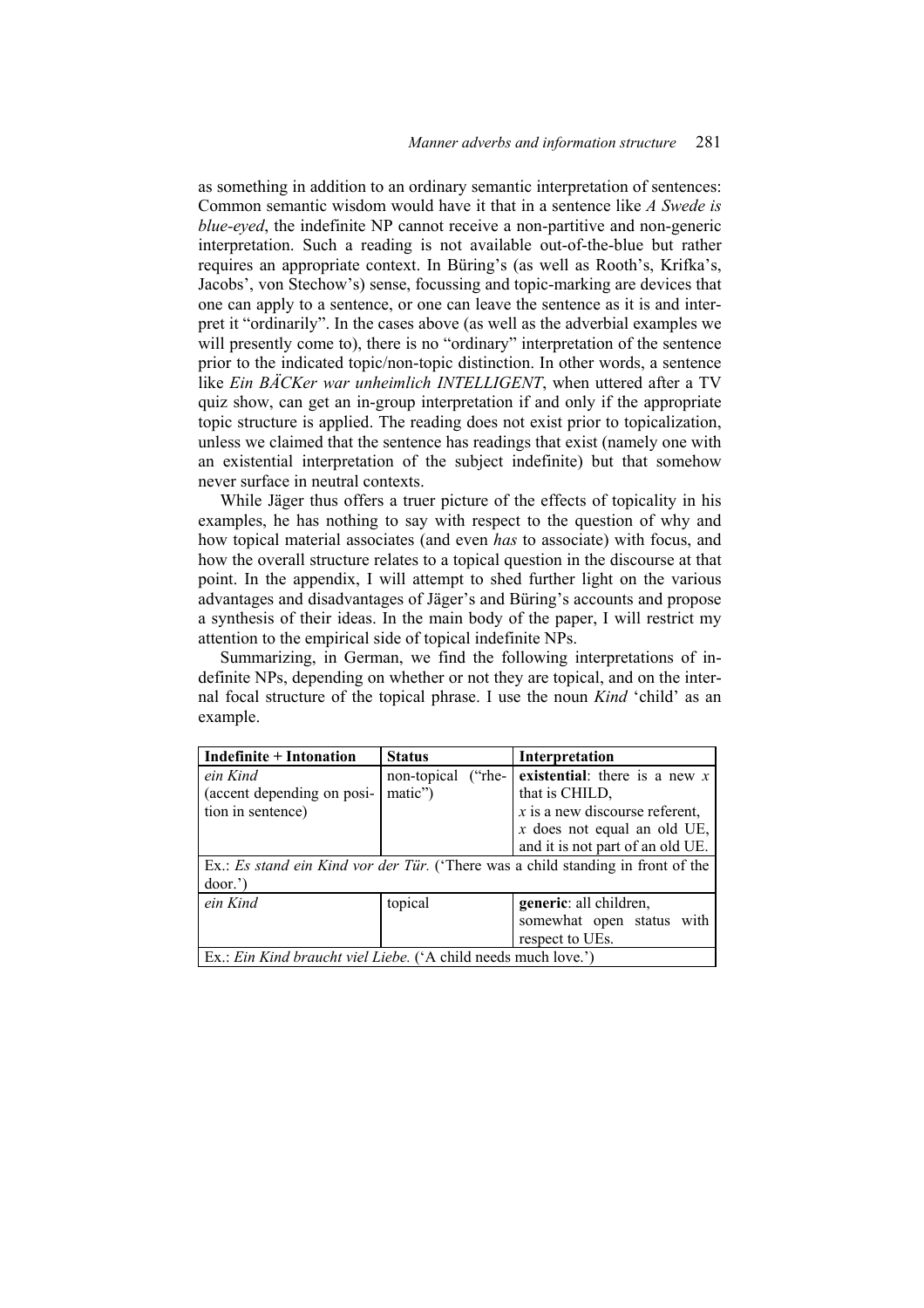| ein Kind                                                                                     | topical | <b>partitive</b> : one of a set $P$ of                                                              |  |  |  |
|----------------------------------------------------------------------------------------------|---------|-----------------------------------------------------------------------------------------------------|--|--|--|
|                                                                                              |         |                                                                                                     |  |  |  |
|                                                                                              |         | CHILDren,                                                                                           |  |  |  |
|                                                                                              |         | set P must be an old UE.                                                                            |  |  |  |
|                                                                                              |         | Ex.: <i>Es spielten Kinder draußen. <b>Ein</b> Kind begann zu weinen.</i> (There were               |  |  |  |
| children playing outside. One of the children started crying.')                              |         |                                                                                                     |  |  |  |
| ein <b>Kind</b>                                                                              | topical | $\mathbf{in}\text{-}\mathbf{group}: x \text{ is a CHILD},$                                          |  |  |  |
|                                                                                              |         | $x$ is new as a DR and UE,                                                                          |  |  |  |
|                                                                                              |         | x is part of an old UE.                                                                             |  |  |  |
|                                                                                              |         | The old UE was introduced as                                                                        |  |  |  |
|                                                                                              |         | a set of Q's, CHILD $\subseteq$ Q.                                                                  |  |  |  |
| Ex.: Es saßen einige Patienten im Wartezimmer. Ein Kind hatte Schnupfen.                     |         |                                                                                                     |  |  |  |
| ('There were some patients sitting in the waiting room. A <i>child</i> hat a <i>cold</i> .') |         |                                                                                                     |  |  |  |
| *Es saßen einige Kinder im Wartezimmer. Ein <b>Kind</b> hatte <b>Schnupfen</b> .             |         |                                                                                                     |  |  |  |
|                                                                                              |         | ("There were some children sitting in the waiting room. A <i>child</i> had a <i>cold</i> .")        |  |  |  |
| Es saßen einige Kinder im Wartezimmer. <b>Ein</b> Kind hatte Schnupfen.                      |         |                                                                                                     |  |  |  |
|                                                                                              |         | ('There were some children sitting in the waiting room. One child had a cold.')                     |  |  |  |
| Das Wartezimmer war noch völlig leer. *Ein Kind hatte Schnupfen / Ein Kind                   |         |                                                                                                     |  |  |  |
| kam herein.                                                                                  |         |                                                                                                     |  |  |  |
|                                                                                              |         | ('The waiting room was still empty. *A <i>child</i> had a <i>cold.</i> / A <i>child</i> entered the |  |  |  |
| room.')                                                                                      |         |                                                                                                     |  |  |  |

In the appendix, I will briefly (and without further justification) outline how these readings can be derived in a compositional framework. For now, I will take this refined notion of the nature of topical indefinites as a starting point for another look at possible readings (and intonations) of indefinite NPs cooccurring with manner and result adverbs.

## **6. Pre-adverbial indefinites – accommodating an environment**

It is a well-known fact about German intonation that sentences with a preadverbial object  $NP$  – in particular if it is an indefinite  $NP$  – have to bear several accents in order to avoid any readings with narrow focus. I will use (68) to demonstrate the case. (68a) bears a "neutral" stress pattern while (68b, c, d) must be understood with narrow focus on *Huhn*, *vorsichtig*, and *vorsichtig gestreichelt*, respectively. The reader is free to add more patterns with one or two accents which will always result in narrow focus.

- (68) *Alicia hat ein Huhn vorsichtig gestreichelt.* Alicia has a chicken carefully stroked
	- a. *Alicia hat ein Huhn vorsichtig gestreichelt.*
	- b. *Alicia hat ein Huhn vorsichtig gestreichelt.*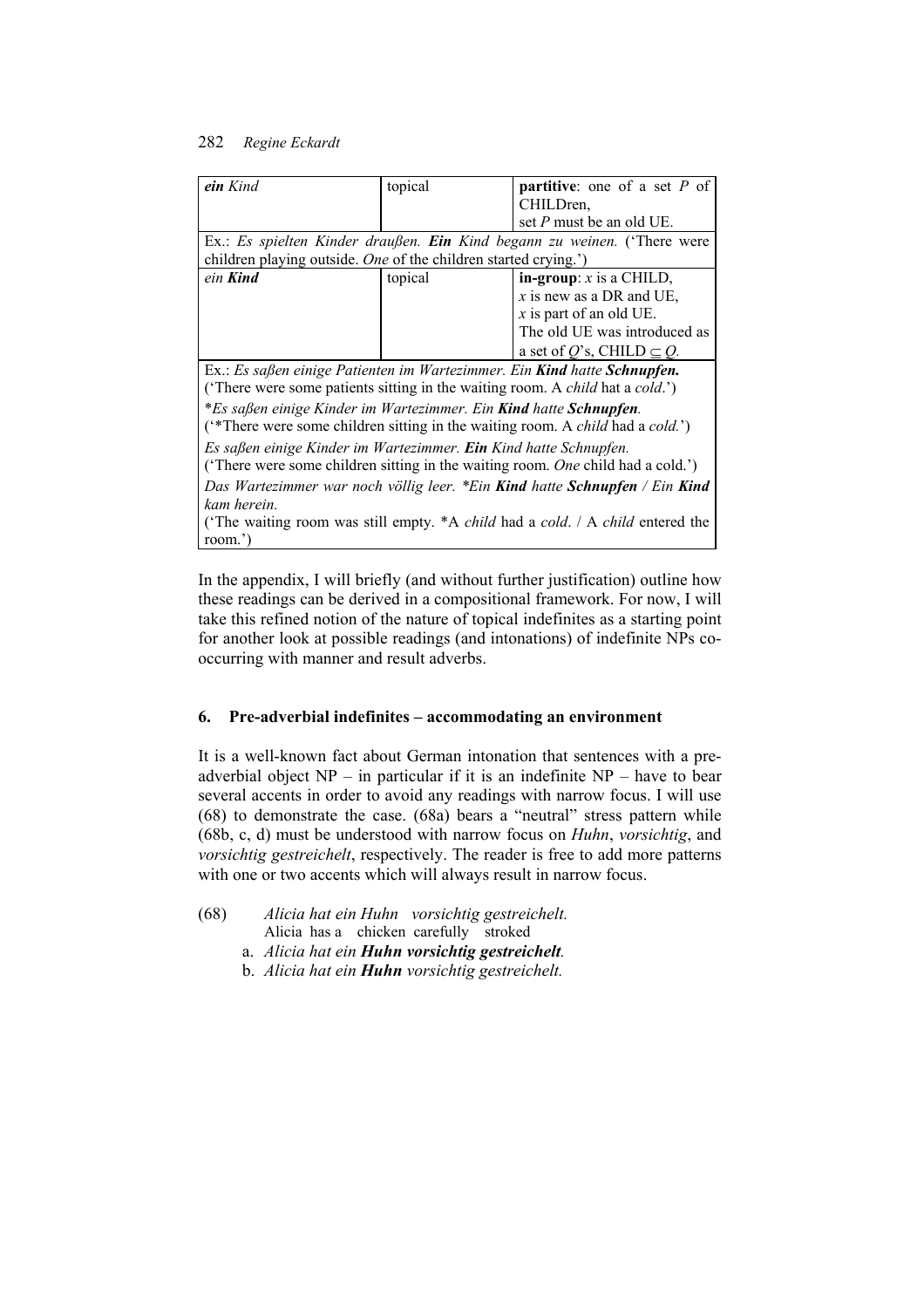#### c. *Alicia hat ein Huhn vorsichtig gestreichelt.*

## d. *Alicia hat ein Huhn vorsichtig gestreichelt.*

This contrasts sharply with the inverse word order in (69) which shows the neutral stress pattern of this type of sentence. Superficially speaking, one will realize that for (69) one accent is sufficient while (68a) requires three.

## (69) *Alicia hat vorsichtig ein Huhn gestreichelt*. Alicia has carefully a chicken stroked

A very similar effect for English sentences with manner adverbs has been described in Gussenhoven (1983) who provides an accent assignment mechanism for either case, yet without much discussion of any structural or pragmatic reasons for this effect.

 Jacobs (1992, 1993) describes accent-assignment in German as a mechanism that has to rely on a variety of conspiring factors rather than syntactic structure alone – which many prominent prosodic theories take as their starting point. In Jacobs' terms, a constituent  $\alpha$  can integrate into another constituent β under certain circumstances. The constituents can be tied together by "integration", in which case this "integrated" domain can receive one single accent. Several factors support integration. For example, verbs and objects can only integrate if the thematic relation of the object is appropriate (PATIENT-like rather than EXPERIENCER or STIMULUS). They can only integrate if they are adjacent; and adverbs generally inhibit integration and do not integrate themselves.

 Sentences such as (68a) can be used as out-of-the-blue utterances and are therefore commonly assumed to be neutral with respect to the preceding context. I think that this assumption is wrong. Instead, I claim that object noun phrases that stand to the left of manner and result adverbs are *topical* in the sense of Jäger (1996b). Their status is driven not by the intonation as such but by their syntactic position which will automatically impose certain (yet unobtrusive) contextual restrictions on the sentences in question. However, the speaker still has the choice of marking part of the topical material as *new* (in focus) by using one of several possible accent patterns. The examples in (70) show that we find exactly the three possible interpretations of topical indefinite NPs that were listed in Section 5:

- (70) a. generic: *Alicia hat ein Huhn vorsichtig gestreichelt / vorsichtig gestreichelt / vorsichtig gestreichelt***.**
	- b. partitive: *Alicia hat ein Huhn vorsichtig gestreichelt*.
	- c. in-group: *Alicia hat ein Huhn vorsichtig gestreichelt*.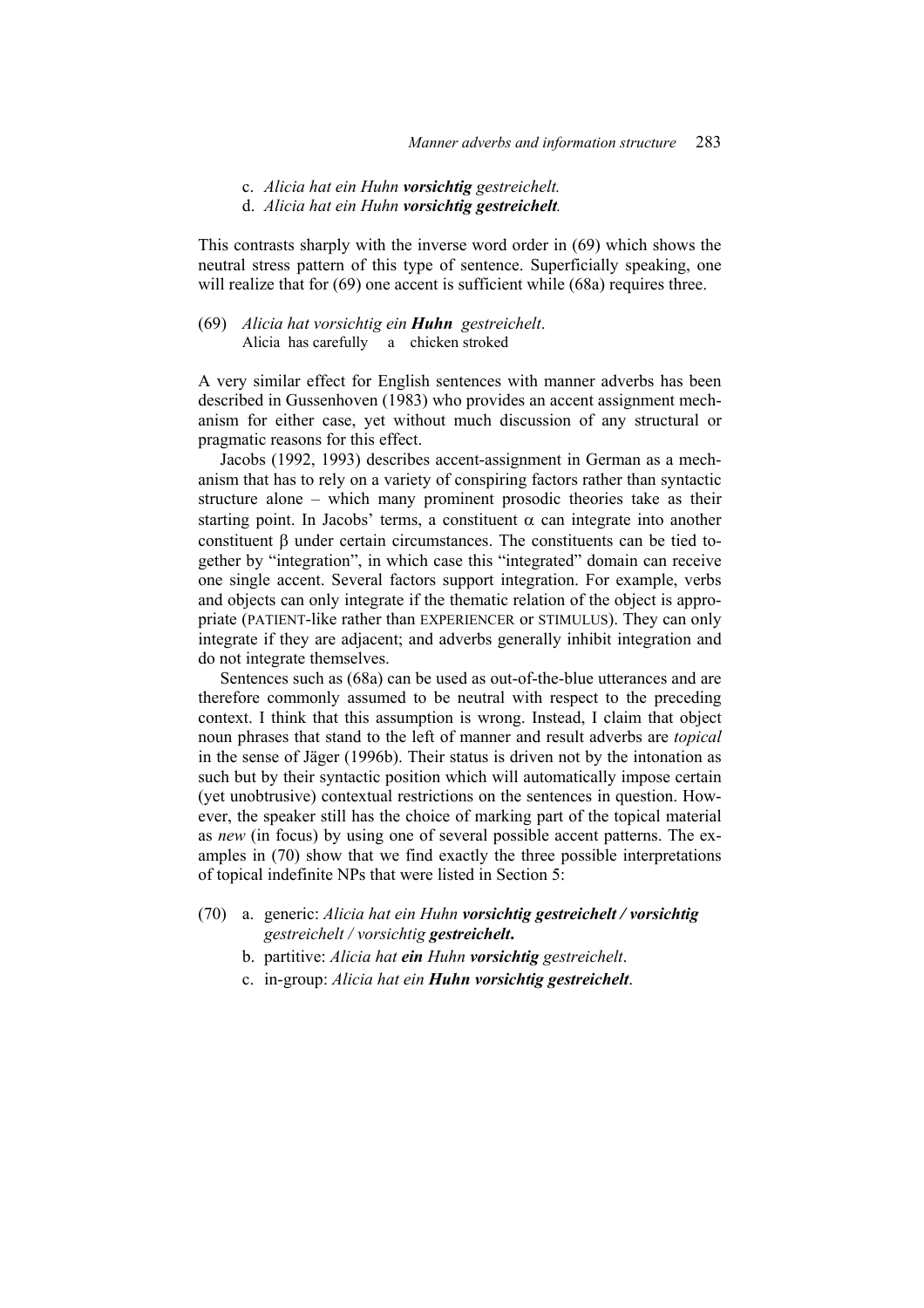In sentence (70a), I list all possible accent patterns with unaccented object NP. The object NP is always understood generically, i.e. referring to what Alicia does to chickens in general. However, the overall focus structure of (70a) still drives the generic statement in question (an effect that was described in Rooth (1995)). The different variants in (70a) mean that "what Alicia generally did to chickens was, to stroke them carefully" – "the way in which Alicia generally strokes chickens was: carefully" and "what Alicia generally did to chickens in a careful manner was: to stroke them".<sup>12</sup>

 In (70b) we find the partitive interpretation of the topical indefinite NP that is triggered by the accent on the numeral. The sentence will require a previously mentioned set of chickens in order to receive an interpretation. Once more, we need a second – focus – accent later in the sentence. I give the (most natural) case with focussed adverb. (70b) means: One of the chickens that were stroked by Alicia was stroked carefully. (The readings have already been described in Geilfuß (1992), Geilfuß-Wolfgang (1996) and Eckardt (1999) but the eventual picture which I will propose will set them in a different light.)

The sentence in (70c) has been held as the "neutral" topic-free variant of sentence (68) so far. If I am right, however, and the indefinite *ein Huhn* is generally topical, then *ein Huhn* should exhibit the in-group reading in (70c)  $(= 68a)$ . I will now argue for the following two points:

- (a) The contextual restrictions that are set by the in-group reading of (70c) are minimal. They require the hearer to accommodate an interest in the question *What did Alicia do in the situation that the speaker wants to describe?* This minimal interest will be supplied at least by politeness and hence has never been diagnosed as a "presupposition" of the respective sentences.
- (b) The contextual restrictions still bear enough information to rule out verbs of creation. Verbs of creation are hence the test case which shows that the pattern is not really presupposition-free.

Addressing (a), let us have a closer look at the putative in-group reading of (70c).

- The indefinite will introduce a new discourse referent x that has to be part of an acquainted group P of individuals which have to be known *not* as being a chicken but as being an animal.
- The construction interacts with the focus structure of the material that follows. The non-topical background will tell us what Alicia did to the animals, and the focus will tell us how Alicia acted on *one* particular *chicken* among these animals.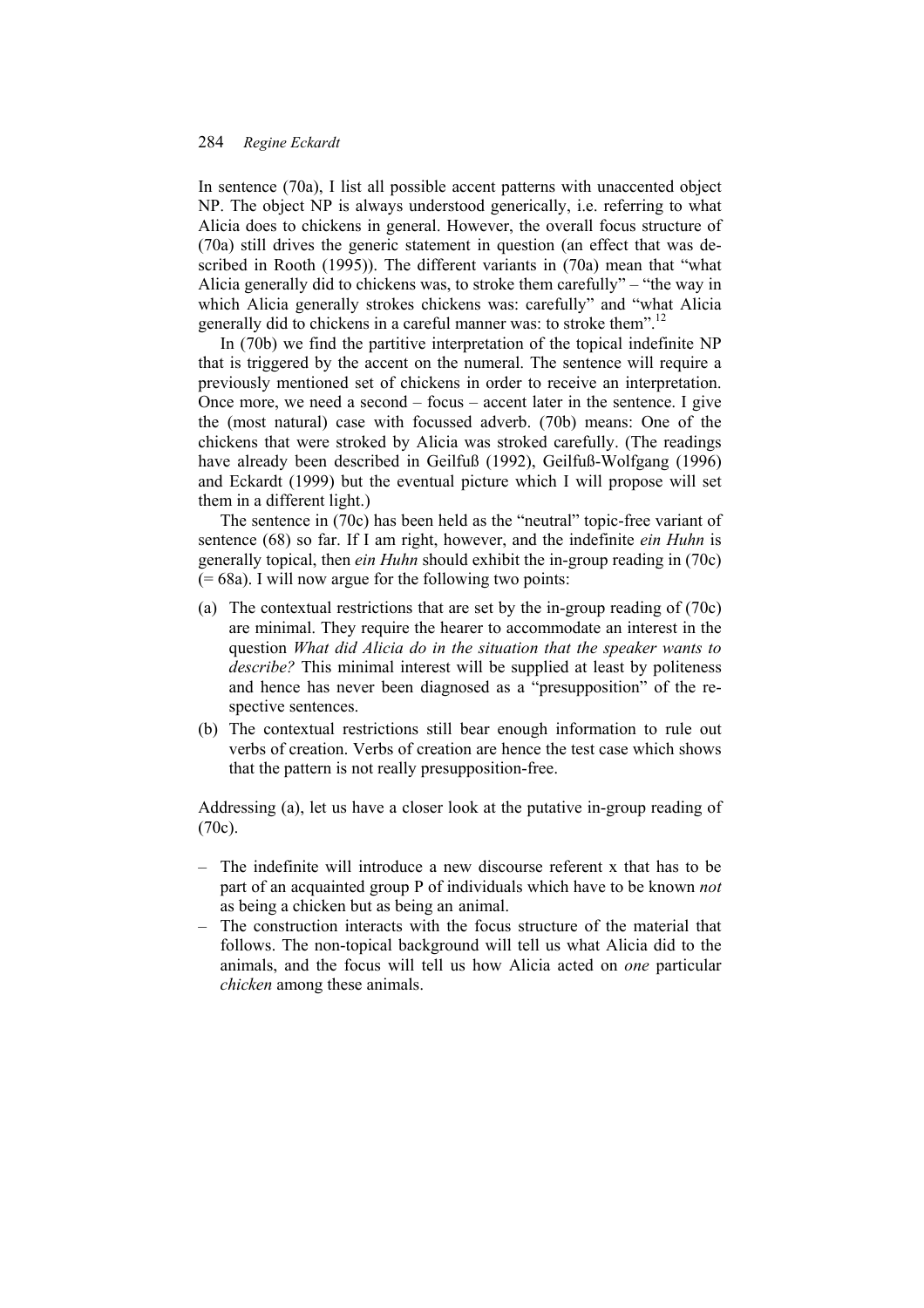The following discourse offers an example in which all these prerequisites for (70c) are explicitly present.

(71) *Alicia ging in den Stall und hat alle Tiere begrüßt*. 'Alicia went to the stable and greeted all animals.' *Sie hat ein <i>Huhn vorsichtig gestreichelt*, ( ... *sie hat eine <i>Kuh* She has a cow ( ... she has a cow She has a chicken carefully stroked *zärtlich gestupst, und sie hat ein Pferd liebevoll gefüttert.*) tenderly pushed and she has a horse lovingly fed )

The focussed verbal complexes *vorsichtig gestreichelt* 'carefully stroked', *zärtlich gestupst* 'tenderly pushed' and *liebevoll gefüttert* 'lovingly fed' are all instances of the alternatives that were introduced by *begrüßt* 'greeted' in the first sentence.

 If no such explicit context is given, then the hearer will have to accommodate one, and at best a fairly minimal and plausible one. A minimal assumption about the set of Ps is this: "The speaker wants to tell me about Alicia in a certain situation. He mentions a chicken *x* which is part of some known set *P*. Let me assume that the speaker wants to tell me how Alicia acted on *P*, where *P* is the set of visible objects in her environment. It is virtually always safe to assume that Alicia has such an environment."

#### *IGA: In-group accommodation*:

Accommodation 1:  $P = \{$ the visible things around Alicia $\}$ Accommodation 2: Focus alternatives under debate  $FA = \{what did Alicia do to the things around her\}$ 

These two accommodations can also simply be described as "the speaker wants to tell me what Alicia did to (some of) the things around her". And it is easy to see that this conversational minimum might be mistaken for the "neutral context".

 Interestingly, subtle *stylistic* differences between sentences like (72) and (73) lend support to my diagnosis. Intuitively speaking, sentence (72) starts with Alicia "on a bare plane", so to speak, and after it has been computed we do not visualize more about the scene than Alicia in the emptiness, eating an apple. Sentence (73), in contrast, seems to evoke a scene where Alicia is "somewhere" amidst things surrounding her: In front of a bowl of fruit – or on a meadow below an apple tree – or simply at a table littered with all kinds of junk.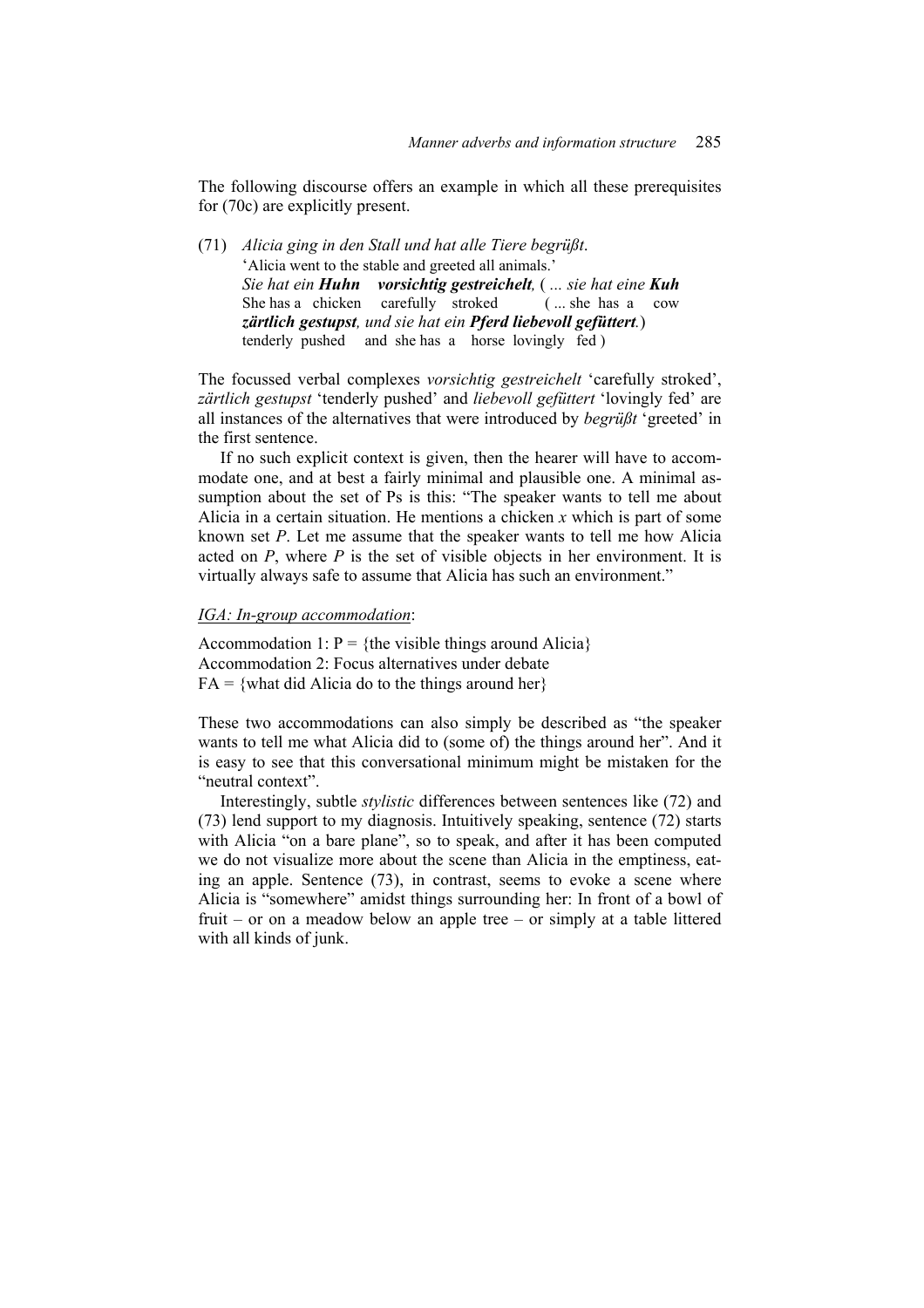- (72) *Alicia hat vorsichtig einen Apfel gegessen*. Alicia has carefully an apple eaten
- (73) *Alicia hat einen Apfel vorsichtig gegessen*. Alicia has an apple carefully eaten

Although I am convinced that these effects exist, one would clearly not want to build an entire semantic analysis of (72) and (73) on them. On one hand, one might object that even the contents of sentences like (72) are usually not understood to take place in the empty space, and once we start to imagine a suitable environment for (72) it will fit (73) as well and vice versa. On the other hand, even those who share my judgement about the intuitively felt differences might conjecture that these differences are not due to the formal interpretation of prosodic patterns but rather are a side effect of a style of narration (say, one that is rhythmic, slow, contemplative, allows for accents and breaks, and hence signals the speaker's intention to colourfully describe a scene), while the unpretentious (72) is used to convey pure information rather than to narrate.

 Matters change once we use sentences with verbs of creation. Let us turn to example  $(74)$  with the – corresponding – accents, as in  $(74a)$ . If our story so far is right then (74a) should evoke the accommodations in (75). And (76) elucidates why these accommodations will at once contradict the content conveyed by (74).

- (74) *Alicia hat eine Taschenlampe vorsichtig konstruiert*. Alicia has a torch carefully constructed a. *Alicia hat eine Taschenlampe vorsichtig konstruiert*.
- (75) In-group reading of *eine Taschenlampe* with standard accommodation of set P: There was a torch among the visible things surrounding Alicia.

Focus: What did she do to that torch? She constructed it carefully.

(76) The torch created by Alicia only came into existence *after* the event of creating it. "Creating something" is not an act that you can perform on the visible things around you.

Hence, verbs of creation offer a case where the required accommodations fail to make sense and yield no sensible out-of-the-blue reading of the respective sentences.<sup>13</sup>

We will now turn to those variants of adverbial modification of *verbs<sub>CC</sub>* that do make sense and will discuss why. It will turn out that IGA is so prominent an accommodation in out-of-the-blue contexts that one will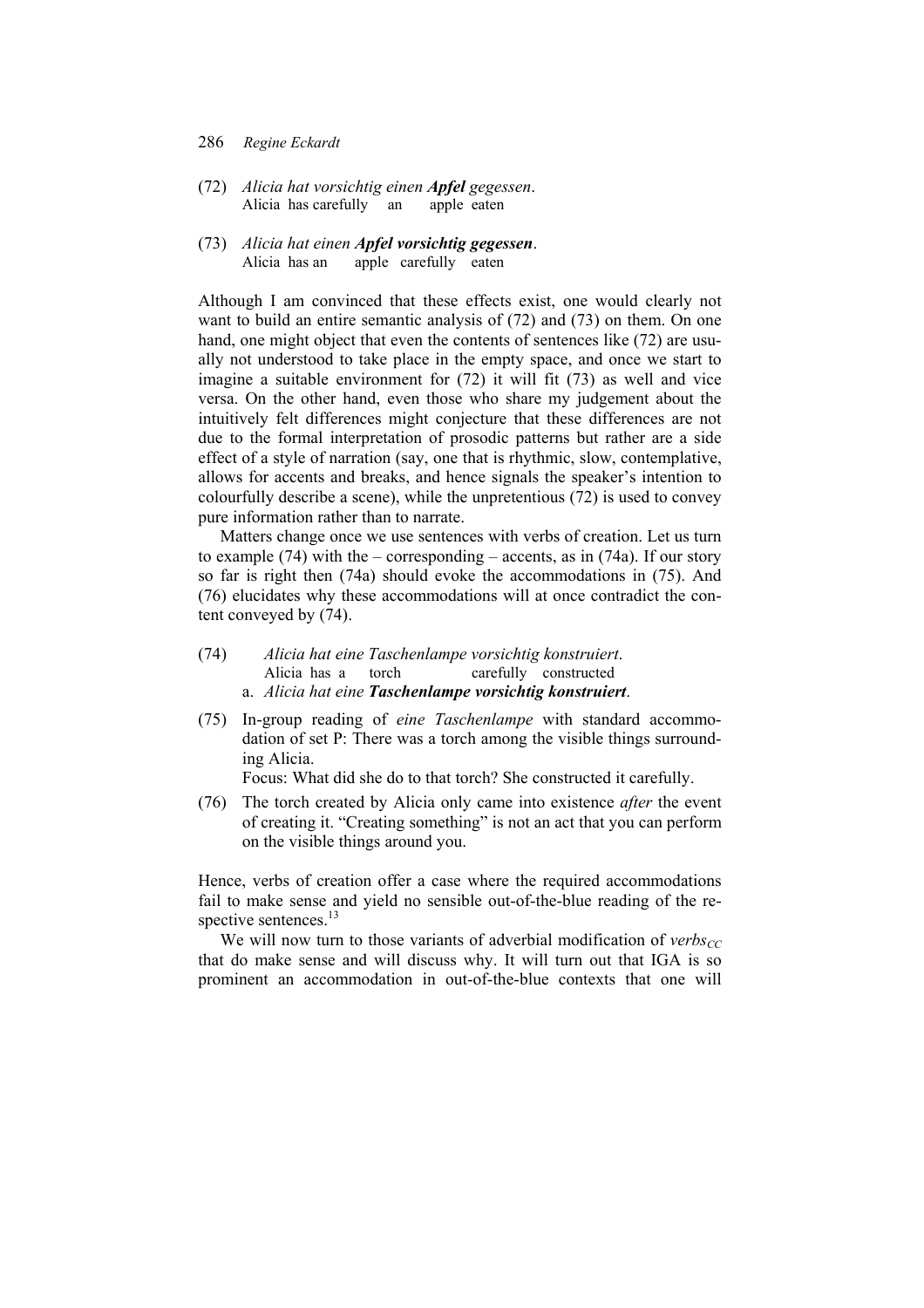rather class a sentence as ungrammatical than turn from this very loose contextual restriction to a stronger one. The discourse in (77) offers a suitable context for the last sentence which is, hence, acceptable.

(77) *Es standen überall selbstgemachte Gefäße herum*. 'There was a lot of home-made pottery standing around.'

> *Alicia hatte eine Schüssel sorgfältig getöpfert, aber alles andere*  Alicia had a bowl carefully modelled but everything else *sah ziemlich schief aus*. looked fairly awkward

The presupposed set P is the set of home-made pots, and the salient alternatives are all well-formed answers to *Which pot did Alicia make how?* The sentence is straightforward then, but the context is evidently more than zero.

 Another possibility to turn IGA into a presupposition that coheres with the content of the sentence is to interpret the NP as a plan-referring one. Consider the discourse in (78).

(78) *Robert schmökerte lange in der Handarbeitszeitschrift herum. Zuerst fand er die Vorschläge alle ziemlich dröge, aber dann hatte er die geniale Idee:*

 'Robert read in the handcraft journal for a good while. At first, he found all the suggestions fairly dull, but then he had an ingenious idea:'

*Er hat einen Pullover mit einer superdicken Häkelnadel*  He has a pullover with an extremely thick crocheting needle *gehäkelt*  crocheted *(und dann sah das Modell völlig hip aus).*  ('and the result looked really hip')

As *häkeln* 'to crochet' is a verb of creation and the PP *mit einer superdicken Häkelnadel* 'with an extremely thick crocheting needle' cannot be a noun modifier (*\*Pullover mit einer superdicken Häkelnadel*) we would expect the sentence to be bad. However, here the NP *ein Pullover* can refer to the garment proposed in the journal. The instruction for the pullover clearly exists prior to the event of crocheting, and the set P of *instructions for garments* of which *the pullover* is an element is clearly an understood object in the given context. And finally, due to the fact that such journals usually offer instructions for *knitting*, *crocheting* and perhaps *sewing*, we even find reasonable alternative ways of construction that can serve as focus alternatives. This matches with the fact that the sentence in (78) allows smoothly for a focus on the whole verbal complex *mit einer superdicken Häkelnadel häkeln*. The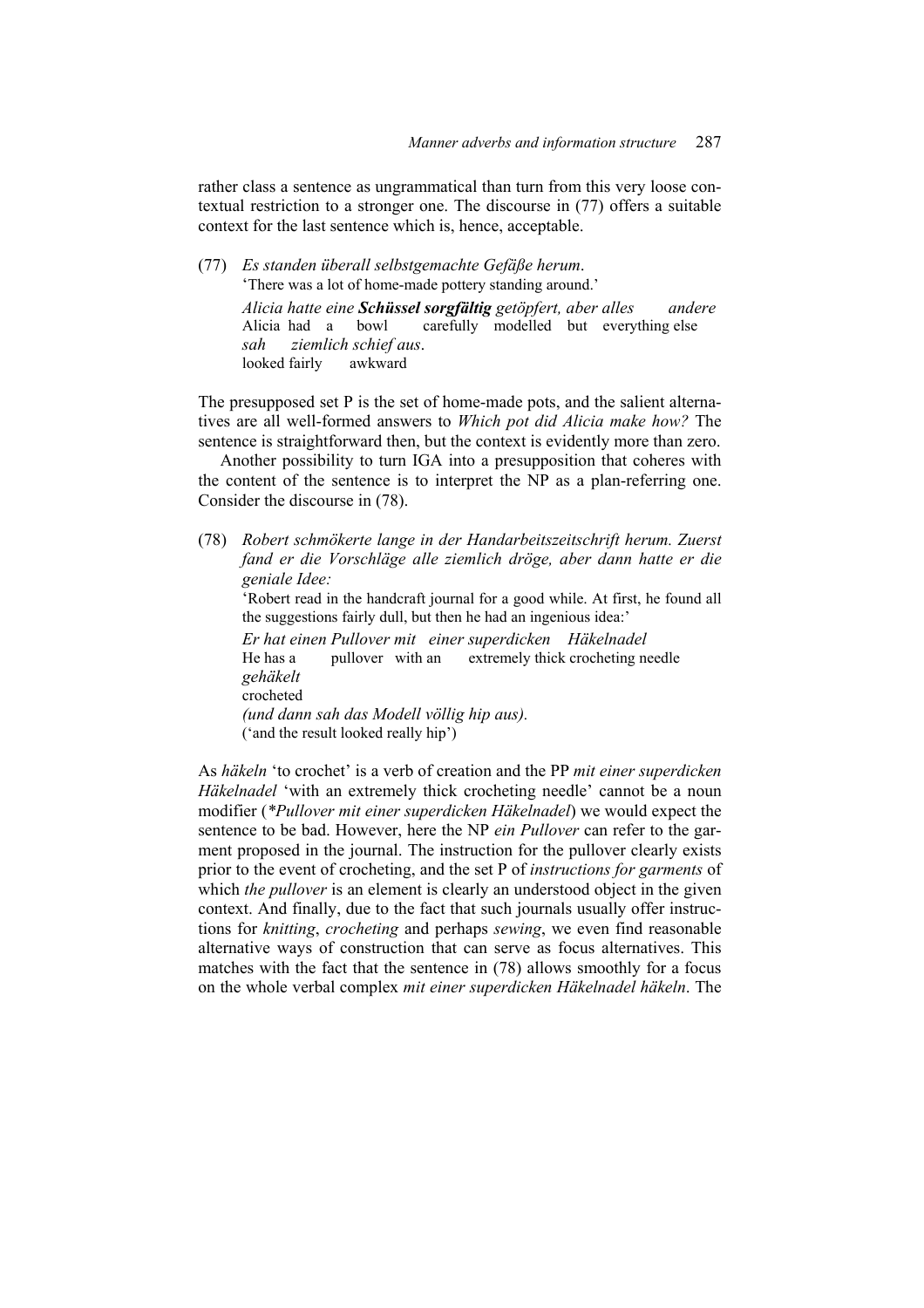sentence in (77) contradicts this focus structure, and there seems to be no reasonable way to think of alternative ways of creating pottery. This effect is even more dramatically visible for rather neutral verbs of creation like *bauen* 'build', *entwerfen* 'design', *konstruieren* 'construct'.

 All the effects listed so far can hence be explained if we assume that the object NP to the left of an adverb (of manner, of result) in German is topical, and verbs of creation and verbs of affective actions differ only insofar as one and the same information structure (topical indefinite object in an ingroup reading) can be met by an extremely low-effort accommodation in one case but needs contexts that look very restricted in the other case.

 Definite object NPs in topical position are unproblematic. If they are completely unaccented, then they can refer to a previously mentioned entity. We can leave it to the logical and linguistic competence of the speaker to ensure that the respective discourse referent or understood object was introduced in a coherent manner.

(79) *Paulina mußte in der Schule ein Schiffchen und eine Taschenlampe konstruieren*.

 'Paulina had to construct a ship and a torch at school.' *Sie hat die Taschenlampe sparsam konstruiert,*  she has the torch economically constructed *und kriegte auch eine gute Note dafür*. and got also a good grade for it

We can also get an in-group reading if the definite NP is not anaphoric but licensed as an understood object as in examples (63)/(64) in the previous section.

(80) *Paulina mußte ein Schiffchen bauen*. 'Paulina had to build a ship.' *Sie hat die Steuerung sehr ökonomisch konstruiert*  she has the steering very economically constructed *(und bekam dann einen Preis dafür).*  ('and got a prize for it')

The explanation sketched here can also help us to spot other cases where topical indefinite NPs may be problematic. If we separate subjects of verbs like *entstehen* from the verb by adverbial modification, they become topical and the same effects arise as in (74).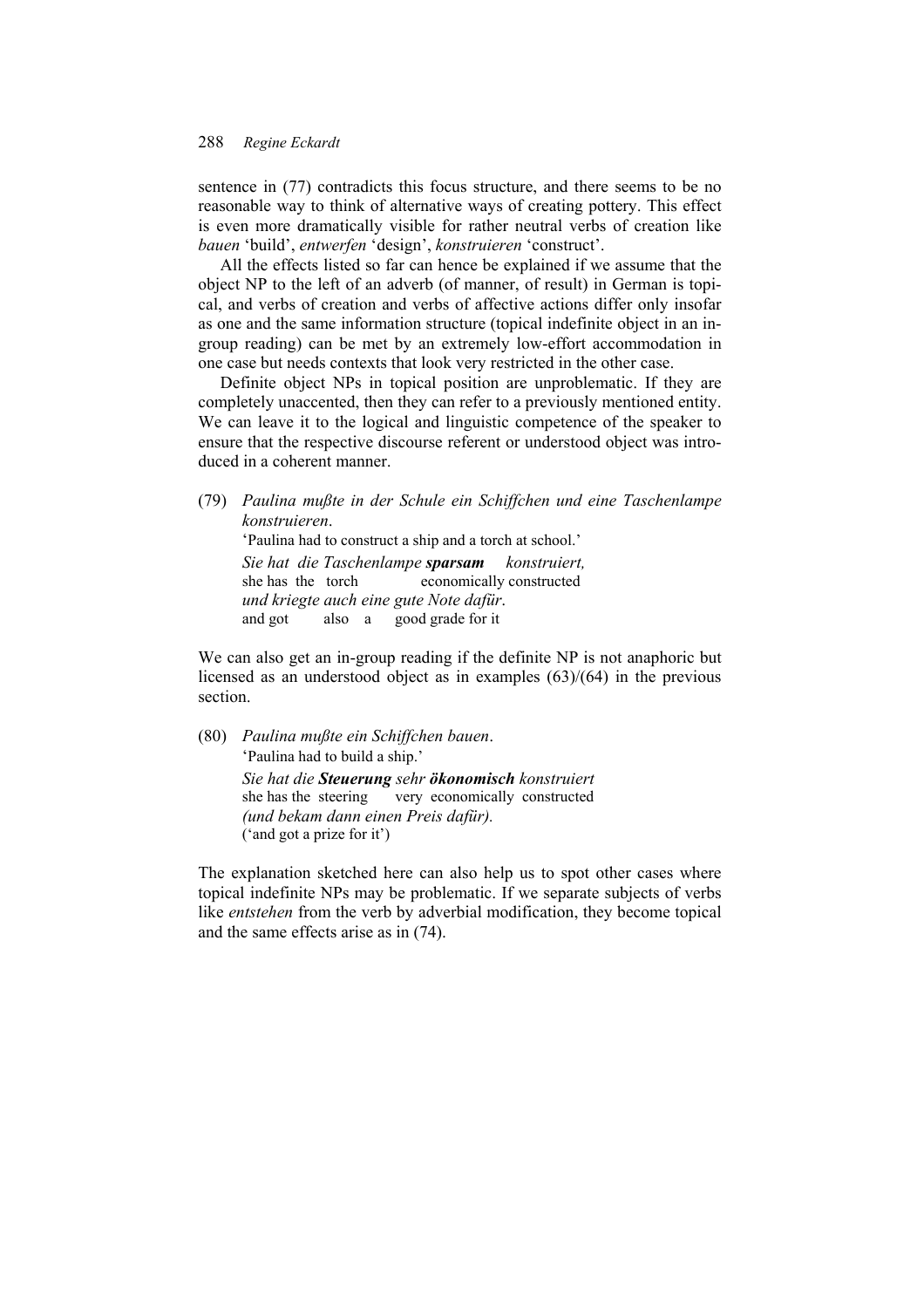(81) #*(daß) ein Stau rasch entstand* (that) a traffic-jam quickly built up presupposed: The jam is one of a set of known objects on the scene. focussing: What did happen to this traffic-jam? Assertion: It built up. Contradiction: Existing objects cannot build up.

Once more, the indefinite in non-topical position is as acceptable as a definite in topical position:

(82) *(daß) rasch ein Stau entstand* (that) quickly a traffic-jam built up *(daß) der Stau rasch entstand* (that) the traffic-jam quickly built up

Interestingly, we find parallel behaviour for verbs that were already equated with verbs of creation by von Stechow (2001). Opaque verbs like *suchen* 'seek' and *schulden* 'owe' can refer to virtual objects which need not exist anywhere near the events or states reported in the sentence. Adverbs once more require the NP to their left to be topical and lead to IGA to allow for an in-group reading of indefinites in out-of-the-blue contexts. Sentence (83) can only be understood to refer to a given mushroom that is already present somewhere on the scene. It implies the existence of a mushroom, while sentence (84) does not.

- (83) *Hans hat einen Pilz fieberhaft gesucht*. Hans has a mushroom feverishly sought presupposed: There is a mushroom somewhere at the scene of the event. focussing: What did Hans do to that mushroom? Assertion: He was seeking it. Consequence: There exists a mushroom that Hans seeks.
- (84) *Hans hat fieberhaft einen Pilz gesucht*. Hans has feverishly a mushroom sought no mushrooms are implied to exist

Finally, note that in-group readings do not always literally require the physical presence of the group at stake. Verbs like *loben* 'praise' allow for objects that are remote or even dead. The wider restriction here seems to be that they must exist independently of the event reported.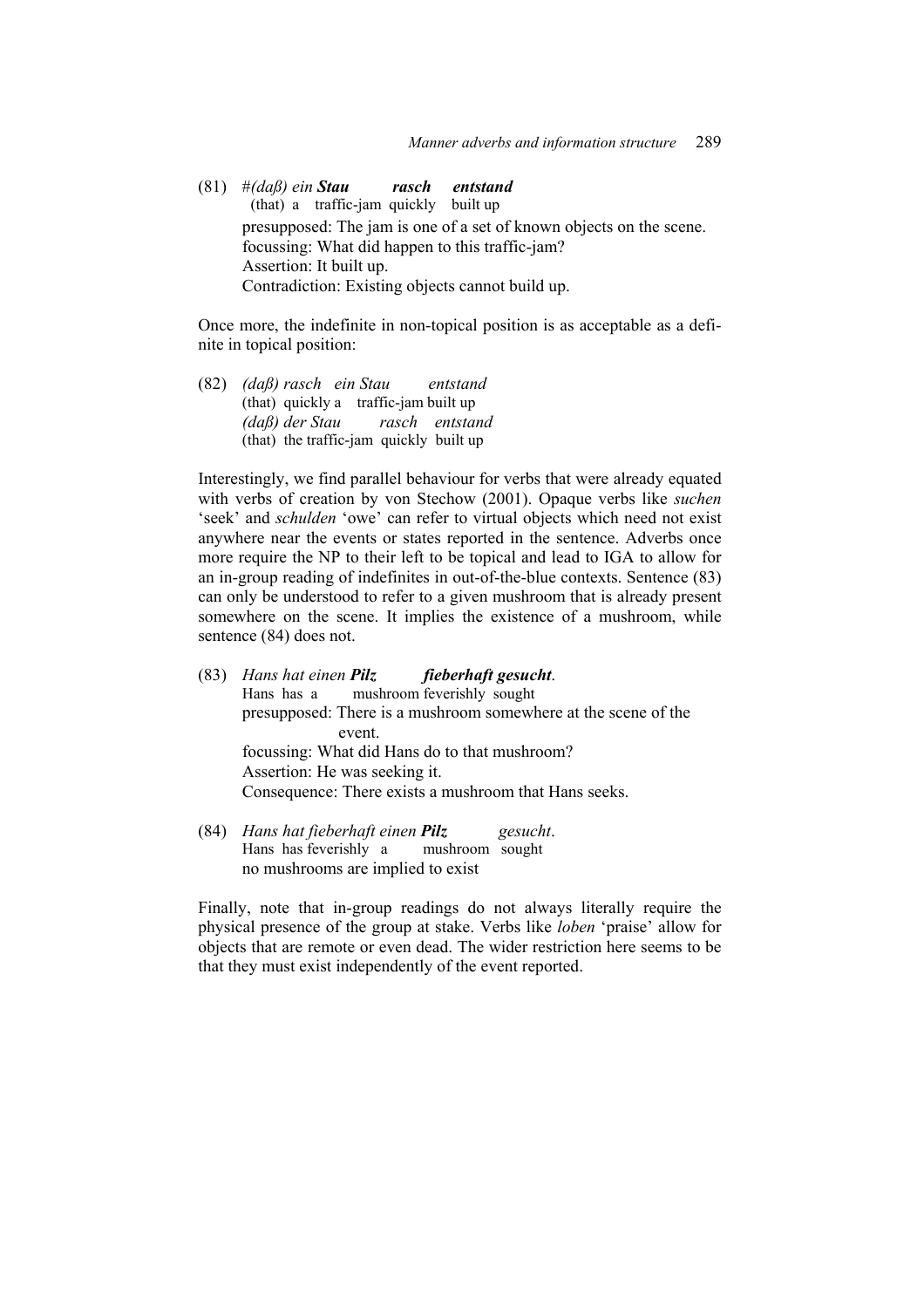(85) *Juliane hat Goethe / einen Dichter wortreich gelobt*. Juliane has Goethe / a poet eloquently praised

Neither Goethe nor the referent of *einen Dichter* have to be part of a group of physically present persons. In the case of verbs of saying and thinking, it seems to suffice that these persons existed prior to the event (here: of praising). Nevertheless, this does not mean that no restrictions hold: Sentence (86) is again bad because the poet heralded ('prophesied') cannot be imagined out-of-the-blue as one of a number of somehow given artists. (87) shows the admissible variant.

- (86) \**Marcel Reich-Ranicki hat ein neues Genie wortreich prophezeit*. Marcel Reich-Ranicki has a new genius eloquently heralded
- (87) *Marcel Reich-Ranicki hat wortreich ein neues Genie prophezeit*. Marcel Reich-Ranicki has eloquently a new genius heralded

Let me finally summarize the core findings of this section.

- Object NPs in the position to the left of a manner or result adverb are topical in German. Subject NPs of verbs of coming into existence in the position to the left of manner (and temporal) adverbs are topical in German.
- Matching the results of Jäger (1996a, b), we found that topical indefinite NPs can be interpreted generically, partitively or in the in-group reading.
- All three readings associate with focus later in the sentence.
- The in-group reading with verbs of affective action requires contexts which are very often tantamount to saying "we assume a common interest in what the subject did to some thing in his/her environment". These sentences have previously been mistaken as out-of-the-blue sentences without pragmatic side effects.
- The in-group reading with temporally or modally opaque verbs does not allow for such contexts. The sentences are acceptable in restricted contexts but have never been mistaken to be out-of-the-blue sentences.

These are also the main results of the present paper. In the final section, I will relate these findings to other positions in the literature.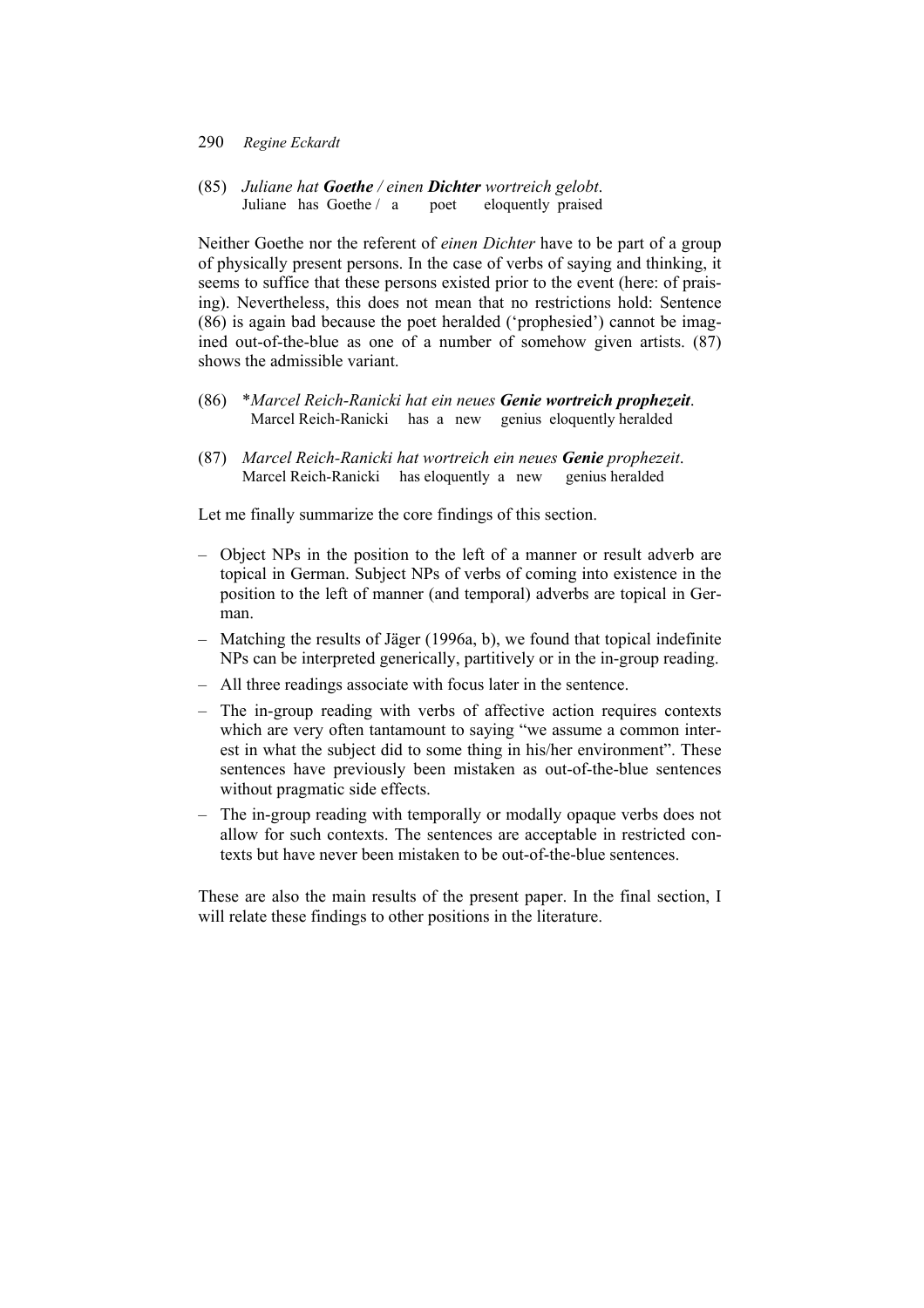#### **7. On word order**

There is an ongoing debate in the investigation of the grammar of adverbs as to whether adverbs have syntactic base positions. I will not be able to cover all relevant opinions in this section but want to relate my findings to two positions that are potentially affected.

 There is a substantial body of literature that in synopsis suggests a strong correlation between "moved NPs" and "topical NPs" in German. The discussion that I will refer to was originated by the work of Kratzer (1989/1995) and specifically Diesing (1990, 1992) who demonstrated for German that indefinite NPs outside VP must be interpreted generically or partitively<sup>14</sup> while those that can receive an existential reading were diagnosed to be situated in their base position (inside VP). Ladusaw (1994) was the first to propose that the true effect of these movements (in German) was to turn non-topical material into topical material. As the original function of indefinite NPs is to introduce new discourse referents into the discourse universe, Ladusaw argues, they have to undergo specific reinterpretations if they are topical. By this explanation, the distinction between existential and generic indefinites (and related issues like the well-known individuallevel/stage-level distinction) is linked to deeper semantic-pragmatic mechanisms. This is to be preferred to the somewhat *ad-hoc* representational semantic interpretation mechanism proposed by Diesing.

 Jäger (1996a, b) elaborated Ladusaw's proposal and formulated an explicit synthesis between Diesing's and Ladusaw's findings, equating NPs that are scrambled out of VP, NPs that are topical, and NPs that receive generic, partitive or (Jäger 1996a, b) in-group readings.

 Eckardt (1996, 1998) demonstrates that there is a coherent correlation between indefinite NPs that are covered by the focus domain created by "neutral" sentence accent and indefinite NPs that are interpreted existentially. Viewed from this angle, it turns out that the movements (out of VP) as diagnosed by Diesing can equally well be seen as movements out of the focus domain of the "neutral" sentence accent. These observations finally fit in coherently with the classical findings of Höhle (1982) that, in German, scrambling of NPs disturbs focus projection ( $\approx$  accents can only indicate narrow focus domains).

 Against this background, the data discussed in the present paper lend considerable support to the hypothesis that both manner adverbs and resultoriented adverbs have their base position between the subject NP and object NPs for transitive verbs; left of the subject NP for intransitive verbs of coming into existence (*erscheinen* 'appear') and right of the subject NP for intransitive verbs otherwise (which were not tackled in this paper). (88) shows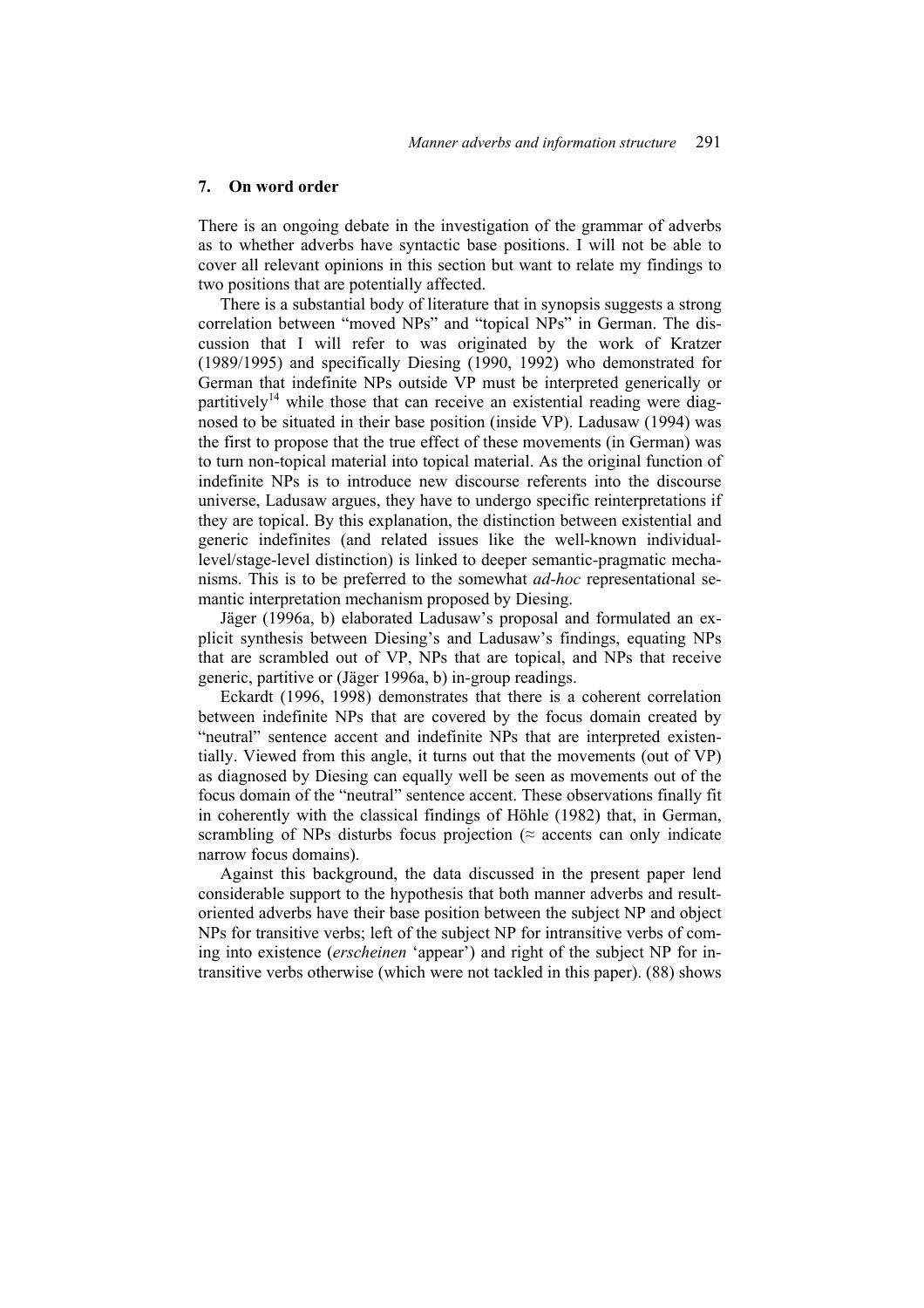the transitive case. This hypothetical base order will be called AOV (adverb object verb) order in the following.

## (88) NPsubj **Adv** NPobj (NPiobj) Verb

Subsequently, NP<sub>obj</sub> can be moved to the left of Adv (if Adv is a manner adverb) or even *has* to be moved there (if Adv is a result-oriented adverb). If NP is moved, it becomes topical. Luckily though, even for indefinite NPs, there are ways to deal with their topicality that allow for a sentence meaning that will suit in virtually any context  $-$  i.e. no strongly visible pragmatic restrictions will arise. Verbs of creation and coming into existence do not support this unobtrusive kind of topicality and consequently offer a good test case to demonstrate that  $NP<sub>obj</sub>$  to the left of Adv are indeed topical.

 This position has, however, been seriously challenged in recent work of Frey and Pittner (Frey and Pittner 1998; Frey 2000, this volume). They claim that the German base position for manner adverbs is immediately to the left of the verbal complex and after all nominal arguments. I will abbreviate it as OAV (object adverb verb) order:

(89) Frey and Pittner: NPsubj NPobj (NPiobj) **Adv** Verb

I want to discuss this assumption in some more detail, mainly addressing the article by Frey (this volume). Three tests for base positions are proposed by Frey (2000):

- (I) Existential *wh*-phrases in German can only appear in base position.
- (II) Wide focus projection indicates that all material is in base position.
- (III) Scope reversal arises only under reconstruction (i.e. if a scope bearing element appears in a scrambled position and can return to its base position before interpretation).

Test (II) here will have to be taken with a grain of salt. Frey and Pittner later allow for another reason for wide focus projection, namely so-called integrated constructions (Jacobs 1992, 1993). Let me first review the data that are offered in order to lend support to OAV in the light of tests (I) to (III).

 Frey (this volume) presents (90) as evidence in favour of OAV, according to test (I).

(90) *Peter will jetzt was konzentriert lesen.* Peter wants now s.thing concentratedly read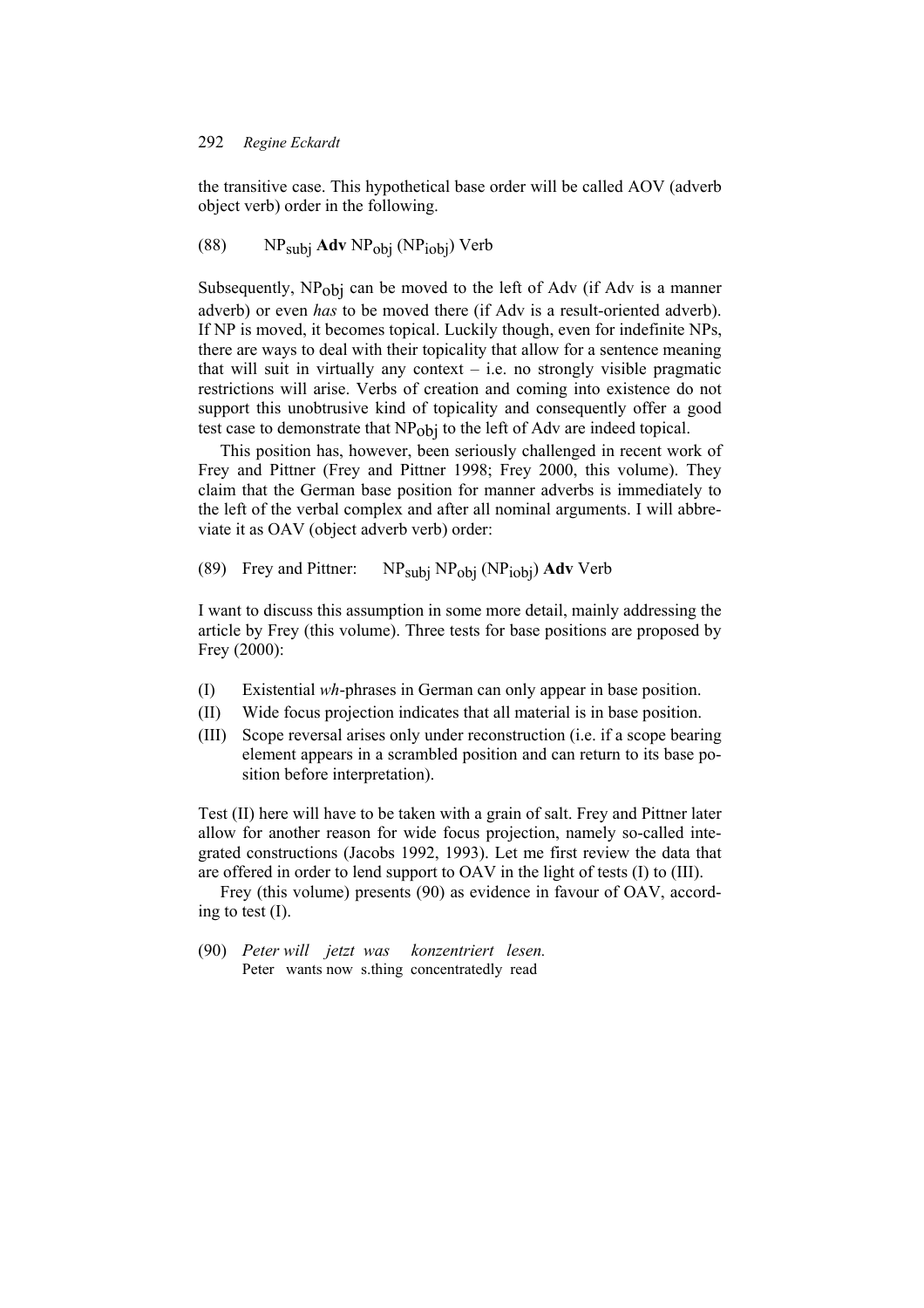If *wh*-phrases have to occur in base position, he argues, then the base position of the object NP (*was*) is to the left of the adverb (*konzentriert*). However, consider German examples like (91) which are as well formed as (90) and would support AOV, according to test (I).

|  | (91) a. Alicia hat dann gierig was gegessen. |  |
|--|----------------------------------------------|--|
|  | Alicia has then greedily sthing eaten        |  |
|  |                                              |  |

- b. *Peter hat dann vorsichtig wen gefragt*. Peter has then carefully s.one asked
- c. *Claudia hat demonstrativ was gelesen*. Claudia has ostentatiously s.thing read
- d. *Eberhard zog schüchtern was aus*. Eberhard took shyly s.thing off ...

The result of these findings is (somewhat disappointingly) that either test (I) cannot be trusted or that there are in fact two base positions for manner adverbs.

 I will not make use of test (III) because manner adverbs do not exhibit clear scope effects. Frey proposes to use *in jeder Weise* 'in every way' but I hold it to be unclear what "ways" or "manners" are in play here; after all, the question *in welcher Weise* can be answered with manner adverbials, subordinated sentences and with instrumental PPs or mental-attitude adjuncts (which both occupy a syntactic class different to manner adverbs, according to Frey (this volume)).

- (92) *In welcher Weise hat er die Frau umworben?* In which way has he the woman courted?
	- a. *Er hat sie umworben, indem er ihr Blumen auf den Balkon warf.* He has her courted by he her flowers onto the balcony threw
	- b. *Er hat die Frau schmierig umworben*. (manner) He has the woman slimily courted
	- c. *Er hat die Frau mit Liedern und Geschenken umworben*. He has the woman with songs and gifts courted (theme?)
	- d. *Er hat die Frau mit einer Balalaika umworben*. (instrument) He has the woman with a balalaika courted
	- e. *Er hat die Frau bereitwillig umworben*. (mental attitude) He has the woman eagerly courted

Hence we remain with test (II). It has already been mentioned several times in this paper that the word order in (88) allows for wide focus projection,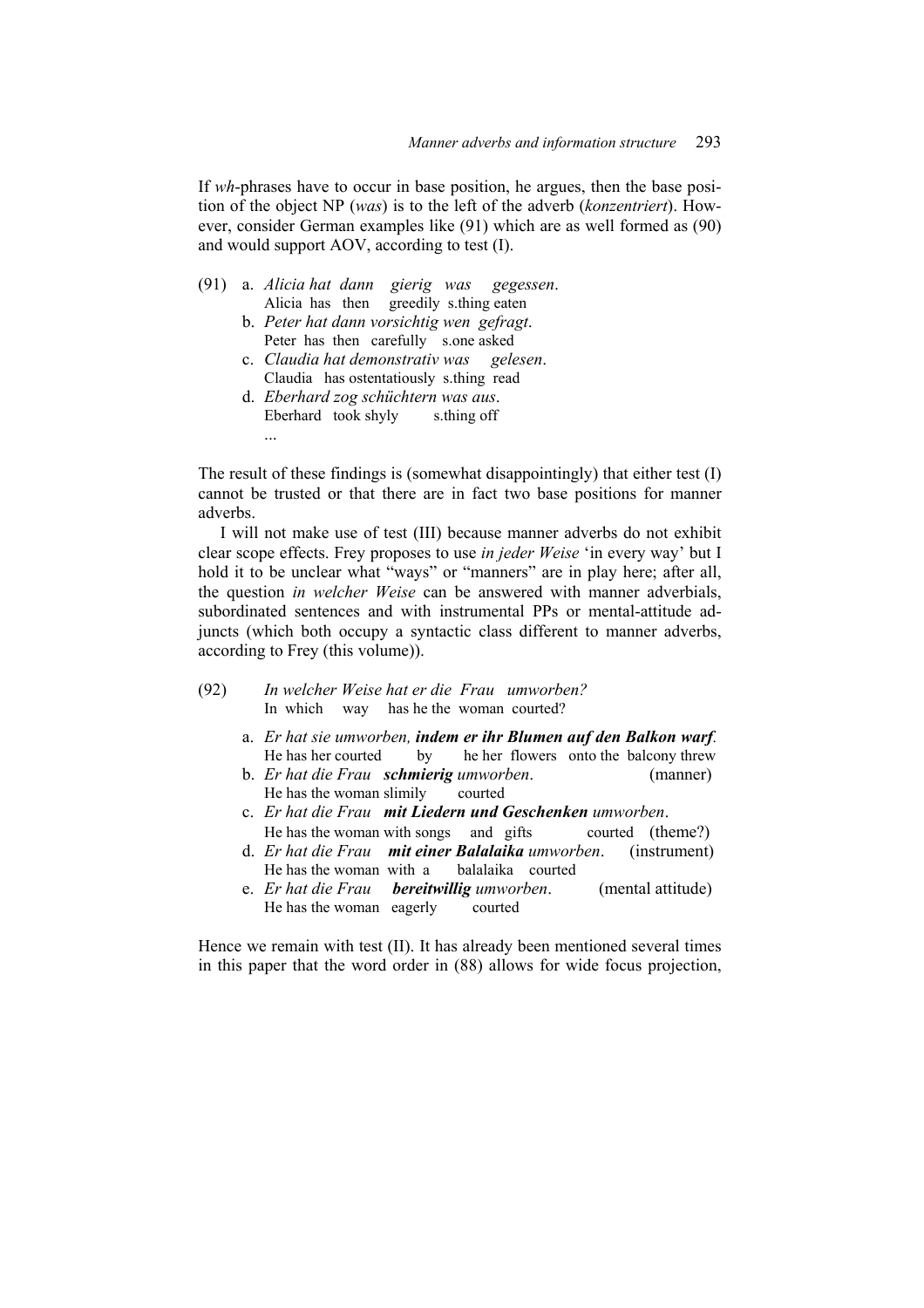and Frey and Pittner do not deny this. This is once more exemplified in (93).

(93) *Alicia hat vorsichtig ein Huhn gestreichelt*. Alicia has carefully a chicken stroked

Frey and Pittner offer two counter-arguments. Firstly, they claim that sentences like (93) exhibit "integration" of object NP and verb in the sense of Jacobs (1993). If integration occurs, then a single focus accent is enough to cover the whole integrated domain; and – as Frey and Pittner (1998) propose – the integrated material forms a verbal complex. A test for this is whether or not the verb alone can be moved to sentence-initial position. Indeed, sentences like those in (94) pass this second test for integration as well as the focussing test.<sup>15</sup>

|  | (94) a. ???Gestreichelt hat Alicia vorsichtig ein Huhn. |                                        |  |
|--|---------------------------------------------------------|----------------------------------------|--|
|  |                                                         | stroked has Alicia carefully a chicken |  |
|  | b. ???Gelesen hat Cecile aufmerksam ein Buch.           |                                        |  |
|  |                                                         | read has Cecile carefully a book       |  |

Yet both focus projection and (possibly) the verb's resistance to front without its object NP could also be explained by the AOV base position. Hence, we will need evidence in favour of *undisturbed* focus projection with the OAV word order. Frey offers (95) as a second argument in favour of OAV base position:

(95) *Peter hat den Artikel sorgfältig gelesen*. Peter has the article carefully read

This is, however, a problematic example. The pragmatic behaviour of definites was discussed in Section 5 and we saw that the definite NP *den Artikel* in this position has to be topical, i.e. refer to a known object in the common discourse universe. But then imagine the natural flow of a conversation about Peter: If we already know that there is Peter and that there is this article, then the questions *What happened then?* (a common test for wide focus) and *What did Peter do to the article?* (a common test for narrow focus) are interchangeable. In other words: the question *What happened then?* is not a very reliable test for wide focus if we are dealing with known agents and objects. Tellingly, these matters change once we use indefinite NPs: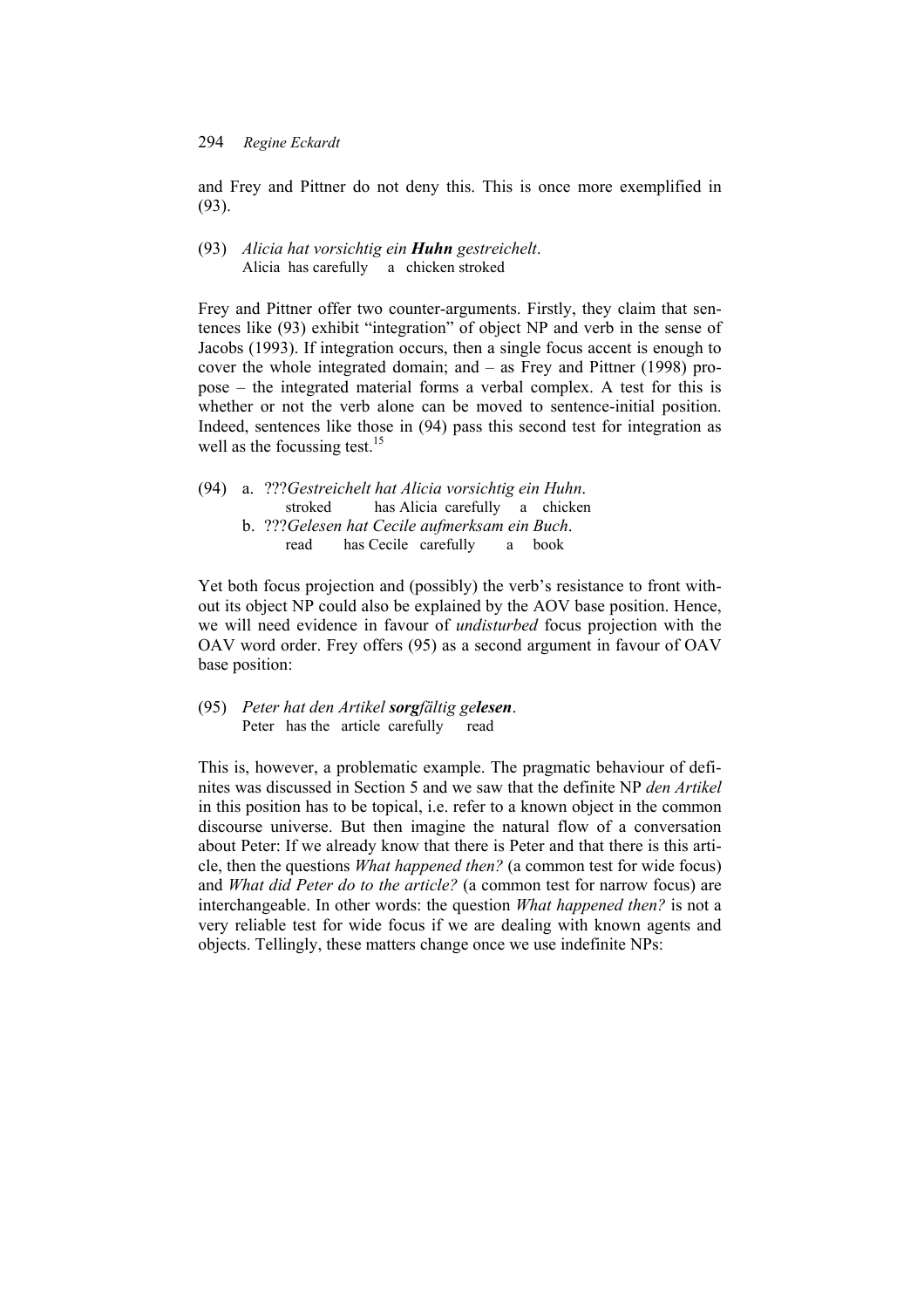## (96) *Was geschah dann?* 'What happened then?'

- a. \**Peter hat ein Buch sorgfältig gelesen*. Peter has a book carefully read (narrow focus, or the described generic interpretation of indefinite)
- b. *Peter hat ein Buch sorgfältig gelesen*. (ok, in-group reading cf. Section 6)
- c. *Peter hat sorgfältig ein Buch gelesen*. Peter has carefully a book read (ok, due to base position and/or integration)

The data in (96) seriously challenge the OAV word order proposed in (89).

 Let me finally elaborate Frey's integration hypothesis for (89) and (96c). It emerges that it will face problems once we extend it to resultative adverbs and verbs of creation. It was shown in Section 2 that resultative adverbs have to stay close to the verb:

|  | (97) a. *Berenike hat üppig den Baum dekoriert. |
|--|-------------------------------------------------|
|  | Berenike has lavishly the tree decorated        |
|  | b. Berenike hat den Baum üppig dekoriert.       |
|  | Berenike has the tree lavishly decorated        |

As integration is viewed as a relation between verb and argument NPs, (97b), in which the resultative adverb must intervene, should indicate that it is forbidden to integrate *den Baum* and *dekoriert*. However, sentences like (98) falsify this expectation:

(98) *Berenike hat vorsichtig den Baum dekoriert*. Berenike has carefully the tree decorated

If the possibility of integration were driven by the semantic nature of verb, object, and the way they relate then we should expect that *den Baum dekorieren* can form an integrated unit no matter what kind of adverb comes next.

 In response to this objection, Frey might claim that the relation between verb and resultative adverb differs from that between verb and manner adverb. The resultative adverb, in some sense, is still oriented towards the referent of the object NP and, in this sense, it might change the thematic structure of the verb.<sup>16</sup> Common responsibility for the overall thematic structure of the predicate is – following Frey and Jacobs – another licenser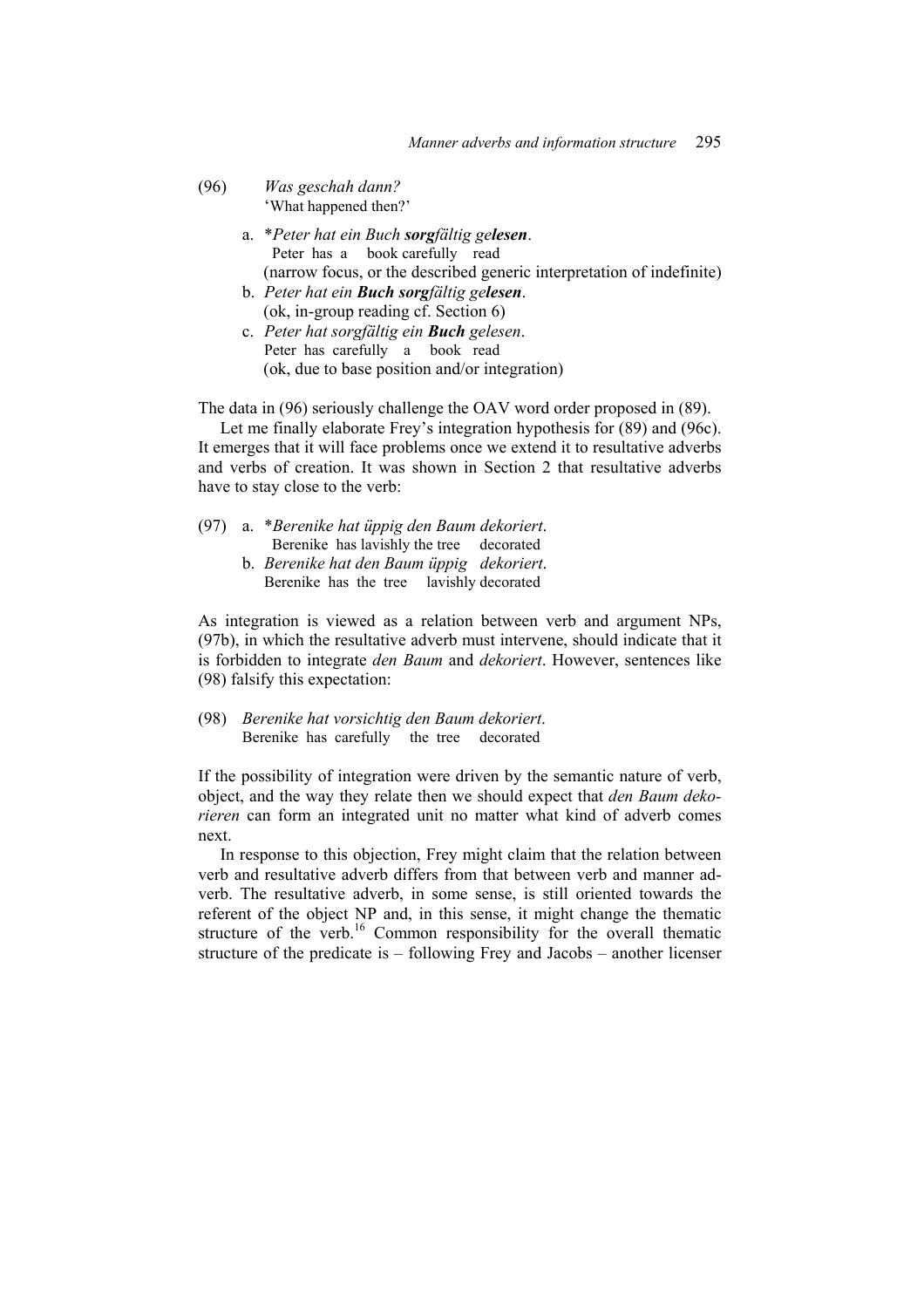for integration. Perhaps,  $NP + verb$  cannot integrate because resultative adverb and verb are inclined to integrate to an even higher degree?

 But again, this cannot be the case because resultative adverb and verb do not form a common focus domain.

| (99) | a. Berenike hat den Baum <b>üppig</b> dekoriert. | (narrow focus)                      |
|------|--------------------------------------------------|-------------------------------------|
|      | b. Berenike hat den Baum üppig dekoriert.        | (narrow focus)                      |
|      | c. Berenike hat den Baum üppig dekoriert.        | (narrow focus)                      |
|      | d. Berenike hat einen Baum üppig dekoriert.      | (NP topical,                        |
|      |                                                  | outside focus)                      |
|      | e. Berenike hat einen Baum üppig dekoriert.      | (still no straight)                 |
|      |                                                  | wide focus, as proved in Section 6) |

Finally, the behaviour of verbs of creation and resultative adverbs would certainly appear odd under Frey's proposal. Verbs of creation and their objects apparently can "integrate":

(100) *Desdemona hat konzentriert ein Kleid entworfen*. (wide focus) Desdemona has concentratedly a dress designed

However, they resist integration once a resultative adverb is in play, although this would be the one and only chance for the indefinite NP to enter the sentence at all (in an existential reading as in (100))!

## (101) \**Desdemona hat hauteng ein Kleid entworfen*. Desdemona has tightly a dress designed

Let me summarize the pros and cons for the two word order hypotheses in (88) (AOV: universally  $Adv - Obj - Verb$ ) and (89) (OAV: Obj – Adv – Verb). It emerges that neither one is cost-free: Where Frey has to diagnose that integration is blocked, the AOV hypothesis forces us to claim that resultatives force NPs to move. But while OAV will predict that NPs can have base positions so unusual that existential indefinites cannot survive there, AOV keeps the picture that indefinites are fine in all base positions but sometimes may not stay there – below resultatives, in subject position of individual-level predicates, in object position of attitude verbs like *love* or *hate*. Moreover, if they are moved, they uniformly become topical.

 I will leave it to the readers to decide whether topical base positions or obligatory movement would make the better choice. I hope to have contributed to the debate by drawing attention to the syntactic behaviour of resultative adverbs, and to the topical nature of pre-adverbial NPs. The paper also offers a moral to the investigating researcher in pragmatics: Not all sen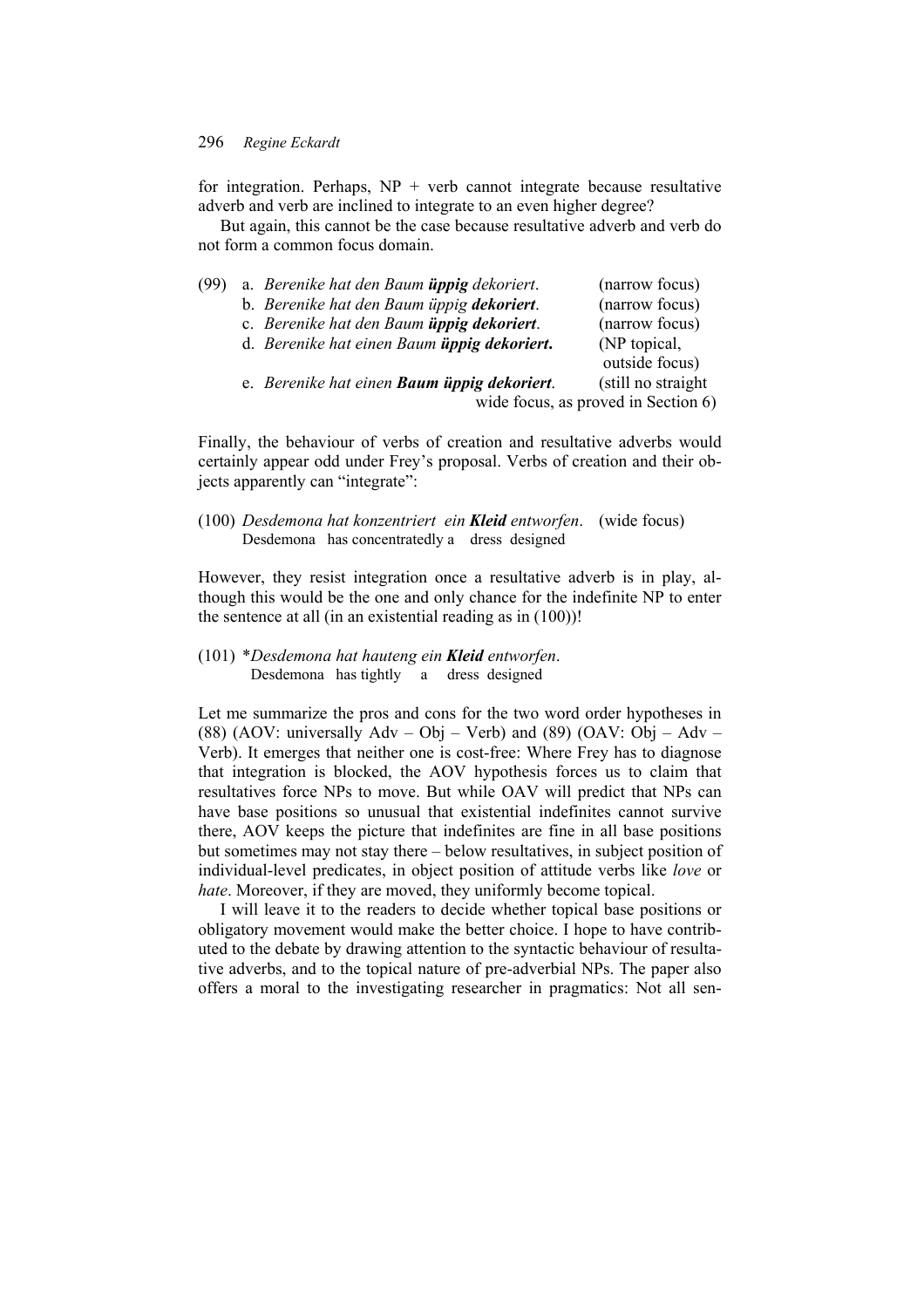tences that can answer the question *What happened?* necessarily are out-ofthe-blue. There are subtle topics.

## **Appendix: Referential and denotational topics**

The range of topical NPs that played a role in the paper is treated by two authors, Büring (1996) and Jäger (1996a, b) which I will take as the referential poles in the discussion, thereby ignoring a wealth of other literature for the sake of a brief exposition, appropriate for an Appendix.

 Sentences (102) to (105) set the range of data to be treated, accents are given. The / symbol marks rise accents, \ indicates a fall.

- (102) *Ein Schwede hat Schweiß\füße*.
- (103) *Ein/ Schwede hatte Schweiß\füße*.
- (104) *Ein blonder/ Schwede hatte Schweiß\füße*.
- (105) *Ein Schwede/ hatte Schweiß\füße*.
	- 'A (blonde) Swede had (has) sweaty feet'

The accents on *Schweissfüsse* turn out to be focus accents upon brief reflection, and the subject NPs are topical in all cases (here both Jäger and Büring agree).

 Büring's account treats the rise accent / as topical accent and offers a semantic interpretation  $[[.]]^T$  that resembles focus semantics but moreover links the content of the sentence (and its alternatives) to a salient topical question. Importantly, the alternatives that play a role in  $\left[\begin{array}{cc} \alpha \\ \end{array}\right]$ <sup>T</sup> are alternative meanings of the same logical type as the *denotation* of α (this is as in focus semantics). I will call this "denotational topic". This will lead us to consider alternative predicates in (104), alternative quantifiers in (105) and alternative determiners in (103). These last alternatives are appropriate only in limited cases and certainly not here, and hence Büring's account is tailored for (104) and (105) while missing (many) cases like (103).

 Jäger assumes that the referential argument of a topical NP has to be a known object *p* in the discourse context. The / accent within topic marks focussed material within topic, i.e. information that is new about the known object *p*. The Swede *p* must hence be known (as part of a set of known individuals) in all cases (102)– (105), but is known *as a Swede* in (103), known as a *Swede* but newly asserted to be blond in (104), and known as a *person* but newly asserted to be a Swede in (105). I will call this notion of topic "referential topic". – In contrast to Jäger, I will claim that the accent  $/$  in (103) does not signal new information but simply serves the job of signalling that the noun *Schwede* contributes old material (in the spirit of Schwarzschild (1999)). Otherwise we would predict that the narrow focus-in-topic in (104) implies that the cardinality information *ein* 'one' is known information – which is *not* correct.<sup>17</sup>

 Not much has been said with respect to (102) so far, and I will follow common wisdom here in assuming that completely unfocussed indefinite NPs are completely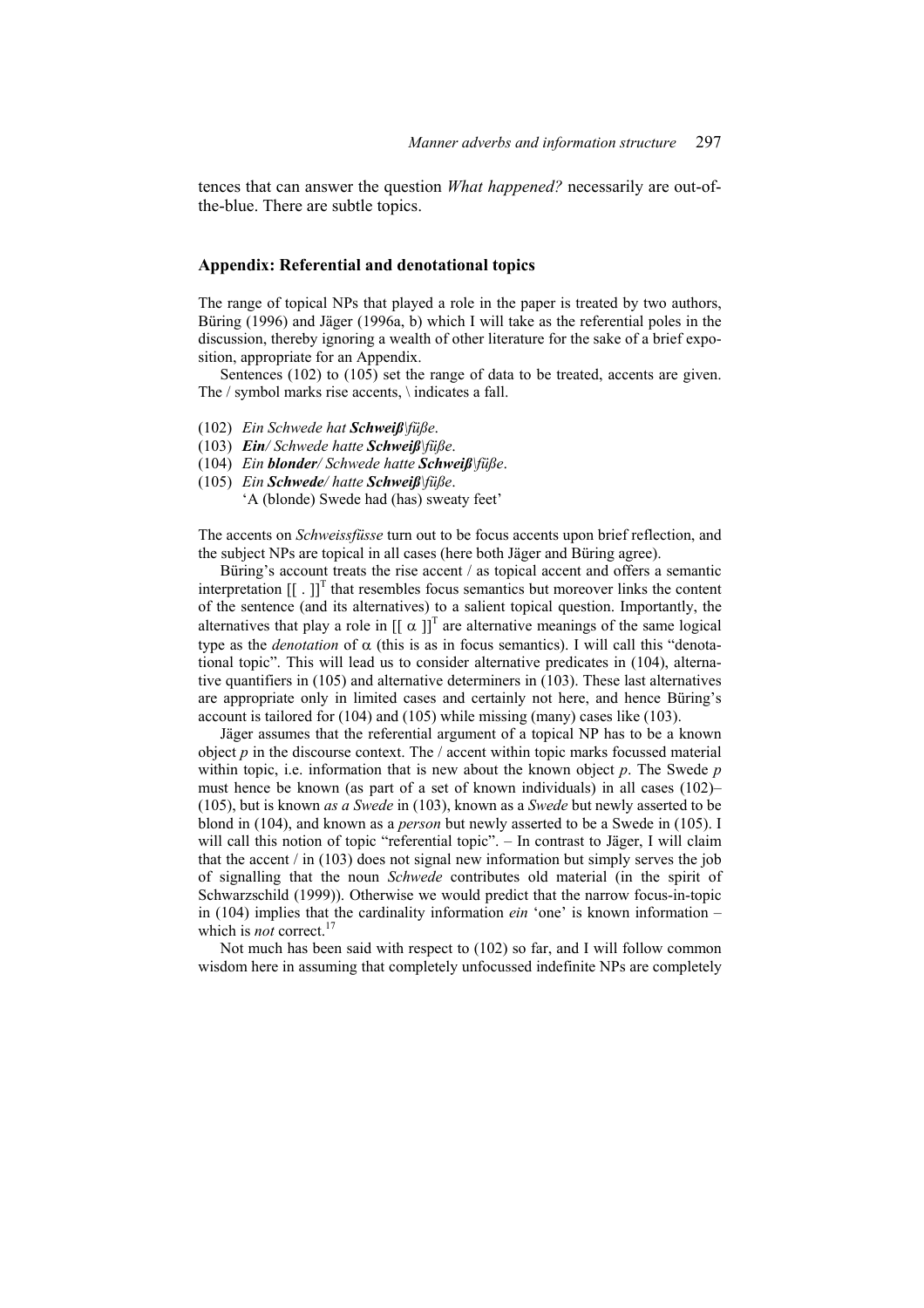topical, hence generic, and that generic sentences can generally associate with focus (as Rooth (1995), among others, proposes).

 I think that the distinction between denotational topics and referential topics lies at the heart of a proper understanding of the full range of (103) to (105). Büring's account allows remarkably strong predictions about the kinds of contexts that support certain sentences (including the famous Scope Inversion Conspiracy (Büring 1997) but fails in (103) and possibly even (105).<sup>18</sup> Jäger, on the other hand, does not have much to say about the focus following the topic. While remarking that "topics can associate with focus" in a vague way, he does not explain why they *have to* associate with focus and neither how the overall construction relates to a discourse topic (topical question).

 A full account of referential topicality will hence have to exhibit at least the following features (remember that Understood Entities are objects that are accessible to all anaphoric constructions apart from pronouns; see Section 5):

 $[(\alpha)]^{\text{ref}}$  = the referential argument *p* of  $[(\alpha)]$  has to be an old Understood Entity.

Parts of old Understood Entities are also old Understood Entities.

(Expressions that do not introduce a referential argument cannot be referential topics, only denotational topics.)

 $[$ [  $[$   $\beta \gamma$  ]<sup>F</sup>  $\delta$  ]]<sup>refT</sup> = "focussed material within refT contributes new information about old *p*."

Referential topics associate with focus to create the "referential topical question". The referential topical question basically equals the non-focal non-topical material in the sentence where we lambda-abstract over the focal argument and *lambdaabstract over discourse referents* over the referential topical argument. Let me give an impressionistic example:

(106)  $\int$  *Eine Frau*/ $\int$ <sup>refT</sup> *hat*  $\int$  *eine Lampe* $\int$ <sup>F</sup> *gekauft.*  a woman has a lamp bought Topical question: "Who amongst the set of known discourse entities P of which  $p = a$  woman is part – who of these bought what?" λpλx. (p<P & ∃e( **buy** (p,x,e)))

The case contrasts with Büring's denotational topical questions like the one in example (107) below. Let me stress the fact that the pure intonation pattern will not tell anything about the kind of topicality that is in play. It has to be derived from other factors (like the availability of a referential argument and speaker's interests).

(107)  $[Line \, \text{Frau} / ]^{\text{den}T}$  *hat*  $[eine \, \text{Lampe}]^{\text{F}}$  gekauft. Topical question: "Who bought what?" λyλx. (∃e( **buy** (y,x,e)))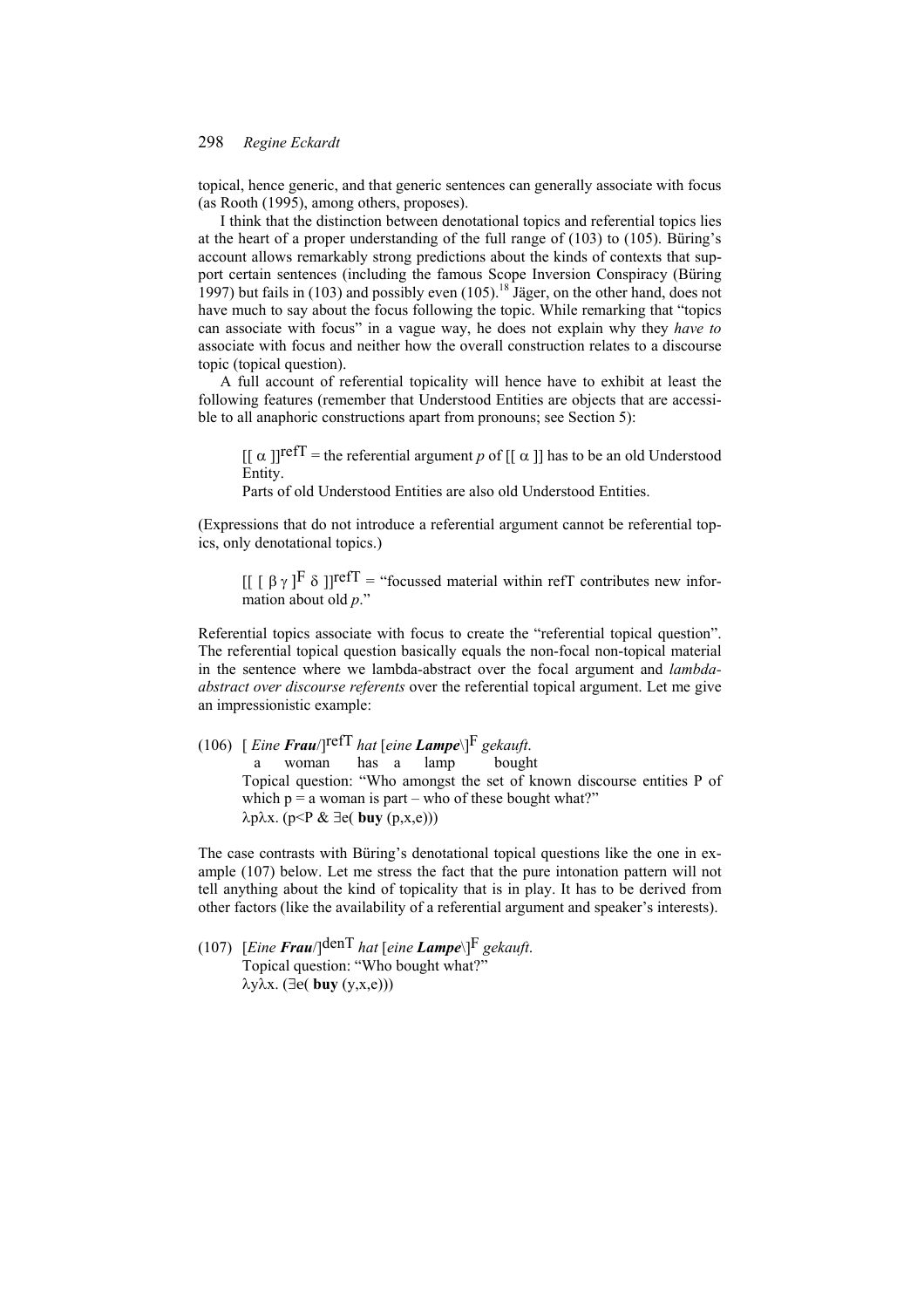The formula in (106) will evidently only be defined in a framework that allows for lambda-abstraction over discourse referents; Muskens (1996) offers this possibility. Intuitively, the topical question in (106) is concerned with individuals that we already know in context, while (107) asks for customers in general without referring to any given group of customers. Note that (107) cannot be restricted to equal (106) even if we allow for further silent predicates that restrict the variable *y*: Without reference to discourse referents, we will not be able to ensure that *y* is instantiated with *those individuals we had been talking about already*.

I will not offer a full elaboration of  $[[.]]^{\text{ref}}$  here; this task would require a paper in its own right. Let me finally give another example where the difference between referential topicality and denotational referentiality is highlighted, and an explanation of why created objects are bad referential topics if the focus concerns the respective act of creation.

(108) [*Drei*/ *Aufgaben*]denT *hat er gelöst*.

(109) [*Drei*/ *Aufgaben*]refT *hat er gelöst*. Three problems has he solved

The first sentence will refer to the topical question *For which quantifier q is it true that he solved q problems?* It might arise in a context where candidates have to solve a certain minimum of problems in order to pass the exam but where all problems count as equal.

 The second interpretation refers to the problems the candidate actually *did* solve. The second, but not the first, interpretation allows us to pick up the solved questions with a pronoun: *... and they were fairly tricky, too*. The second, but not the first, interpretation determines the meaning of *die anderen* 'the others' as in *... die anderen hat er nicht einmal probiert* 'but the other ones, he did not even look at'.

 The first interpretation, but not the second one, allows the speaker to continue: *... aber vier/ Aufgaben hat er nicht gelöst, also kriegt er kein* "*sehr gut*" 'but he didn't solve four problems, hence he will not get an A'. In interpretation one, three solved and four unsolved problems will not imply that there were seven problems altogether. In interpretation two, the two sentences together will necessitate that the candidate had seven problems to solve.

What will happen in a sentence like  $(110)$  (= sentence  $(79)$ ) where referential topic meets a focussed verb of creation?

## (110) *Alicia hat* [*eine Taschenlampe*/ $|{\rm refT}|$  [ $\ddot{\rm o}$ *konomisch konstruiert*]<sup>F</sup>

refT requires that the referential argument *p* of "a torch" is part of a known group individual *P* available in the discourse context. The referential topical question is *What happened to elements of P?* In a normal narrative, the reference time R is located at a point where *P* is a known object at the non-modal level of the narrative. Hence *P* exists at the beginning of R. The verb of creation 'construct economically', however, asserts that  $p$  is constructed at reference time R (within or around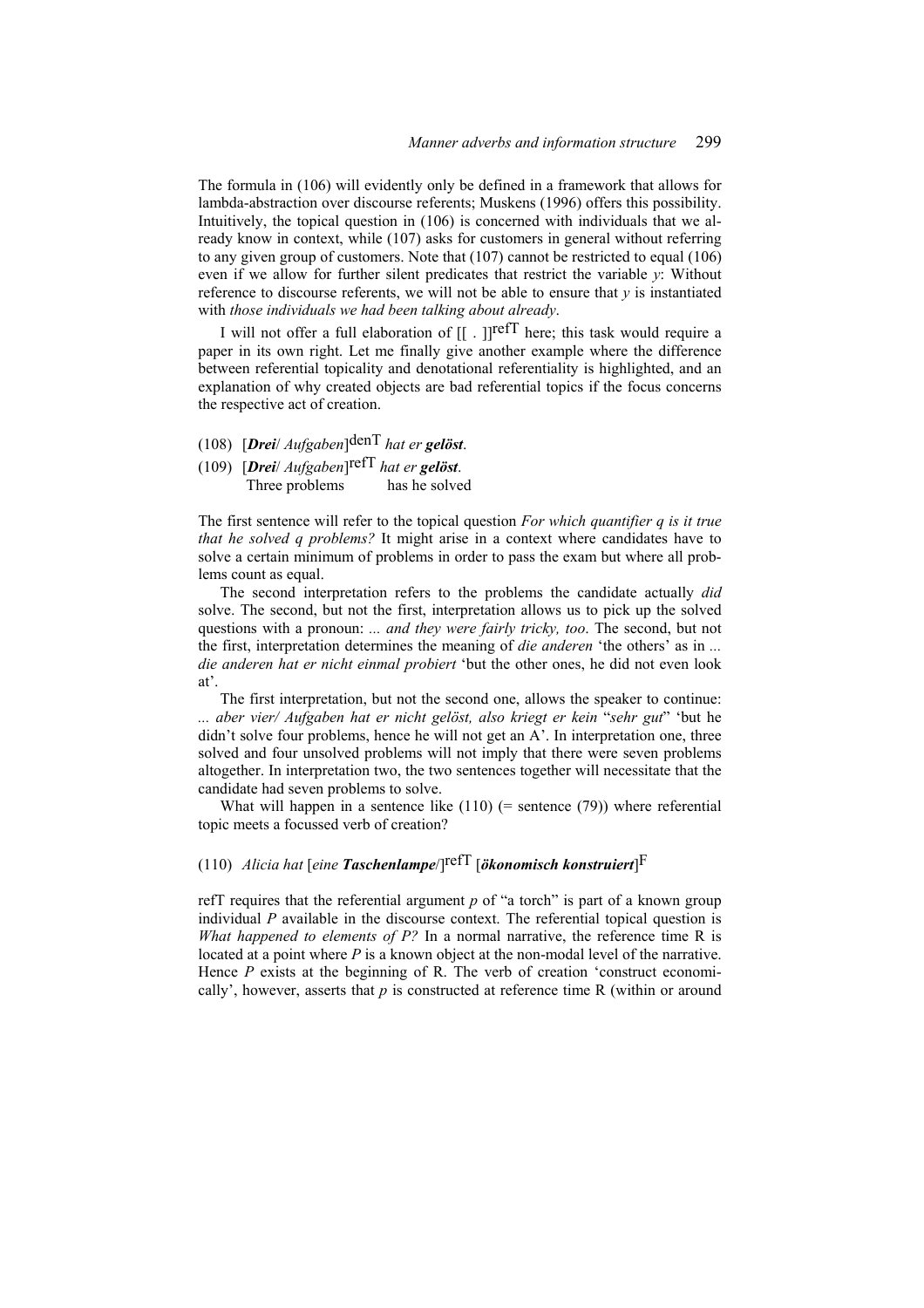depending on aspect, see Klein (1994) and Hinrichs (1985). Adopting the semantics of verbs of creation in von Stechow (2001) will imply that *p* only exists after the event time, i.e. not at the beginning of reference time R. This contradicts the common background information above, that *P* as a whole (and hence in all its parts) *did* exist at the beginning of R. Which shows the hearer that she has accommodated incoherent background information and hence failed to spell out the conversational maxim of quality: "Assume that the speaker intends to tell the truth."

## **Notes**

- 1. I would have preferred "How to create things in a certain way" for a title, but this one covers about any key noun that will be used in the article. The paper was written as part of SFB 471 *Wandel und Variation im Lexikon*, and although it does not specifically deal with variation, the contents were shaped by the lively and inspiring environment at Konstanz. Specifically, I want to thank Willi Geuder, Renate Musan and Arnim von Stechow for useful discussions.
- 2. I will use "manner adverb" and "result-oriented adverb" in this introduction without offering a definition, relying on the reader's intuitive understanding of the terms. Section 2 will be devoted to clarifying this terminology. I will mostly use German verb-final sentences in order to avoid further complications that arise by deriving V2.
- 3. Originally, Jackendoff (1975) used the term "subject-oriented adverbs" to refer to those adverbs that always predicate over the grammatical subject of the sentence (no matter what thematic role it maintains) in contrast to those adverbs that invariably orient towards the agent of an event and cannot refer to any other participant. Frey (this volume) discusses the case under the label "mental-attitude adverb". I will follow the terminology of Geuder (2000) at this point.
- 4. This argument is not discussed in Geuder (2000).
- 5. Tastes of German linguists differ as to how bad they find definite NPs that are "unduly far to the right". Some scholars accept definites in virtually any position while others tend to star sentences quickly. Ultimately, these tendencies correlate with the ease with which less-than-out-of-the-blue contexts are accepted as "normal" by speakers. In the present section, I will follow a liberal strategy to accept definites while the next section will review Jäger's more refined picture as to which NPs presuppose what kind of discourse universe.
- 6. Note that *expressively* can sometimes also be a manner adverb, e.g. in *dancing expressively*. Eventually, the range of possible readings is determined by the combination of verb + adverb and only few adverbs are "manner" or "result" *per se*.
- 7. Let me warn the reader against taking the following boxes as Jäger's full formal framework which is actually more in the spirit of Groenendijk and Stokhof's Dynamic Intensional Logic than Kamp and Reyle's Discourse Represen-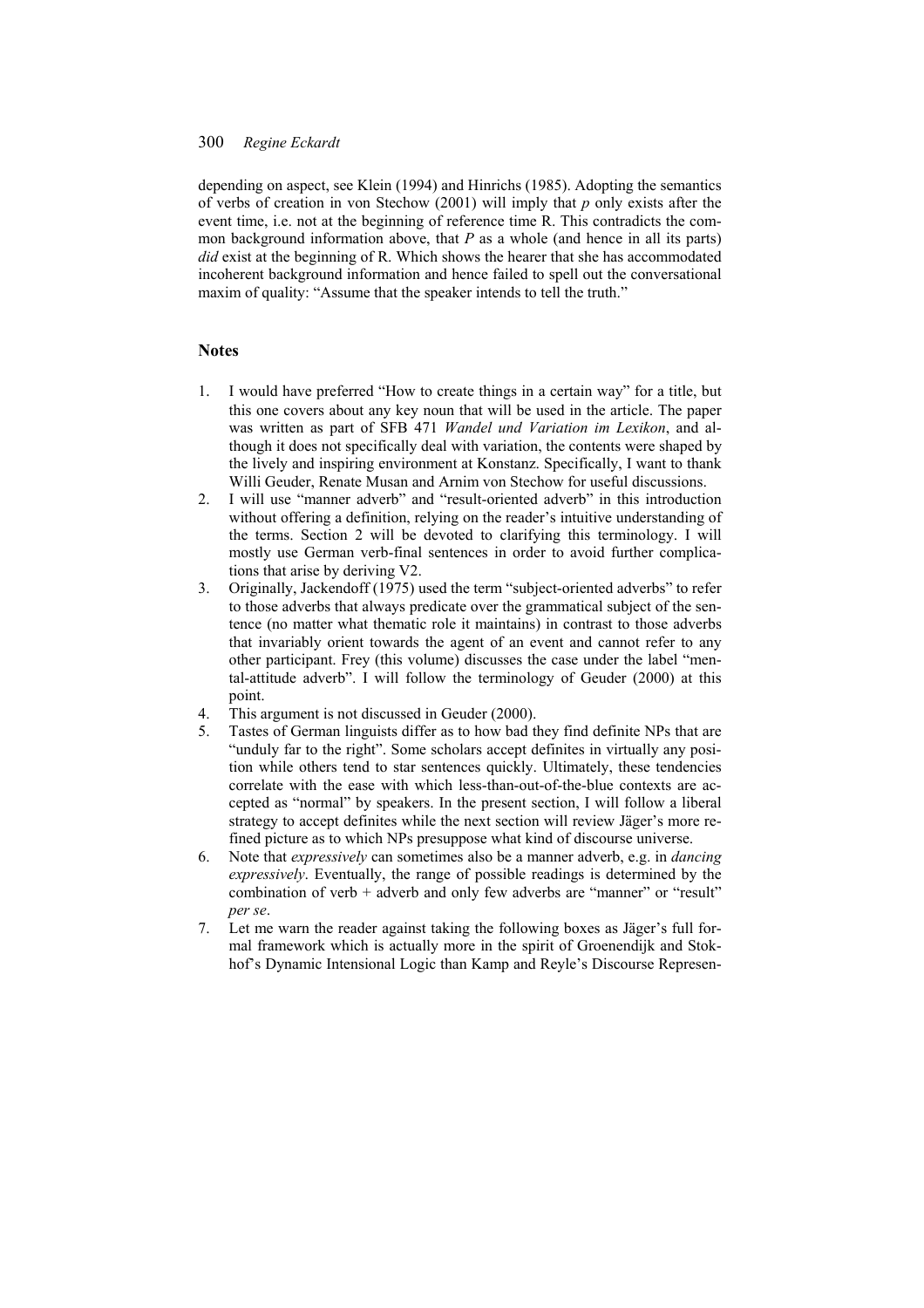tation Theory. For details, the original thesis (Jäger 1996b) should be consulted.

8. Jäger's work is concerned with the theme/rheme distinction, also sometimes discussed as topic/focus, or as the distinction between thetic and categoric sentences. This distinction is not immediately the same as the notion of focus that was discussed in the literature on association with focus by Rooth, Krifka, Büring, Jacobs etc. It is easy to see this by noting, for example, that even definite NPs that refer to Understood Entities (and should hence be "topical") can still be focussed in the latter sense, as in:

*Joe bought a car which is entirely red. Even [the steering wheel]<sub>focus</sub> is red.* 

- 9. Let me make it clear that I do not intend to defend this classification as the *ultima ratio* in the interpretation of noun phrases. Still, Jäger's treatment – in spite of possible shortcomings and simplifications – is one of the most elaborate and differentiated accounts available.
- 10. Cf. Ladusaw (1994), Jäger (1992), Eckardt (1996).
- 11. Jäger calls both readings in (66) and (67) partitive readings. This would, however, be misleading for the purposes of the paper. Let me stress that specificity is orthogonal to the issues that I discuss here. In particular, an indefinite can have an *in-group* reading although the speaker is not acquainted with the referent, and an indefinite can receive a specific interpretation ("a certain") without necessarily being one of a known group.
- 12. In order to be complete with respect to the readings of at least the core examples in this paper, I have to add the following readings for (70a): The accented material can be understood as a contrastive focus. If so, then the respective sentence will contrast with a similar sentence that differs form (70a) in the focussed material. Importantly, the contrasted sentence will get the same reading as the original sentence had, and the original sentence will have received its reading according to one of the possibilities that are discussed in the set in (70). Similar possibilities exist for (70b) and (70c).
- 13. This is not to say that contradictory sentences are always ungrammatical which they certainly are not. Yet the hearer allows for accommodation only in order to rescue what would otherwise be an incoherent discourse, and s/he does so *because* she assumes that the speaker will have something rational to say. If the accommodation leads to contradictions with the literal content of the sentence then it must be a wrong accommodation: It was made on the assumption of a rational speaker and the result of the process contradicts this very assumption.
- 14. ... or in-group. Diesing herself did not pay attention to in-group readings, but this gap has been closed by Jäger (1996a, b) since.
- 15. The sentences are borderline cases between "need a very odd context" and "are bad indeed". I will for the sake of the argument behave as if they were really bad.
- 16. This observation offers an attractive basis to integrate result adverbs in the general programme of Ernst (this volume) according to which all adverbs find their syntactic positions in dependence on their semantic properties – specifi-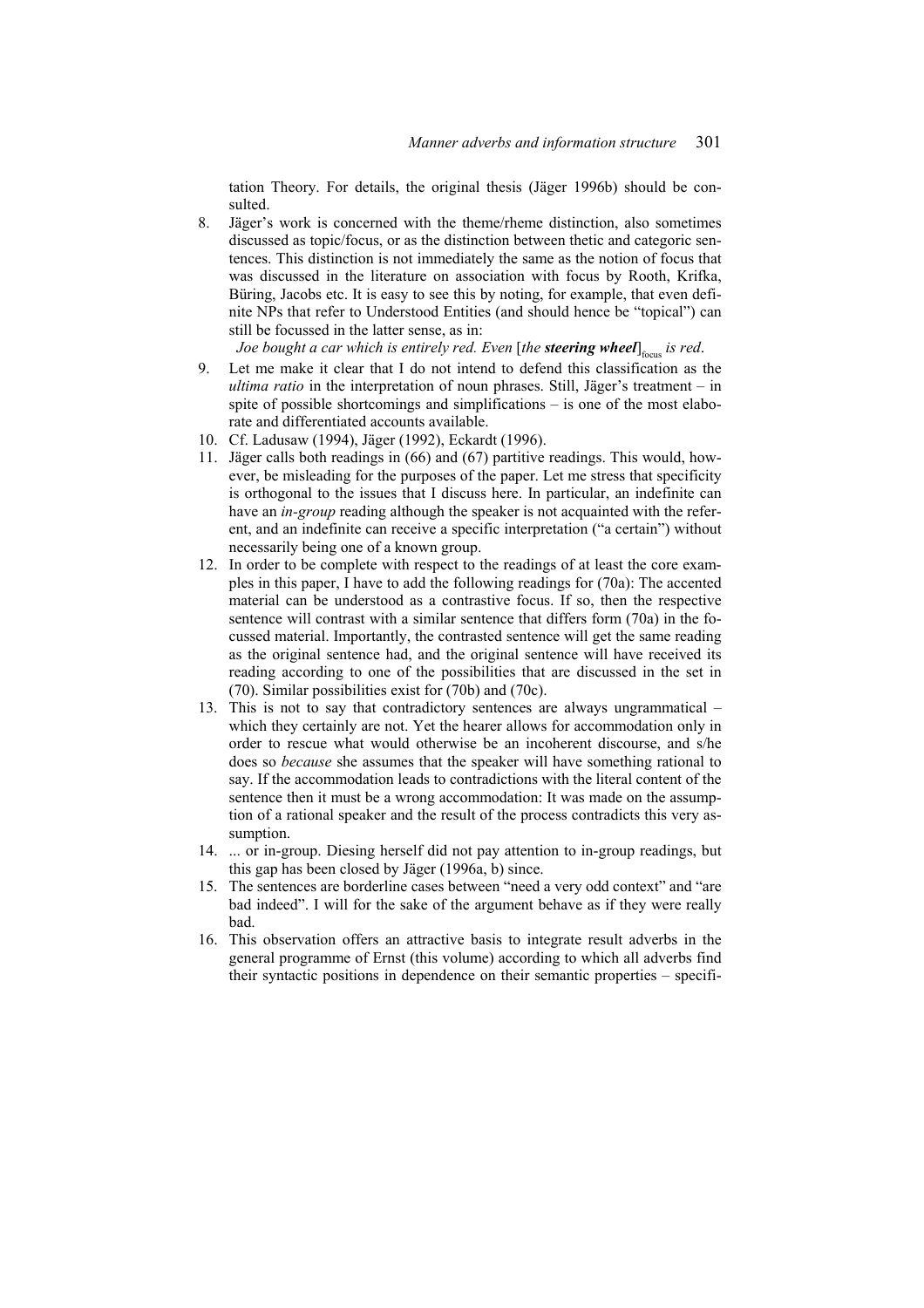cally, the NPs they predicate over. If the result-oriented adverb predicates over the referent of the object NP, then it will have to have scope lower than this NP, hence to its right (in German, and, surprisingly, in English as well ...). I will not be able to elaborate these ideas here.

- 17. As promised, I am very brief here. The reader might want to check this prediction by going through the original proposal by Jäger and testing more cases with higher cardinals, like *five blonde/ Swedes had stinky feet*. – Even if we know that there are Swedes around, this sentence does not require contexts where the hearer is certain that the number of Swedes exceeds five.
- 18. I think that (105) should be continued *... a Dane had a blister on his toe, and another Swede had a corn on the foot*. Yet, Büring would assume that (105) exhausts the range of relevant true propositions that we can make with *A Swede had ...* . Once more, the problem is that he cannot account for the fact that the same NP *ein Schwede* can very well refer to different Swedes.

#### **References**

Büring, Daniel

- 1994 Topic. In *Focus and Natural Language Processing*, Vol. II, Peter Bosch and Rob van der Sandt (eds.) Heidelberg: Working Papers of the Institute of Logic and Language. Reprinted in *Focus*, Peter Bosch and Rob van der Sandt (eds.), 142–165. Cambridge: Cambridge University Press.
- 1996 *The 56th Street Bridge Accent.* London: Routledge.
- 1997 The great scope inversion conspiracy. *Linguistics and Philosophy* 20: 175–194.

Chomsky, Noam, and Morris Halle

1968 *The Sound Pattern of English.* New York: Harper & Row.

#### [Cinque, Giuliemo](https://www.researchgate.net/publication/31521314_A_Null_Theory_of_Phrase_and_Compound_Stress?el=1_x_8&enrichId=rgreq-55d74bae8866092bebe5becb9f09ef52-XXX&enrichSource=Y292ZXJQYWdlOzI2NTI2NDc1MDtBUzoyODEyNTA2MzcwNzQ0MzJAMTQ0NDA2Njc4NTQ1Nw==)

 [1993 A null theory of phrase and compound stress.](https://www.researchgate.net/publication/31521314_A_Null_Theory_of_Phrase_and_Compound_Stress?el=1_x_8&enrichId=rgreq-55d74bae8866092bebe5becb9f09ef52-XXX&enrichSource=Y292ZXJQYWdlOzI2NTI2NDc1MDtBUzoyODEyNTA2MzcwNzQ0MzJAMTQ0NDA2Njc4NTQ1Nw==) *Linguistic Inquiry* 24: [239–297.](https://www.researchgate.net/publication/31521314_A_Null_Theory_of_Phrase_and_Compound_Stress?el=1_x_8&enrichId=rgreq-55d74bae8866092bebe5becb9f09ef52-XXX&enrichSource=Y292ZXJQYWdlOzI2NTI2NDc1MDtBUzoyODEyNTA2MzcwNzQ0MzJAMTQ0NDA2Njc4NTQ1Nw==) 

### Diesing, Molly

- 1990 [The syntactic roots of semantic partition](https://www.researchgate.net/publication/243786626_The_Syntactic_Roots_of_Semantic_Partition?el=1_x_8&enrichId=rgreq-55d74bae8866092bebe5becb9f09ef52-XXX&enrichSource=Y292ZXJQYWdlOzI2NTI2NDc1MDtBUzoyODEyNTA2MzcwNzQ0MzJAMTQ0NDA2Njc4NTQ1Nw==)*.* Ph.D. dissertation, University [of Massachusetts, Amherst.](https://www.researchgate.net/publication/243786626_The_Syntactic_Roots_of_Semantic_Partition?el=1_x_8&enrichId=rgreq-55d74bae8866092bebe5becb9f09ef52-XXX&enrichSource=Y292ZXJQYWdlOzI2NTI2NDc1MDtBUzoyODEyNTA2MzcwNzQ0MzJAMTQ0NDA2Njc4NTQ1Nw==)
- [1992](https://www.researchgate.net/publication/243786626_The_Syntactic_Roots_of_Semantic_Partition?el=1_x_8&enrichId=rgreq-55d74bae8866092bebe5becb9f09ef52-XXX&enrichSource=Y292ZXJQYWdlOzI2NTI2NDc1MDtBUzoyODEyNTA2MzcwNzQ0MzJAMTQ0NDA2Njc4NTQ1Nw==) *Indefinites.* [Cambridge, Massachusetts: MIT Press.](https://www.researchgate.net/publication/243786626_The_Syntactic_Roots_of_Semantic_Partition?el=1_x_8&enrichId=rgreq-55d74bae8866092bebe5becb9f09ef52-XXX&enrichSource=Y292ZXJQYWdlOzI2NTI2NDc1MDtBUzoyODEyNTA2MzcwNzQ0MzJAMTQ0NDA2Njc4NTQ1Nw==)

#### [Dowty, David](https://www.researchgate.net/publication/243786626_The_Syntactic_Roots_of_Semantic_Partition?el=1_x_8&enrichId=rgreq-55d74bae8866092bebe5becb9f09ef52-XXX&enrichSource=Y292ZXJQYWdlOzI2NTI2NDc1MDtBUzoyODEyNTA2MzcwNzQ0MzJAMTQ0NDA2Njc4NTQ1Nw==)

[1979](https://www.researchgate.net/publication/243786626_The_Syntactic_Roots_of_Semantic_Partition?el=1_x_8&enrichId=rgreq-55d74bae8866092bebe5becb9f09ef52-XXX&enrichSource=Y292ZXJQYWdlOzI2NTI2NDc1MDtBUzoyODEyNTA2MzcwNzQ0MzJAMTQ0NDA2Njc4NTQ1Nw==) *Word Meaning and Montague Grammar*. Dordrecht: Reidel.

#### Eckardt, Regine

- 1996 *Intonation and Predication.* (Arbeitspapier 77 des Sonderforschungsbereichs 340.) University of Tübingen and Stuttgart.
- 1998 *Events, Adverbs, and Other Things*. Tübingen: Niemeyer Verlag.<br>1999 Focus with nominal quantifiers. In *Focus*. Peter Bosch and Rob v
- 1999 Focus with nominal quantifiers. In *Focus*, Peter Bosch and Rob van der Sandt (eds.), 166–186. Cambridge: Cambridge University Press.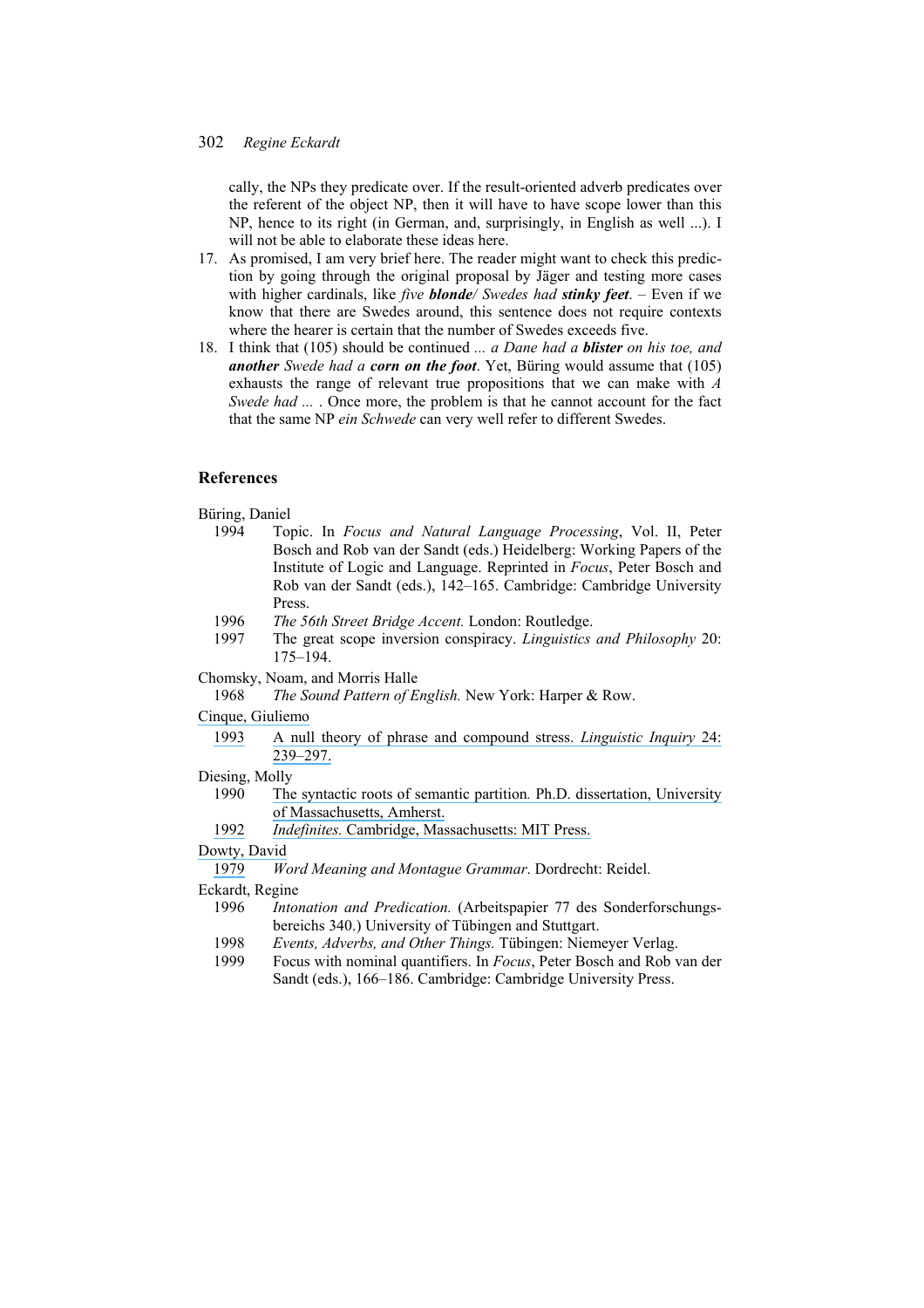[Enç, Mürvet](https://www.researchgate.net/publication/284697448_The_semantics_of_specificity?el=1_x_8&enrichId=rgreq-55d74bae8866092bebe5becb9f09ef52-XXX&enrichSource=Y292ZXJQYWdlOzI2NTI2NDc1MDtBUzoyODEyNTA2MzcwNzQ0MzJAMTQ0NDA2Njc4NTQ1Nw==) 

[1991 The semantics of specificity.](https://www.researchgate.net/publication/284697448_The_semantics_of_specificity?el=1_x_8&enrichId=rgreq-55d74bae8866092bebe5becb9f09ef52-XXX&enrichSource=Y292ZXJQYWdlOzI2NTI2NDc1MDtBUzoyODEyNTA2MzcwNzQ0MzJAMTQ0NDA2Njc4NTQ1Nw==) *Linguistic Inquiry* 22(1): 1–25.

Ernst, Thomas

2003 Semantic features and the distribution of adverbs. In this volume.

Fintel, Kai von

1994 Restrictions on quantifier domains*.* Ph.D. dissertation, MIT.

Frey, Werner

- 2000 Syntactic requirements on adjuncts. In *Approaching the Grammar of Adjuncts*, Ewald Lang, Cathrine Fabricius-Hansen, and Claudia Maienborn (eds.), 107–134. (ZAS Papers in Linguistics 17.) Berlin: Zentrum für Allgemeine Sprachwissenschaft.
- 2003 Syntactic conditions on adjunct classes. In this volume.

#### Frey, Werner, and Karin Pittner

 1998 Zur Positionierung der Adverbiale im deutschen Mittelfeld. *Linguistische Berichte* 176: 489–534.

#### Geilfuß, Jochen

- 1992 Nominal quantifiers in association with focus. *ConSole I Proceedings*, 138–147. Amsterdam: SoLe Publications.
- Geilfuß-Wolfgang, Jochen
- 1996 *Über gewisse Fälle von Assoziation mit Fokus*. Tübingen: Niemeyer.
- Geuder, Wilhelm
	- 2000 Oriented adverbs. Issues in the lexical semantics of event adverbs*.* Ph.D. dissertation, University of Tübingen.

#### [Groenendijk, Jeroen, and Martin Stokhof](https://www.researchgate.net/publication/225230664_Dynamic_Predicate_Logic?el=1_x_8&enrichId=rgreq-55d74bae8866092bebe5becb9f09ef52-XXX&enrichSource=Y292ZXJQYWdlOzI2NTI2NDc1MDtBUzoyODEyNTA2MzcwNzQ0MzJAMTQ0NDA2Njc4NTQ1Nw==)

[1991](https://www.researchgate.net/publication/225230664_Dynamic_Predicate_Logic?el=1_x_8&enrichId=rgreq-55d74bae8866092bebe5becb9f09ef52-XXX&enrichSource=Y292ZXJQYWdlOzI2NTI2NDc1MDtBUzoyODEyNTA2MzcwNzQ0MzJAMTQ0NDA2Njc4NTQ1Nw==) Dynamic predicate logic. *[Linguistics and Philosophy](https://www.researchgate.net/publication/225230664_Dynamic_Predicate_Logic?el=1_x_8&enrichId=rgreq-55d74bae8866092bebe5becb9f09ef52-XXX&enrichSource=Y292ZXJQYWdlOzI2NTI2NDc1MDtBUzoyODEyNTA2MzcwNzQ0MzJAMTQ0NDA2Njc4NTQ1Nw==)* 14(1): 39–100.

Groenendijk, Jeroen, Martin Stokhof, and Frank Veltman

 1994 *Update Semantics for Modal Predicate Logic*. Technical Report, ILLC, University of Amsterdam.

## Gussenhoven, Carlos

1983 Focus, mode, and the nucleus. *Journal of Linguistics* 19: 377–417.

#### [Hinrichs, Erhard](https://www.researchgate.net/publication/243781771_A_Compositional_Semantics_for_Aktionsarten_and_NP_Reference_in_English?el=1_x_8&enrichId=rgreq-55d74bae8866092bebe5becb9f09ef52-XXX&enrichSource=Y292ZXJQYWdlOzI2NTI2NDc1MDtBUzoyODEyNTA2MzcwNzQ0MzJAMTQ0NDA2Njc4NTQ1Nw==)

 [1985 A compositional semantics for aktionsarten and NP reference in Eng](https://www.researchgate.net/publication/243781771_A_Compositional_Semantics_for_Aktionsarten_and_NP_Reference_in_English?el=1_x_8&enrichId=rgreq-55d74bae8866092bebe5becb9f09ef52-XXX&enrichSource=Y292ZXJQYWdlOzI2NTI2NDc1MDtBUzoyODEyNTA2MzcwNzQ0MzJAMTQ0NDA2Njc4NTQ1Nw==)lish. [Ph.D. dissertation, Ohio State University.](https://www.researchgate.net/publication/243781771_A_Compositional_Semantics_for_Aktionsarten_and_NP_Reference_in_English?el=1_x_8&enrichId=rgreq-55d74bae8866092bebe5becb9f09ef52-XXX&enrichSource=Y292ZXJQYWdlOzI2NTI2NDc1MDtBUzoyODEyNTA2MzcwNzQ0MzJAMTQ0NDA2Njc4NTQ1Nw==)

## Höhle, Tilman N.

 1982 Explikationen für 'normale Betonung' und 'normale Wortstellung'. In *Satzglieder im Deutschen*, W. Abraham (ed.), 75–153. Tübingen: Niemeyer.

## Hoop, Helen de

- 1992 Case configuration and noun phrase interpretation. Ph.D. dissertation, University of Groningen.
- 2000 Optional scrambling and interpretation. In *Interface Strategies*, H. Bennis, M. Everaert, and E. Reuland (eds.), 153–168. KNAW, Amsterdam.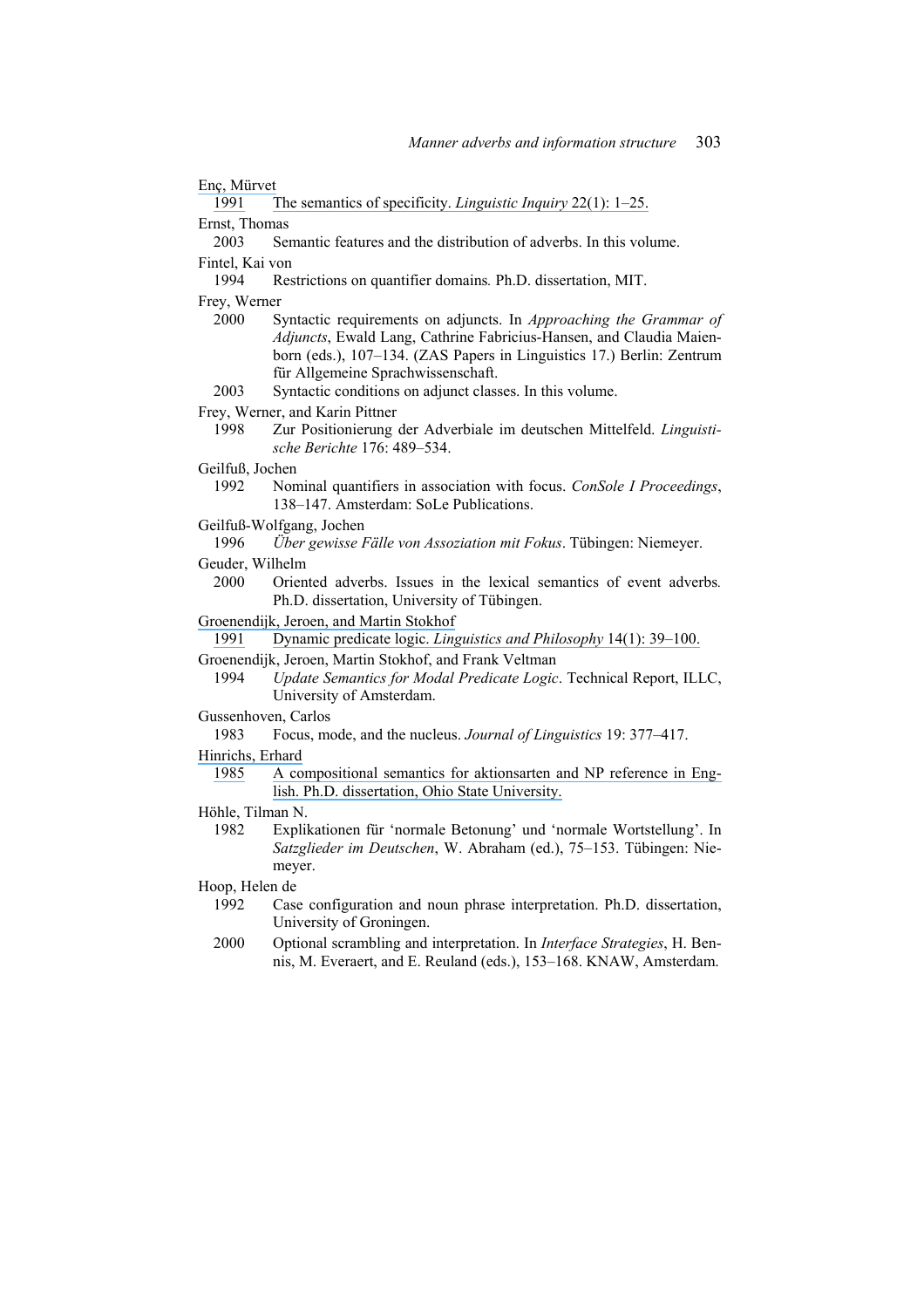[Jackendoff, Ray](https://www.researchgate.net/publication/36962072_Semantic_interpretation_in_generative_grammar?el=1_x_8&enrichId=rgreq-55d74bae8866092bebe5becb9f09ef52-XXX&enrichSource=Y292ZXJQYWdlOzI2NTI2NDc1MDtBUzoyODEyNTA2MzcwNzQ0MzJAMTQ0NDA2Njc4NTQ1Nw==) 

 [1975](https://www.researchgate.net/publication/36962072_Semantic_interpretation_in_generative_grammar?el=1_x_8&enrichId=rgreq-55d74bae8866092bebe5becb9f09ef52-XXX&enrichSource=Y292ZXJQYWdlOzI2NTI2NDc1MDtBUzoyODEyNTA2MzcwNzQ0MzJAMTQ0NDA2Njc4NTQ1Nw==) *[Semantic Interpretation in Generative Grammar](https://www.researchgate.net/publication/36962072_Semantic_interpretation_in_generative_grammar?el=1_x_8&enrichId=rgreq-55d74bae8866092bebe5becb9f09ef52-XXX&enrichSource=Y292ZXJQYWdlOzI2NTI2NDc1MDtBUzoyODEyNTA2MzcwNzQ0MzJAMTQ0NDA2Njc4NTQ1Nw==)*. Cambridge, MA: MIT [Press.](https://www.researchgate.net/publication/36962072_Semantic_interpretation_in_generative_grammar?el=1_x_8&enrichId=rgreq-55d74bae8866092bebe5becb9f09ef52-XXX&enrichSource=Y292ZXJQYWdlOzI2NTI2NDc1MDtBUzoyODEyNTA2MzcwNzQ0MzJAMTQ0NDA2Njc4NTQ1Nw==)

Jacobs, Joachim

- 1983 *Fokus und Skalen. Zur Syntax und Semantik der Gradpartikeln im Deutschen*. Tübingen: Niemeyer Verlag.
- 1992 *Integration*. (Arbeitsbericht Nr. 13, SFB 282 "Theorie des Lexikons".) Universities of Düsseldorf and Wuppertal.
- 1993 Integration. In *Wortstellung und Informationsstruktur*, Marga Reis (ed.), 63–117. Tübingen: Niemeyer Verlag.

#### Jäger, Gerhard

- 1992 Diskursverknüpfung und der Stadien-/Individuenkonstrast*.* MA thesis, University of Leipzig.
- 1996a The stage/individual level contrast revisited. *Proceedings of WCCFL* 15: 225–240. CSLI Stanford.
- 1996b Topics in dynamic semantics*.* Ph.D. dissertation, Humboldt University Berlin. In print: University of München, CIS-Bericht 96–92.

## Klein, Wolfgang

1994 *Time in Language*. London: Routledge.

#### Krämer, Irene

 2000 Interpreting indefinites. An experimental study of children's language comprehension*.* Ph.D. dissertation, Utrecht/Nijmegen.

#### Kratzer, Angelika

 1989/1995 Stage-Level and Individual-Level Predicates. In *Genericity in Natural Language*, M. Krifka (ed.) (Proceedings of the 1988 Tübingen Conference, SNS-Bericht Nr. 42.) Tübingen University. Published in *The Generic Book*, Greg Carlson and F. Jeff Pelletier (eds.), 125–176. Chicago: Chicago University Press.

#### Krifka, Manfred

 1991 A compositional semantics for multiple focus constructions. In *Proceedings of the 1991 SALT Conference*, 127–158. Dept. of Modern Languages and Literatures, Cornell University.

#### Kuroda, Sige-Yuki

 1972 The categorical and the thetic judgement. *Foundations of Language* 9: 153–185.

#### Ladusaw, William

 1994 Thetic and categorical, stage and individual, weak and strong. *Proceedings of the 1994 SALT IV Conference*, 220–229*.* Dept. of Modern Languages and Literatures, Cornell University.

#### Muskens, Reinhard

 1996 Combining Montague semantics and discourse representation. *Linguistics and Philosophy* 19: 143–186.

#### Parsons, Terence

1990 *Events in the Semantics of English*. Cambridge, MA: MIT Press.